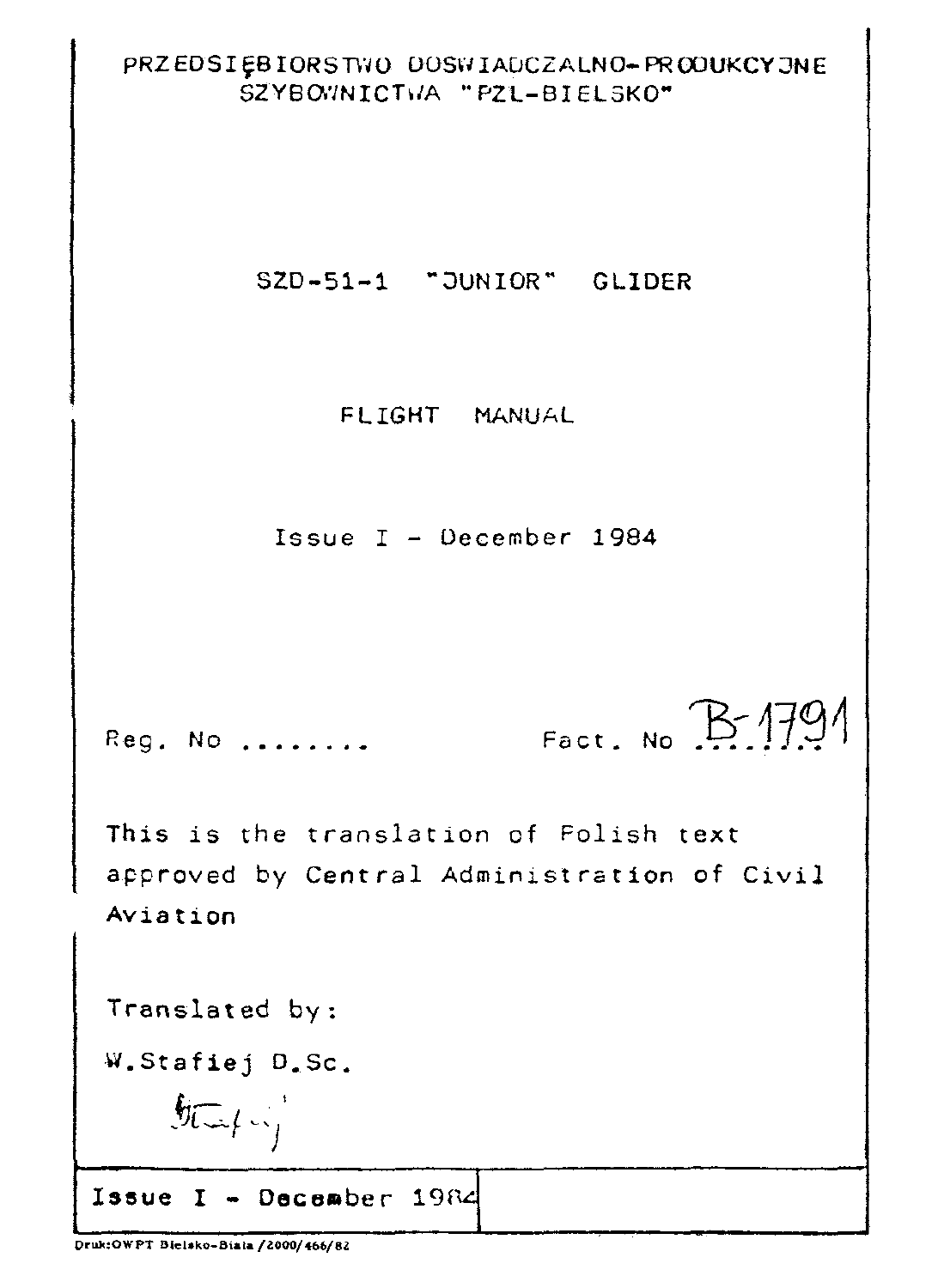| $SZD -$<br>$51 - 1$ | FLIGHT MANUAL                             | Page:2 |
|---------------------|-------------------------------------------|--------|
|                     |                                           |        |
|                     | No inscriptions or supplements are        |        |
|                     | allowed to be introduced to this Manual   |        |
|                     | if not approved by the Authority.         |        |
|                     | In case this Manual has been lost the     |        |
|                     | Authority shall be informed immediately.  |        |
|                     | Everyone who finds this Manual is asked   |        |
|                     | to mail it to the Ministry of Communi-    |        |
|                     | cation, Central Administration of Civil   |        |
| Aviation.           |                                           |        |
|                     |                                           |        |
|                     |                                           |        |
|                     |                                           |        |
|                     |                                           |        |
|                     |                                           |        |
|                     |                                           |        |
|                     |                                           |        |
|                     |                                           |        |
|                     |                                           |        |
|                     | In this Manual the revisions contained in |        |
|                     | Bulletin No BE-001/85 "JUNIOR" have been  |        |
|                     |                                           |        |
|                     | introduced.                               |        |
|                     |                                           |        |
|                     |                                           |        |
|                     |                                           |        |
|                     | Issue $I - Dec. 1984$                     |        |
|                     |                                           |        |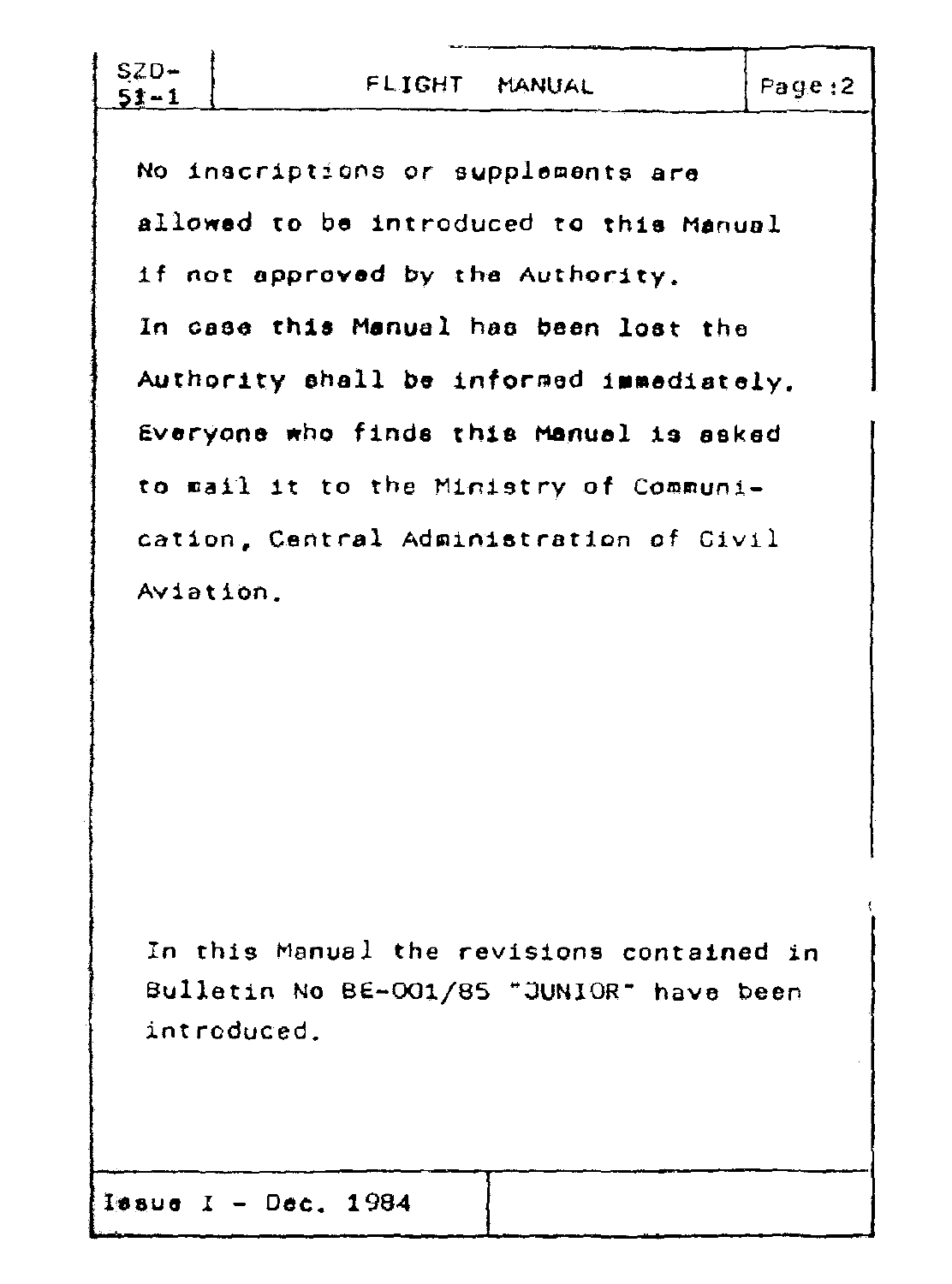| $SZD-$<br>$51 - 1$ | FLIGHT MANUAL                                                                                                                                                  |                                                                                |      |                    |  |
|--------------------|----------------------------------------------------------------------------------------------------------------------------------------------------------------|--------------------------------------------------------------------------------|------|--------------------|--|
|                    | LIST OF REVISIONS<br>NOTE: Place where the text has been revised<br>is marked with vertical line on the<br>left side of text and with the item<br>of revision. |                                                                                |      |                    |  |
|                    | Item Page                                                                                                                                                      | <b>REVISION</b>                                                                | Date | Signature          |  |
| 1                  | 7                                                                                                                                                              | Replaced with page 7A<br>according to the<br>Bulletin No BK-002/85<br>"JUNIOR" |      | $85-07-18$ $46-12$ |  |
|                    |                                                                                                                                                                |                                                                                |      |                    |  |
|                    |                                                                                                                                                                |                                                                                |      |                    |  |
|                    |                                                                                                                                                                |                                                                                |      |                    |  |
|                    |                                                                                                                                                                |                                                                                |      |                    |  |
|                    |                                                                                                                                                                |                                                                                |      |                    |  |
|                    |                                                                                                                                                                |                                                                                |      |                    |  |
|                    |                                                                                                                                                                | Issue $I - Dec.1984$                                                           |      |                    |  |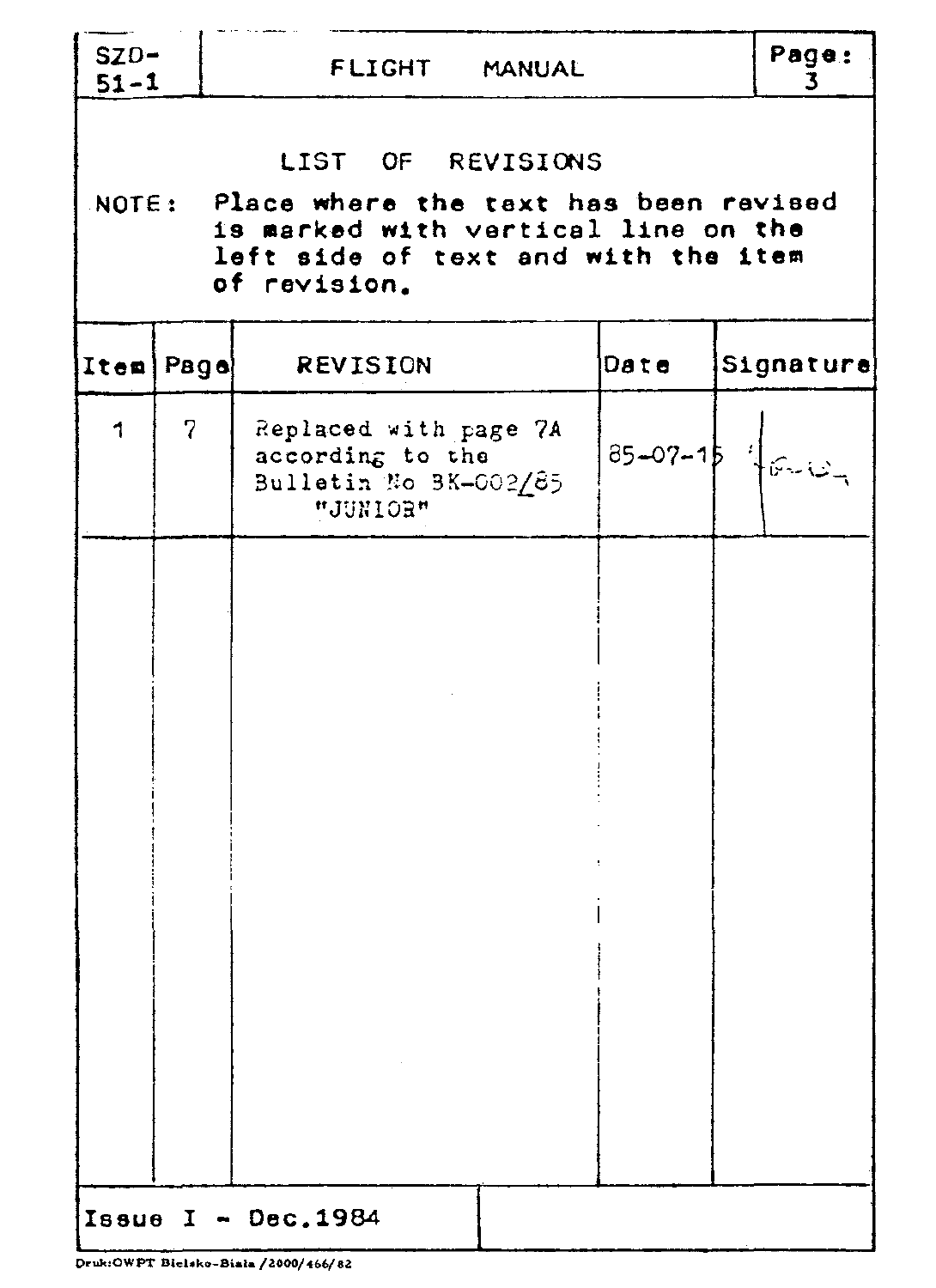| $SZD-$<br>$51 - 1$ | FLIGHT MANUAL       |      | Page:<br>$\boldsymbol{4}$ |
|--------------------|---------------------|------|---------------------------|
|                    |                     |      |                           |
| Item Page          | REVISION            | Date | Signature                 |
|                    |                     |      |                           |
|                    |                     |      |                           |
|                    |                     |      |                           |
|                    |                     |      |                           |
|                    |                     |      |                           |
|                    |                     |      |                           |
|                    |                     |      |                           |
|                    |                     |      |                           |
|                    |                     |      |                           |
|                    |                     |      |                           |
|                    |                     |      |                           |
|                    |                     |      |                           |
|                    |                     |      |                           |
|                    |                     |      |                           |
|                    | Issue I - Dec. 1984 |      |                           |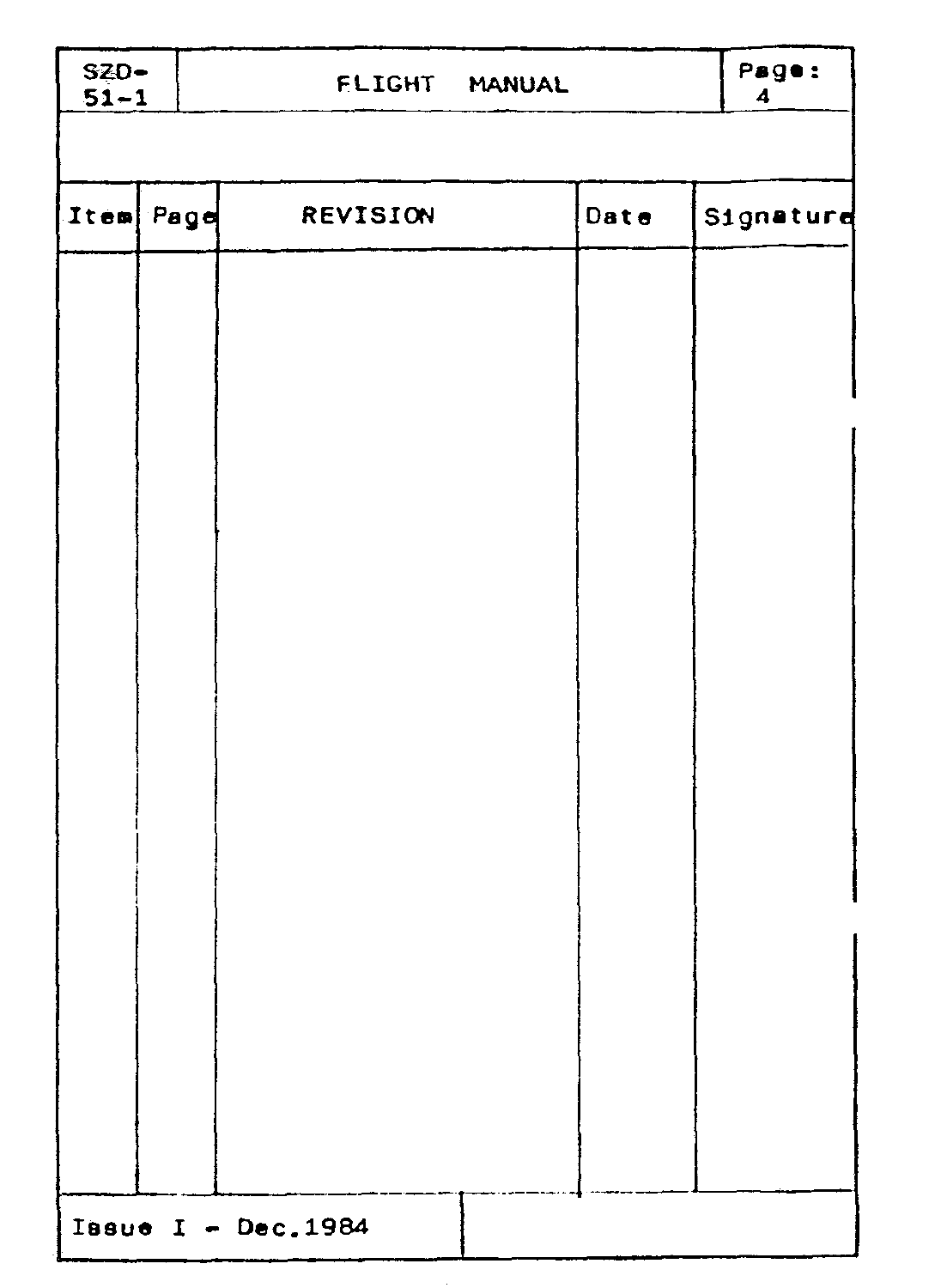| $SZD-$<br>$51 - 1$ | FLIGHT MANUAL                                             | Page:<br>5. |
|--------------------|-----------------------------------------------------------|-------------|
|                    |                                                           |             |
|                    | <b>CONTENTS</b>                                           | Page        |
|                    | 1. DESCRIPTION OF GLIDER                                  | 7           |
|                    | 1.1. General description                                  | 7           |
|                    | 1.2. Main technical data                                  | 9           |
|                    | 1.3. Instrument installation                              | 9           |
|                    | 2. OPERATION LIMITATIONS                                  | 10          |
|                    | 3. PERFORMANCES                                           | 14          |
|                    | 4. OPERATION OF GLIDER                                    | 15          |
|                    | 4.1. Pre-flight inspection                                | 15          |
|                    | 4.2. Operations before flying                             | 15          |
|                    | 4.3. Pilot in cockpit                                     | 18          |
|                    | 4.4. Procedures before take off                           | - 20        |
|                    | 4.5. Controlling                                          | 20          |
|                    | 4.6. Operations after flights                             | 26          |
|                    | 4.7. Assembling and disassembling                         | 26          |
|                    | 4.8. Road transportation                                  | 27          |
|                    | 4.9. Directions for Mc Cready ring                        | 29          |
|                    | 5. DANGER AND EMERGENCY CONDITIONS                        | 30          |
|                    | 5.1. Landing in high plantation                           | 30          |
|                    | 5.2. Break off or unintended releasing<br>of towing cable | 30          |
|                    | 5.3. Emergency exit and use of<br>parachute               | 30          |
|                    | Issue I - Dec. $1984$                                     |             |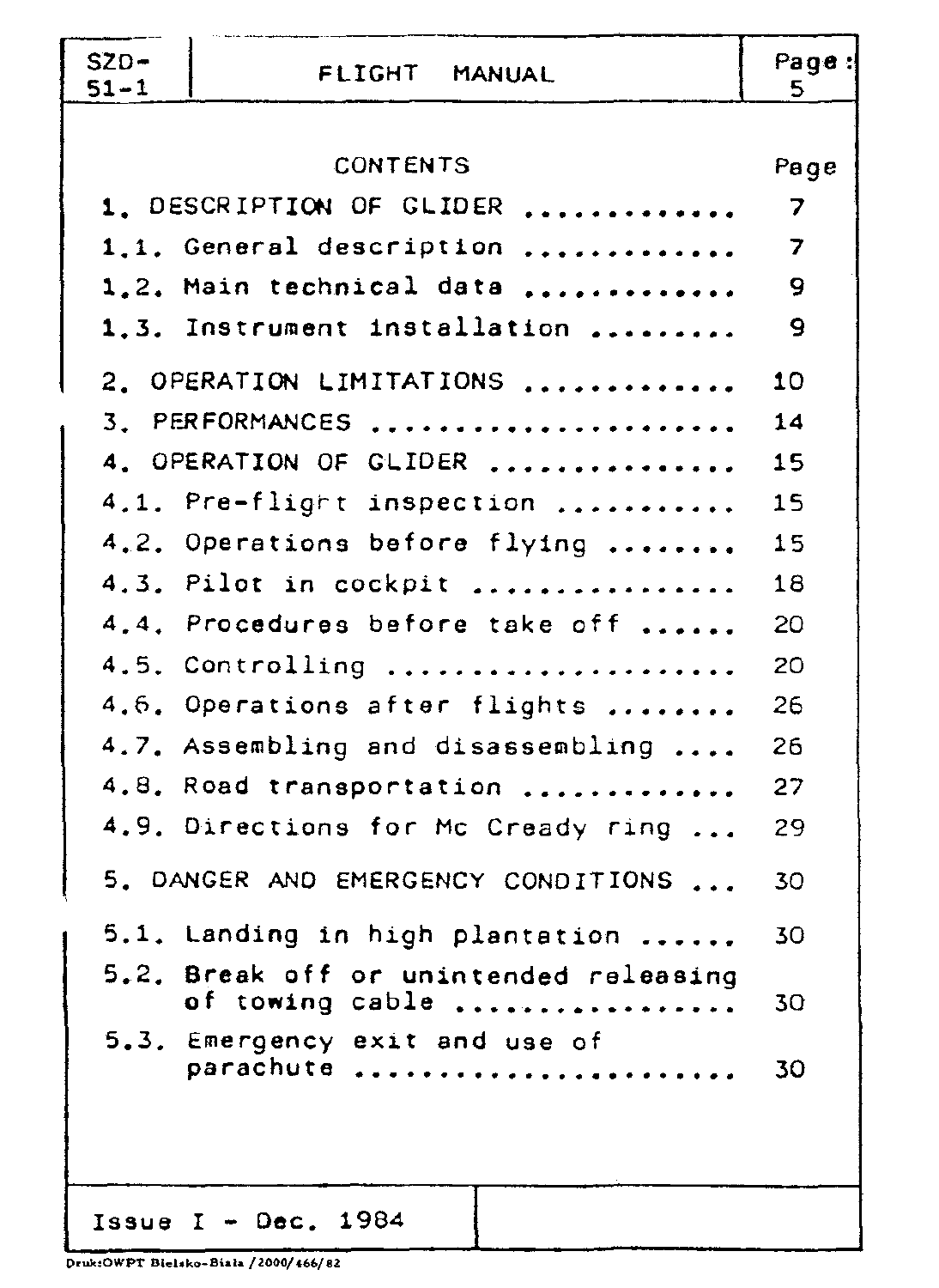| $SZD-$<br>$51 - 1$ | FLIGHT MANUAL                                           | Page:<br>6. |
|--------------------|---------------------------------------------------------|-------------|
|                    |                                                         |             |
|                    | 6. FIGURES                                              | Page        |
|                    | Fig. 1. SZ0-51-1 "JUNIOR" glider  33                    |             |
|                    | Fig.2. Instrument installation                          | 35          |
|                    | Fig.3. Mc Cready ring for SZD-51-1<br>glider            | 36          |
|                    | Fig.4. Speed polar for SZD-51-1 glider.                 | 37          |
|                    | Fig.5. Wing assembling                                  | 39          |
|                    | Fig.6. Horizontal tailpane assembling  41               |             |
|                    | Fig.7. Colour marking of airspeed<br>indicator dial  43 |             |
|                    | Fig.8. Adjustment of pilot's back rest<br>and seat      | 45          |
|                    | Fig.9. Allowed range of empty glider<br>c.g. location   | 47          |
|                    | Fig.10. Operation of elevator<br>trimming               | 49          |
|                    | Fig.11. Displacement of placards  51                    |             |
|                    | 7. PLACARDS  50                                         |             |
|                    | 8. TABLE OF GLIDER WEIGHING  57                         |             |
|                    |                                                         |             |
|                    |                                                         |             |
|                    | Issue I - Dec. $1984$                                   |             |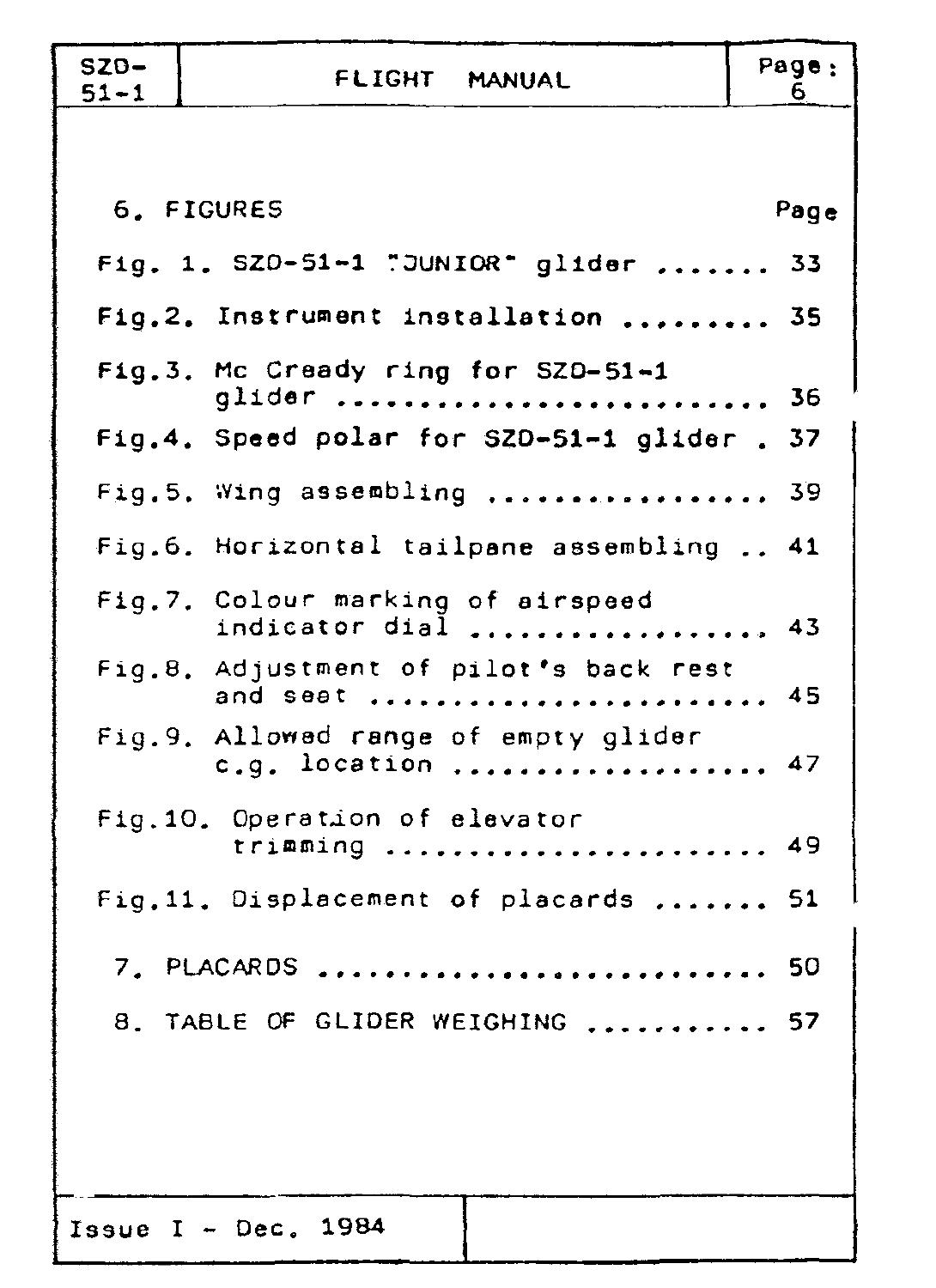| $SZD -$<br>$51 - 1$                |                                                               | FLIGHT MANUAL                                                                                                                                                                              | Page:<br>7A |
|------------------------------------|---------------------------------------------------------------|--------------------------------------------------------------------------------------------------------------------------------------------------------------------------------------------|-------------|
| 1 <sub>1</sub>                     | DESCRIPTION OF GLIDER                                         |                                                                                                                                                                                            |             |
|                                    | 1.1. General description                                      |                                                                                                                                                                                            |             |
|                                    | Requirements in "U" category.<br>Glass-fibre/epoxy structure. | SZD-51-1 "JUNIOR" is the school and<br>training one-seater built on base of JAR-22                                                                                                         |             |
| structure.                         | glass-fibre composite.                                        | WING - in two panels of double-trapez planform<br>Double T spar with longerons and web of<br>Sandwich coverings glass-fibre /foam/glass-<br>fibre. Rear web of glass-fibre. ribless        |             |
| $\left\{ \left. \right\} \right\}$ |                                                               | AILERON: undivided at 20 % of chord, mass<br>balance, suspended on 5 points, actuated in<br>one point. Glass-fibre structure.                                                              |             |
|                                    | caps fitted to wing contour.                                  | AIR BRAKE: Plates of duraluminium sheet<br>extended on upper surface only equipped with                                                                                                    |             |
|                                    | undercarriage are attached.                                   | FUSELAGE integral with fin, glass-fibre<br>structure, The central part comprises the<br>steel framework to which the wings and                                                             |             |
|                                    | controls are independent.                                     | UNDERCARRIAGE: fixed, no shock absorber.<br>Wheel of Ø 400x140 size with disc brake.<br>Tube pressure of $0,15$ MPa Fixed rear wheel of<br>$g$ 200 diameter. The wheel brake and air brake |             |
|                                    | supported on column.                                          | COCKPIT covered with one-piece canopy side<br>opened. Nearly sitting pilot's position.<br>adjusted on ground by means of folded pillow.<br>Pedals adjusted in flight, Instrument panel     |             |
|                                    | Issue $I - Dec. 1984$                                         |                                                                                                                                                                                            |             |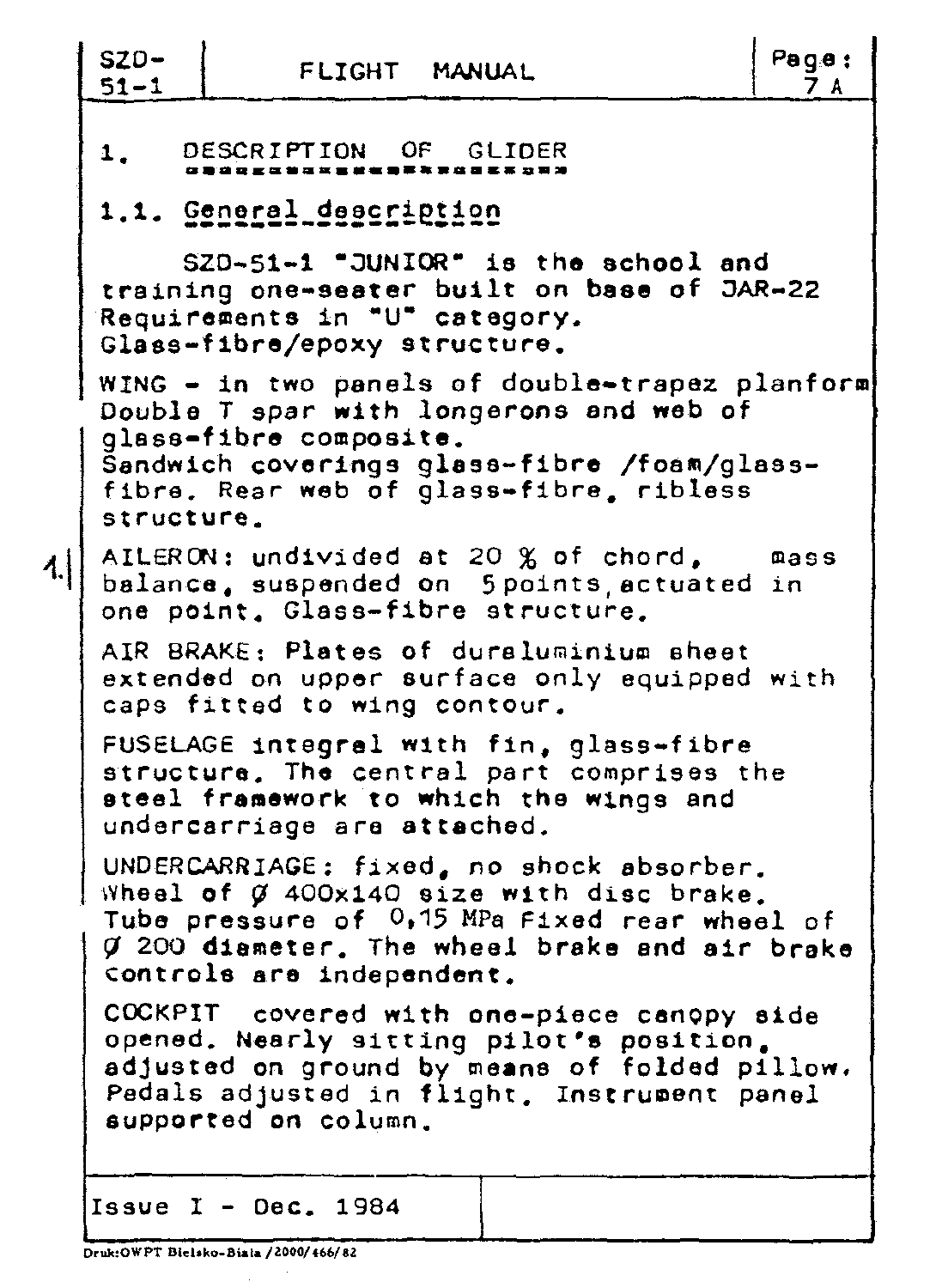SZD<br>51-1

Issue  $I - Dec. 1984$ 

Adjustable air-conditioning. airflow directed on canopy front part and pilot•s face. TAIL UNIT: "T"-arrangement. Rudder, stabilized end elevator of glass-fibre structure. Elevator divided on two parts, each one suspended on three points. Both elevator halfs are equipped with fixed glese-fibre tabs to increase the hinge moment. The rudder covered with fabric, mass- balanced, suspended on two | points. EQUIPMENT1 instruments /listed in item 1.3/ sanitary installation and first-aid kit. The aerial incorporated into fin structure to enable the use of transceiver. HOOKS: The glider is equipped with front and bottom hooks in one of the following combinations /ace.to user's order/: a/ Both hooks of SZD-III A 56c type without the self - releasing mechanism. or *bf* Front hook of TOST E72 type without the self-releasing mechanism *and* bottom hook of TOST G72 type with the self-releasing mechanism. The kind *and* type of hook is related *on* the placard in cockpit. The hooks are accesible from cockpit: the front one - when the instrument panel and its column are removed, the bottom one - when the seat pan is removed. Both hooks are released by means of pulling the common control hand-grip. When the handgrip is released the hooks are closed due to the return spring action. When winch-launched using the bottom hook of TOST type with self-releasing mechanism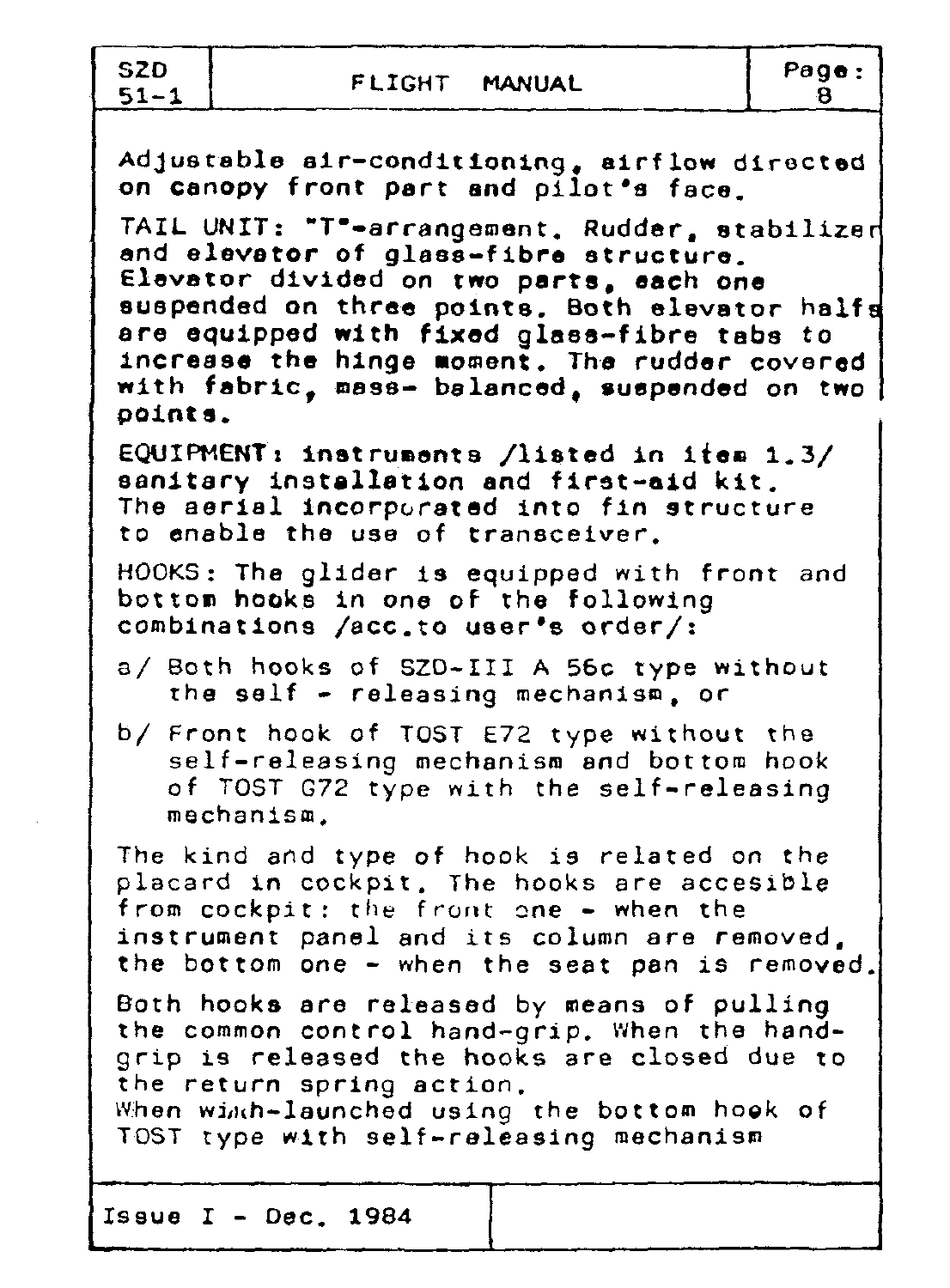| $SZD-$<br>Page:<br>FLIGHT MANUAL<br><u>51–1</u>                                                                                                                                                                                                                                                                                                                    |
|--------------------------------------------------------------------------------------------------------------------------------------------------------------------------------------------------------------------------------------------------------------------------------------------------------------------------------------------------------------------|
| the glider releases the cable automaticaly<br>when the cable reaches the maximum release<br>angle.<br>MOVABLE EQUIPMENT: assembling laver,<br>screwdriver, wrench for wheel brake adjustment<br>canvas cover for canopy.                                                                                                                                           |
| 1.2. Main technical data                                                                                                                                                                                                                                                                                                                                           |
| Span<br>15,00 m<br>Longth  6,69 m<br>$1.57$ m<br>Height<br>$3^\circ$<br>Dihedral of wing<br>12.51 $m2$<br>Wing area<br>Aspect ratio  18<br>Root chord  1,115 m<br>Mean Standard Chord  0,88 m<br>Wing section: Wortmann S02-196 //S02/1-158<br>Mass of empty glider with standard equipment<br>$1s$ 441 + 529.2 lb see Fig. 9<br>All-up mass.<br>$\cdots$ 389.9 lb |
| Minimum wing mass  231.5 lb<br>1.3. Instrument installation /Fig.2/                                                                                                                                                                                                                                                                                                |
| The installation comprises:<br>- instrument panel.<br>- total pressure head located at fuselage<br>nose.<br>2 static pressure ports located on front<br>fusalage part,                                                                                                                                                                                             |
| Issue I - $Dec. 1984$                                                                                                                                                                                                                                                                                                                                              |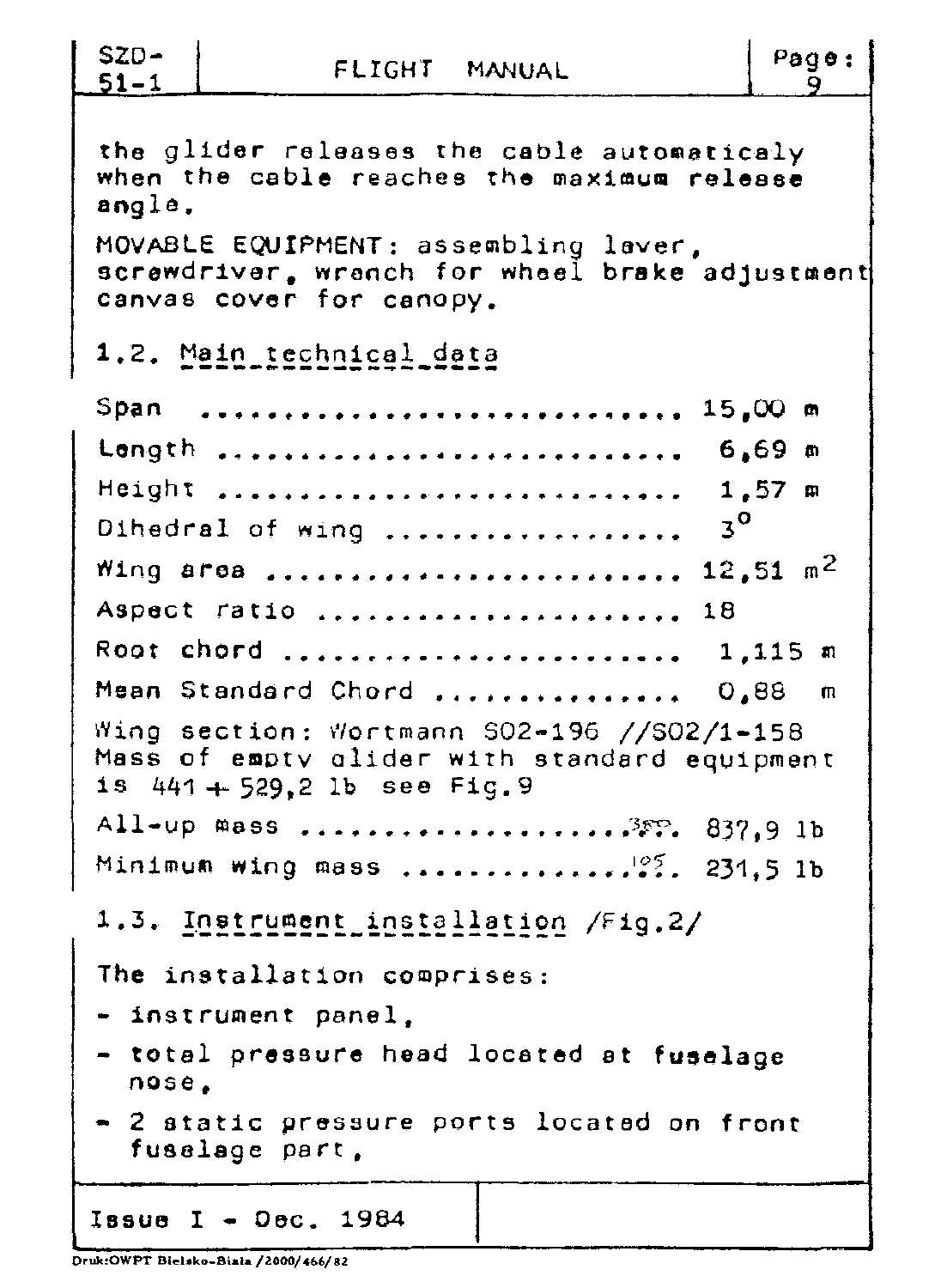| $SZD-$<br>$51 - 1$ | FLIGHT MANUAL                                                                                                                                                          | Page:<br>1 O    |
|--------------------|------------------------------------------------------------------------------------------------------------------------------------------------------------------------|-----------------|
|                    | - ducts, drainage units and four-way<br>connector.                                                                                                                     |                 |
|                    | - nest for the additional pressure head on<br>the fin.                                                                                                                 |                 |
|                    | The instrument panel is attached to its<br>column by means of scraw located in face wall<br>of panel and shielded on top with the cover<br>fixed to the cockpit board. |                 |
|                    | The "standard" equipment comprises the<br>following instruments:                                                                                                       |                 |
|                    | - airspeed indicator PR-250-S                                                                                                                                          |                 |
|                    | - altimeter W-10S or W-12S                                                                                                                                             |                 |
|                    | - variometer WRS-5D with KWEC-2 compensator<br>and bottle                                                                                                              |                 |
|                    | - slip and turn indicator EZS-3                                                                                                                                        |                 |
|                    | - Compass BS-1                                                                                                                                                         |                 |
|                    | The place for installation of special<br>instruments provided on instrument panel and<br>on its column.                                                                |                 |
|                    | 2. OPERATION LIMITATIONS                                                                                                                                               |                 |
|                    | 1. Maximum permissible mass of<br>empty glider with standard<br>equipment<br>.                                                                                         | $29.2$ 1b       |
|                    | 2. Permissible loading mass:  J40, 308,7 lb<br>where: minimum cockpit load  5. 121,3 lb<br>maximum cockpit load  ick, 242,6 lb                                         |                 |
|                    |                                                                                                                                                                        |                 |
|                    | 4. Limit load factor  +5,3g;-2,65 g                                                                                                                                    |                 |
|                    | 5. Ultimate load factor                                                                                                                                                | $+7,95g:-3,97g$ |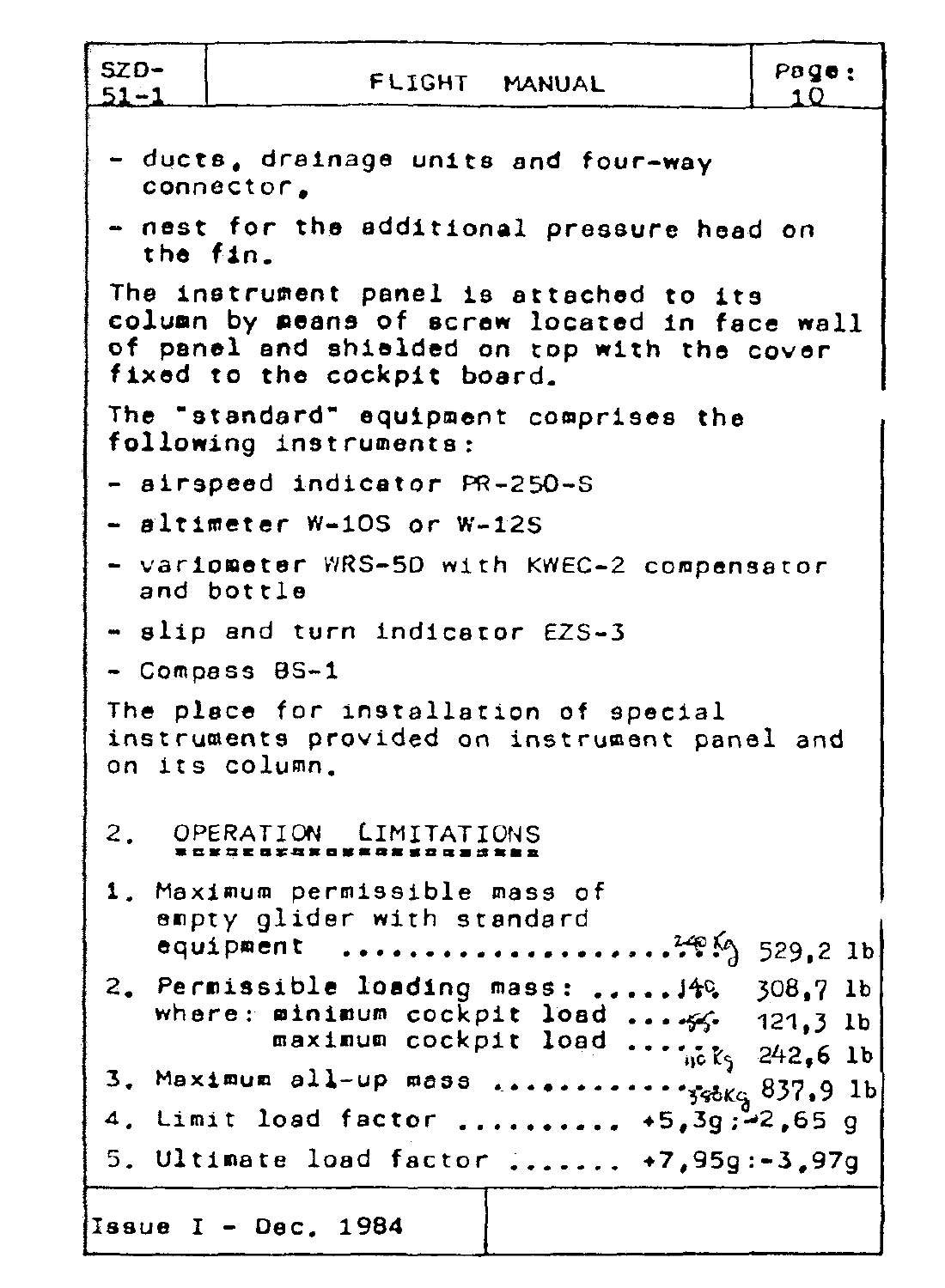| $SZD-$<br>$51 - 1$ | FLIGHT MANUAL                                                                                                                                                                                                                                                                      | Page:<br>11     |
|--------------------|------------------------------------------------------------------------------------------------------------------------------------------------------------------------------------------------------------------------------------------------------------------------------------|-----------------|
|                    | 6. Distance of c.g of empty<br>glider with standard<br>equipment aft of wing root<br>leading edge /glider in attitude<br>acc.to item 6 of Technical<br>Service Manual/                                                                                                             | <b>see Figg</b> |
|                    | 7. Allowable range of c.g.<br>22.7 to 44.9 per<br>location in flight<br>cent of Mean<br>referred to Mean<br>Standard Chord<br>Standard Chord                                                                                                                                       |                 |
|                    | 8. Loading plan                                                                                                                                                                                                                                                                    |                 |
|                    | Correct value and location of load masses<br>is listed on LOADING PLAN placard<br>/see page $53/$ .                                                                                                                                                                                |                 |
| NOTES:             |                                                                                                                                                                                                                                                                                    |                 |
|                    | 1. The location of balancing mass B in<br>instrument panel for pilots of mass below<br>125.7 lbis not obligatory, when the glider<br>is equipped with RS-6101 transceiver or<br>TA-03A oxygen equipment or additional<br>equipment of mass more than 2,2 lbin<br>instrument panel. |                 |
|                    | 2. In case the oxygen bottle is installed on<br>the framework of central fuselage part<br>/acc.to Annex No 2 to this Manual/ the<br>maximum allowable additional loading mass<br>B in instrument panel is 11 lb in the full<br>range of pilot's mass up to 242.6 lb                |                 |
|                    | 3. Installation of load E other than oxygen<br>bottle of TA-03A equipment on the central<br>fuselage part framework should be<br>accepted by the Authority.                                                                                                                        |                 |
|                    | Issue I - Dec. $1984$                                                                                                                                                                                                                                                              |                 |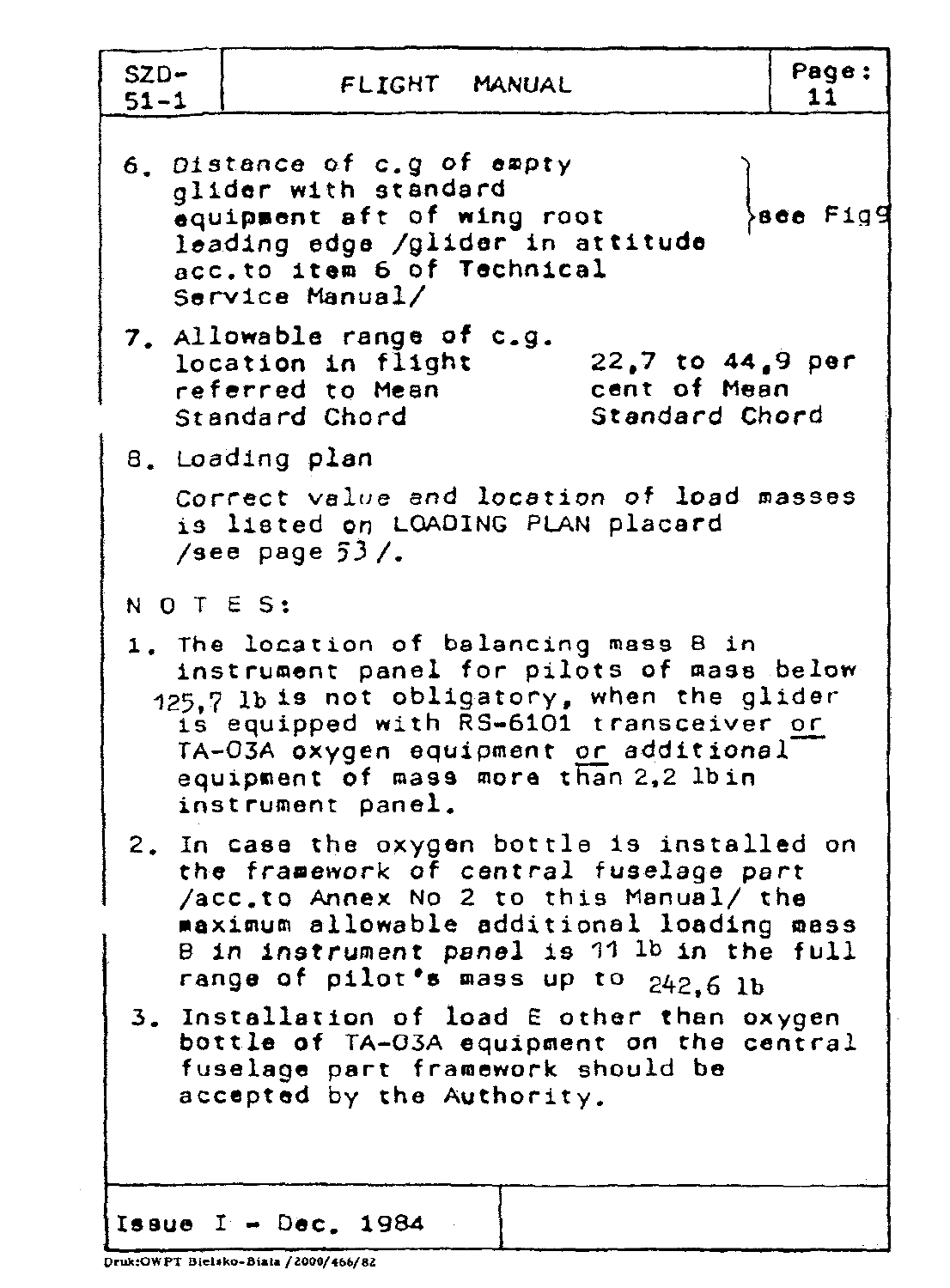| SZD-<br>FLIGHT MANUAL<br>$51 - 1$                                                                                                                                                                                                                          | Page:<br>12.                                 |
|------------------------------------------------------------------------------------------------------------------------------------------------------------------------------------------------------------------------------------------------------------|----------------------------------------------|
| 4. When flying without the parachute the<br>additional back-cushion of min 9 cm<br>thickness /when pressed/ should be used.                                                                                                                                |                                              |
| 5. In case the glider is loaded in way other<br>than stated in Loading Plan /e,g for<br>pilot's mass other than allowable cockpit<br>mass/ the mass value of all-up glider and<br>c.g. location shall be defined by weighing<br>the glider with full load. |                                              |
| 9. Flight limitations<br>IAS airspeeds<br>knots                                                                                                                                                                                                            |                                              |
| a/ Take-off and aerotowed<br>flight up to<br>$V_T = 81$ knots                                                                                                                                                                                              |                                              |
| $b/$ Winch - launching with<br>airspeed up to                                                                                                                                                                                                              | $V_w$ = 70,2 knots                           |
| c/ Diving with airspeed:                                                                                                                                                                                                                                   |                                              |
| in smooth air<br>in gust conditions                                                                                                                                                                                                                        | $V_{NE^2}$ 118,8 knots<br>$V_R$ = 83,7 knots |
| d/ Extending of and flight<br>with airbrake extended<br>in smooth air                                                                                                                                                                                      | $V_{NE}$ -118,8 knots                        |
| in gust conditions                                                                                                                                                                                                                                         | $V_B = 83.7$ knots                           |
| e/ Manoeuvring airspeeds                                                                                                                                                                                                                                   |                                              |
| $V_A = 83,7$ knots<br>up to                                                                                                                                                                                                                                |                                              |
| f/ Maximum load factor:<br>$V_A = 83.7$ knots<br>$n_A$ = +5,3 g at airspeed                                                                                                                                                                                |                                              |
| g/ Maximum load factor:<br>$\mathsf{n}_\Omega$ = +4,2 g at airspeed $\mathsf{V}_\mathsf{NE}^{-1}$ 118,8 knots                                                                                                                                              |                                              |
|                                                                                                                                                                                                                                                            |                                              |
| Issue $I - Dec. 1984$                                                                                                                                                                                                                                      |                                              |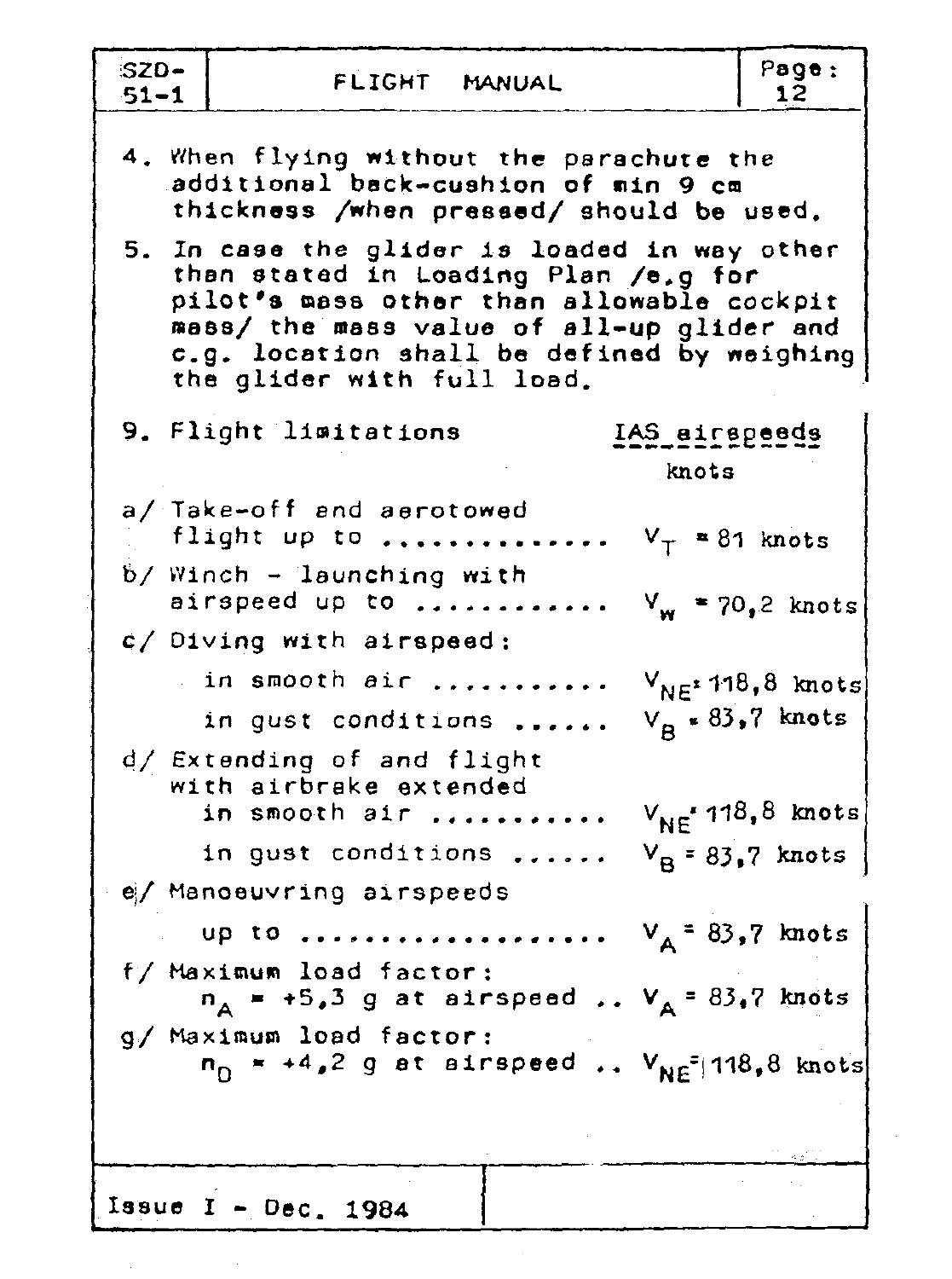| $SZD -$<br>$51 - 1$ | FLIGHT MANUAL                                                                                                              |                                                                            | Page:<br>13 |
|---------------------|----------------------------------------------------------------------------------------------------------------------------|----------------------------------------------------------------------------|-------------|
|                     | $h/$ Aurobatic manoevvres: $\rightarrow$ looping                                                                           | . stall turn<br>.quick half-roll-half-<br>-loop<br>, spiral.<br>. spinning |             |
|                     | i/ Altitude flying allowed providing that<br>the glider is equipped with efficient<br>oxygen equipment.                    |                                                                            |             |
|                     | j/ Bungy take-off allowed,                                                                                                 |                                                                            |             |
|                     | 10. Restrictions:                                                                                                          |                                                                            |             |
|                     | The glider is not allowed for:                                                                                             |                                                                            |             |
|                     | - night flying                                                                                                             |                                                                            |             |
|                     | - winch - launching on front hook                                                                                          |                                                                            |             |
|                     | 11. Additional statements:                                                                                                 |                                                                            |             |
|                     | a/ When aerotowing the cable safety link of                                                                                |                                                                            |             |
|                     | $690 - 10$ % dan shall be used /Standard:<br>BN-65/3833-45/                                                                |                                                                            |             |
|                     | b/ Before the first flight the pilot should be<br>familiar with Flight Manual.                                             |                                                                            |             |
|                     | c/ When towed, the flight below the airplane<br>level is not recommended since the cable<br>contacts the fuselage surface. |                                                                            |             |
|                     | d/ Flying in ice-condition should be limited<br>only to unavoided cases.                                                   |                                                                            |             |
|                     | e/ At V <sub>NE</sub> = 118,8 knots airspeed the rudder and                                                                |                                                                            |             |
|                     | aileron deflection is allowed as 1/3 of<br>full deflection. The small gentle elevator<br>deflections are allowed.          |                                                                            |             |
|                     |                                                                                                                            |                                                                            |             |
|                     | Issue I - Dec. 1984                                                                                                        |                                                                            |             |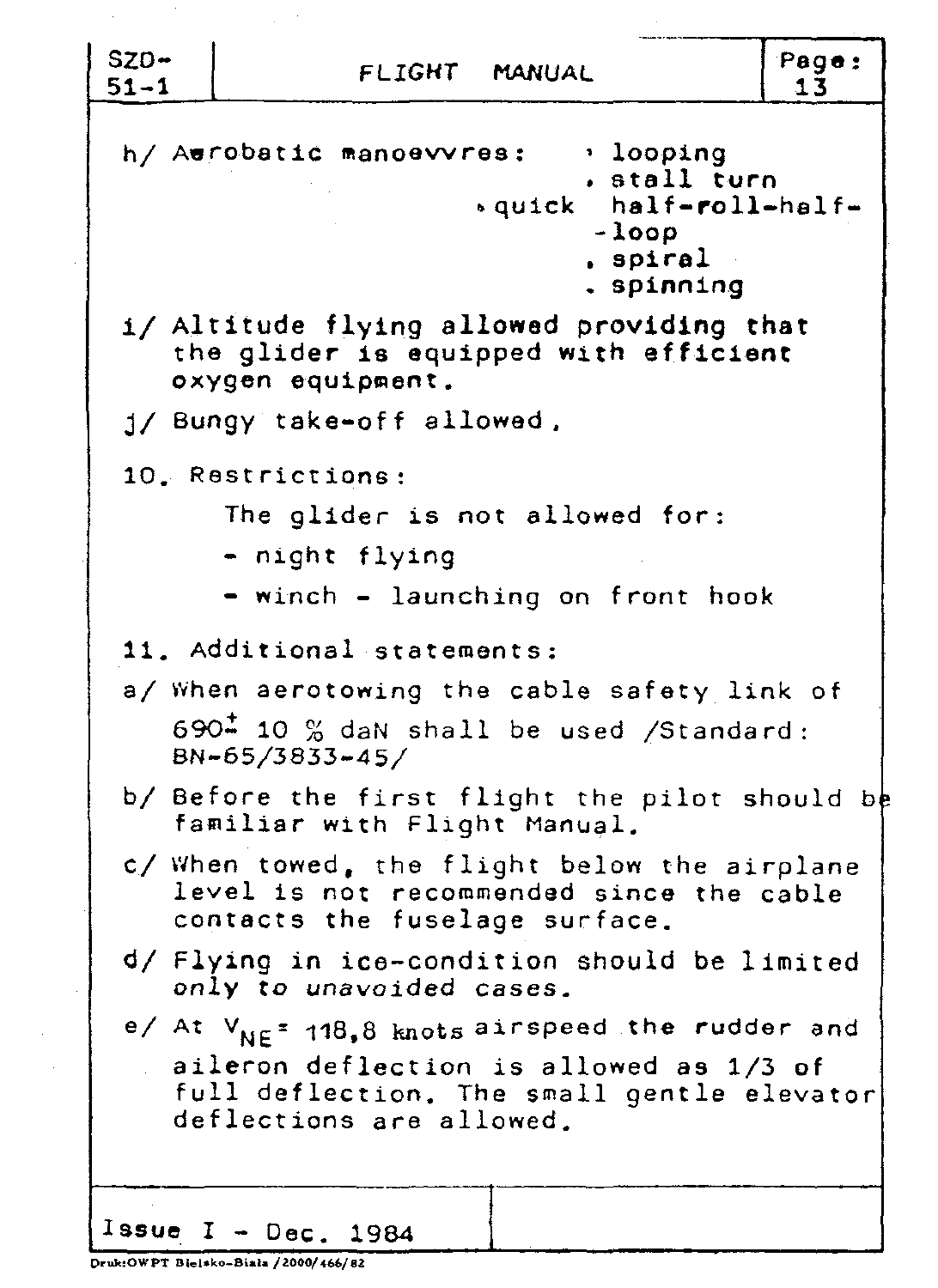| $SZD-$<br>$51 - 1$          |                                                                                                                      | FLIGHT MANUAL                                                                   |                                                                                                                 | Page:<br>14                                                                   |  |
|-----------------------------|----------------------------------------------------------------------------------------------------------------------|---------------------------------------------------------------------------------|-----------------------------------------------------------------------------------------------------------------|-------------------------------------------------------------------------------|--|
|                             | $f/$ At $V_a = 83.7$ knots airspeed the full control<br>surfaces deflection is allowed.<br>3. PERFORMANCES: /fig. 4/ |                                                                                 |                                                                                                                 |                                                                               |  |
|                             |                                                                                                                      |                                                                                 | <b>GLIDER</b>                                                                                                   |                                                                               |  |
|                             | Al all-up mass of $[573,3 \t1b]$ 734,3 lb $[837,9 \t1b]$                                                             |                                                                                 |                                                                                                                 |                                                                               |  |
| At mass<br>loading of       |                                                                                                                      |                                                                                 | 4,3 lb/ft <sup>2</sup> 5,5 lb/ft <sup>2</sup> 6,2 lb/ft <sup>2</sup>                                            |                                                                               |  |
| speed<br>Maximum L/D<br>a t | Minimum sinking<br>الأرابية المتحدث<br>at airspeed of<br>at airspeed of<br>Sinking speeds<br>airspeeds               | 35                                                                              | 105ft/min 112,7ft/min  124,4ft/min <br>$[33, 5$ knots $37, 8$ knots $]$<br>-35<br>$[37, 8$ knots $]$ 43,2 knots | 41.8 knots<br>35<br>45.9 knots                                                |  |
| o f                         | V knots                                                                                                              | ft/min                                                                          | ft/min                                                                                                          | ft/min                                                                        |  |
|                             | 54,0<br>59,4<br>64, 8<br>70,2<br>75,6<br>81,0<br>86,4<br>91,8<br>97,2                                                | 209,9<br>254,7<br>305, 2<br>371.3<br>447,1<br>534,6<br>630,0<br>734, 8<br>882,6 | 186, 6<br>225,5<br>266,3<br>311,0<br>365,5<br>431,6<br>519.0<br>606.5<br>699,8                                  | 175,0<br>210,0<br>248,8<br>291.6<br>340,2<br>398,5<br>470.4<br>548,2<br>631,8 |  |
| Issue I - Dec. $1984$       |                                                                                                                      |                                                                                 |                                                                                                                 |                                                                               |  |

 $\mathcal{A}^{\mathcal{A}}$ 

 $\sim 10^{-1}$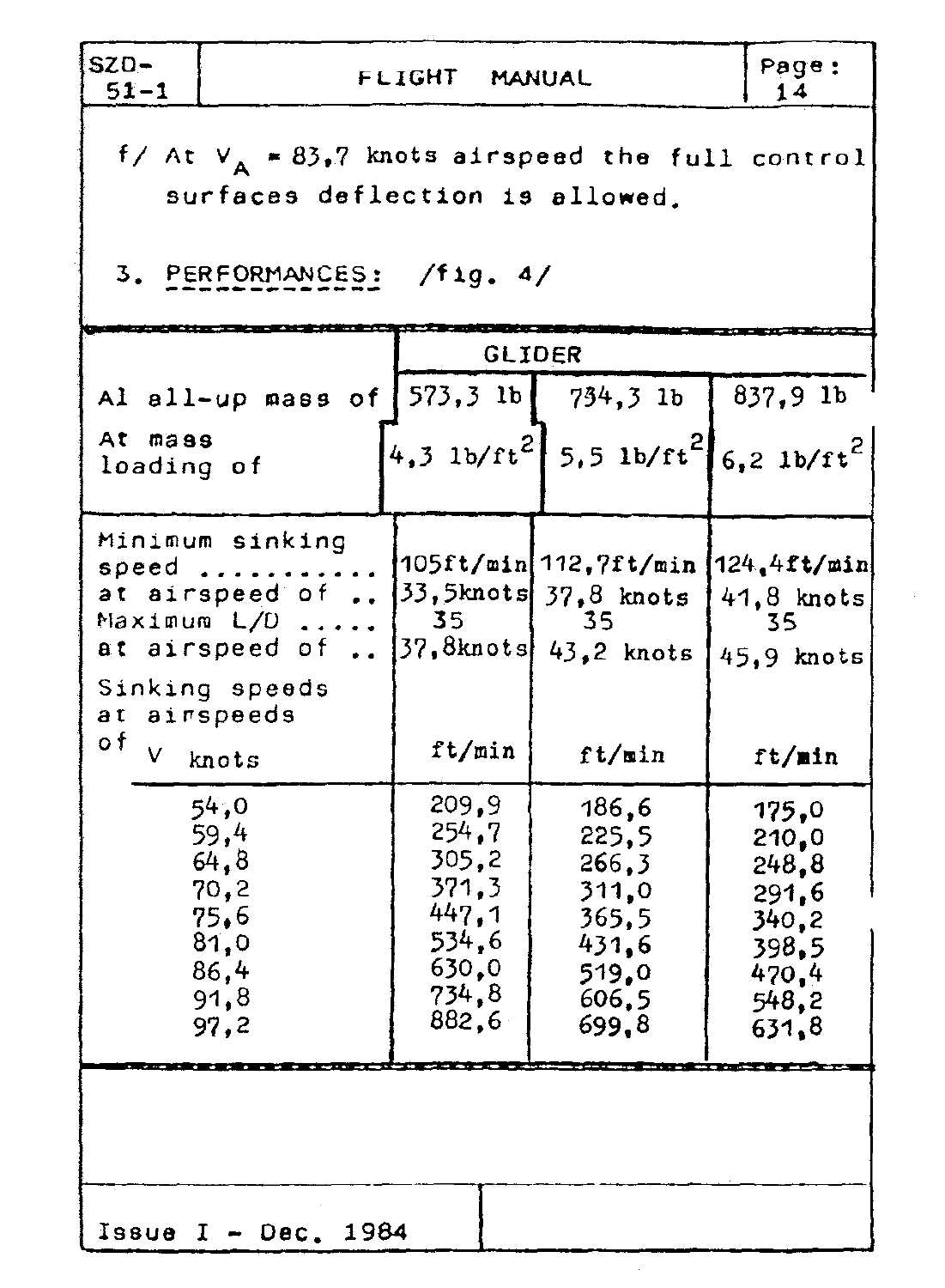| $SZD-$<br>FLIGHT MANUAL<br>$51 - 1$                                                                                                                                                                                                                                                                                                                 | Page:<br>15 |
|-----------------------------------------------------------------------------------------------------------------------------------------------------------------------------------------------------------------------------------------------------------------------------------------------------------------------------------------------------|-------------|
| 4. OPERATION OF GLIDER                                                                                                                                                                                                                                                                                                                              |             |
| 4.1. Pre-flight inspection                                                                                                                                                                                                                                                                                                                          |             |
| Before the flights it shall be inspected:                                                                                                                                                                                                                                                                                                           |             |
| $-$ integrity of structure and coverings,                                                                                                                                                                                                                                                                                                           |             |
| - securing of assembling elements and<br>control system joints,                                                                                                                                                                                                                                                                                     |             |
| - operation of control systems,                                                                                                                                                                                                                                                                                                                     |             |
| - operation of hooks/front and bottom, if<br>intangled/                                                                                                                                                                                                                                                                                             |             |
| - undercarriage condition, rollability of<br>main and tail wheels, operation of wheel<br>brake.                                                                                                                                                                                                                                                     |             |
| - air pressure in tube and tyre, cleaness of<br>undercarriage housing,                                                                                                                                                                                                                                                                              |             |
| - pilot's safety belts.                                                                                                                                                                                                                                                                                                                             |             |
| - total and static pressure ports /clean if<br>necessary/                                                                                                                                                                                                                                                                                           |             |
| $\overline{\phantom{a}}$ operation of instruments.                                                                                                                                                                                                                                                                                                  |             |
| 4.2. Operations before flying                                                                                                                                                                                                                                                                                                                       |             |
| 4.2.1. Opening and locking of the canopy                                                                                                                                                                                                                                                                                                            |             |
| The Canopy is side opened and fixed on<br>two hinges at right board.<br>In emergency the hinges are released when<br>the emergency jettisoning levers are moved<br>forwards /red ball at right side/. On left<br>side opposite to emergency jettisoning lever<br>is situated the canopy locking lever<br>accesible from outside through the window. |             |
| Issue $I - Dec. 1984$                                                                                                                                                                                                                                                                                                                               |             |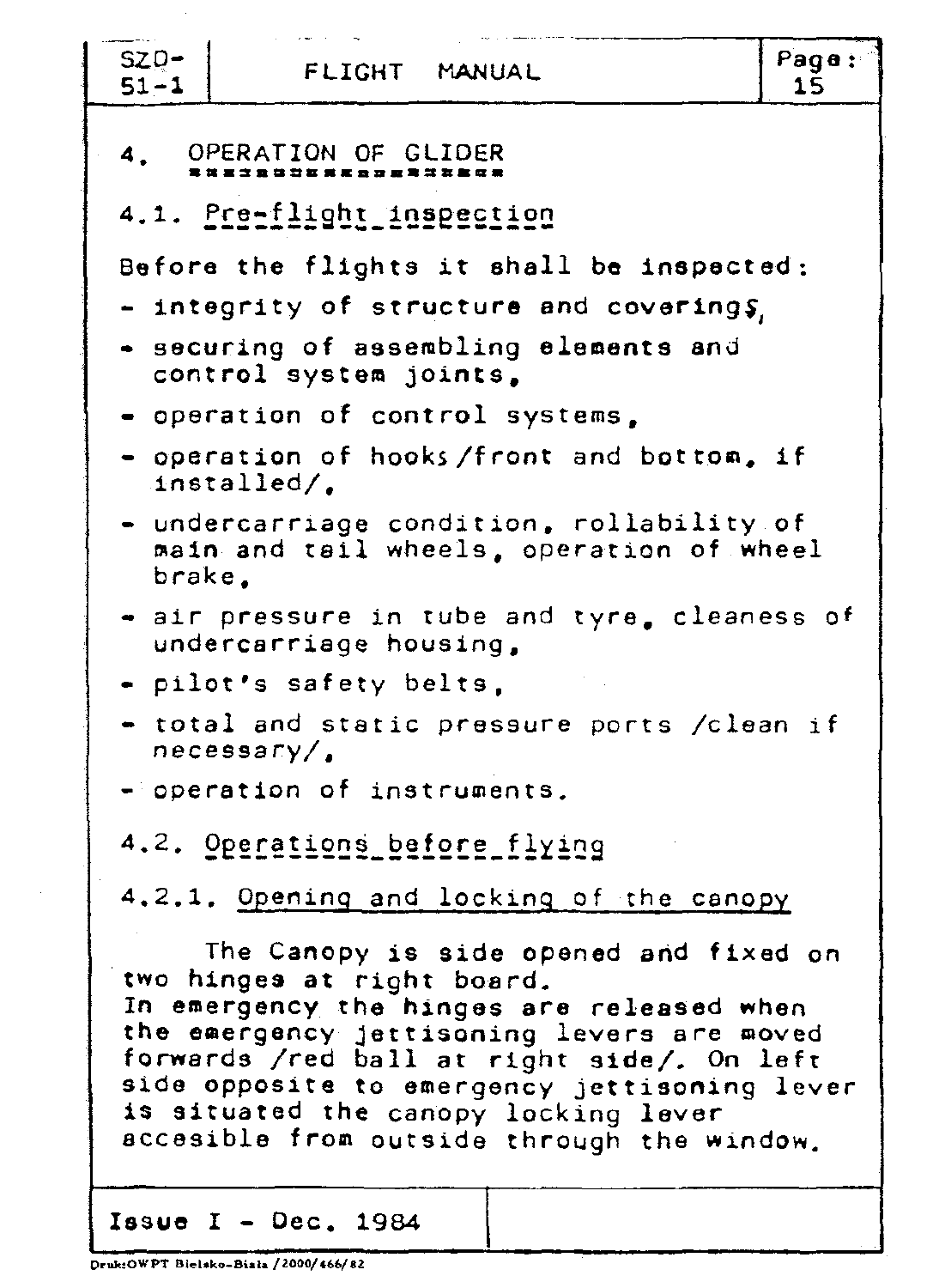| $SZD-$<br>$51 - 1$               | FLIGHT MANUAL                                                                                                                                                                                     | Page:<br>16 |  |  |  |  |  |
|----------------------------------|---------------------------------------------------------------------------------------------------------------------------------------------------------------------------------------------------|-------------|--|--|--|--|--|
| 4.2.2. Inserting of towing cable |                                                                                                                                                                                                   |             |  |  |  |  |  |
|                                  | /1/ Pull the releasing grip full.                                                                                                                                                                 |             |  |  |  |  |  |
|                                  | /2/ Insert the small ring of cable end into<br>the hook and release the grip.                                                                                                                     |             |  |  |  |  |  |
|                                  | /3/ CHECK THE CORRECT CABLE LOCKING PULLING                                                                                                                                                       |             |  |  |  |  |  |
|                                  | IT SEVERAL TIMES 1                                                                                                                                                                                |             |  |  |  |  |  |
|                                  | Two hooks can be installed on the glider<br>/see page: $8/$ .                                                                                                                                     |             |  |  |  |  |  |
|                                  | 4.2.3. Transportation on airfield                                                                                                                                                                 |             |  |  |  |  |  |
| than 4 m.                        | The glider with locked canopy can be<br>towed by motor-car or tractor with speed up<br>to 5,4 knots The towing rope not shorter                                                                   |             |  |  |  |  |  |
|                                  | NOTE: THE MANOEUVRING WITH GLIDER ON MUD<br>STICKY GROUND ESPECIALY BACKWARDS<br>MAY CAUSE THE MUD TO JAM THE TYRE<br>TO FENDER AND RESTRICT THE WHEEL<br>ROLLABILITY.<br>CLEAN BEFORE TAKE-OFF ! |             |  |  |  |  |  |
|                                  | 4.2.4. Anchoring of glider                                                                                                                                                                        |             |  |  |  |  |  |
|                                  | 1. Put the glider into position to have the<br>side-back wind                                                                                                                                     |             |  |  |  |  |  |
|                                  | 2. Anchor the glider on the following points:                                                                                                                                                     |             |  |  |  |  |  |
|                                  | $\mathit{wing:}$ the wing tip directed toward wind<br>should be supported on 30-50 cm height, wrap                                                                                                |             |  |  |  |  |  |
|                                  | with seat-cushion and attache with anchoring                                                                                                                                                      |             |  |  |  |  |  |
|                                  | cord to the picket or anchor-rod in distance<br>of about 50 cm from wing tip.                                                                                                                     |             |  |  |  |  |  |
|                                  |                                                                                                                                                                                                   |             |  |  |  |  |  |
|                                  | Issue $I - Dec. 1984$                                                                                                                                                                             |             |  |  |  |  |  |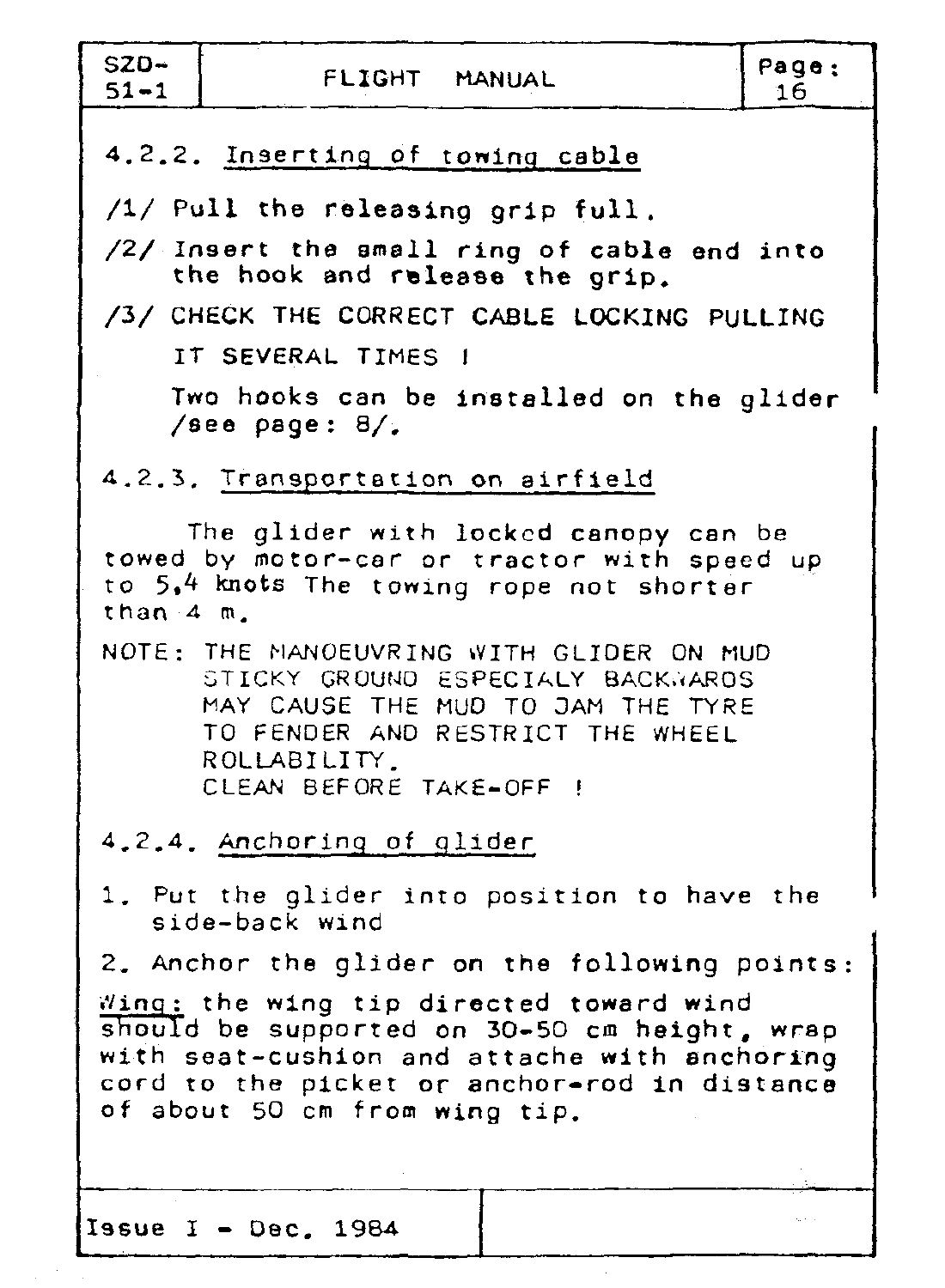$SZ0-$ <br>51-1

FLIGHT MANUAL

Page:<br>17

| Fuselage: Fix the tail part to the pickets<br>or anchor-rods sticked to ground on both       |
|----------------------------------------------------------------------------------------------|
| sides.                                                                                       |
| Wrap the fuselage tube near the fin with                                                     |
| anchoring cord, Avoid the contact of pickets                                                 |
| with fuselage surface. Anchor the fuselage                                                   |
| front part by means of front or bottom hook.                                                 |
| The aileron and elevator shall be immobilized                                                |
| by means of right pilot's back belt joined                                                   |
| with right abdomen belt on the control stick                                                 |
| hand grip.                                                                                   |
| Rudder: should be immobilized by means of                                                    |
| clamp /for fin and rudder/ made of two wooden                                                |
| slats joined on ends.                                                                        |
| Air - brake: should be extended and secured                                                  |
| by means of immobilizing the hand grip in                                                    |
| cockpit using the left pilot's back-belt.                                                    |
|                                                                                              |
| 4.2.5. Procedures with wetted glider                                                         |
| In respect to structure /glass=fibre/                                                        |
| the glider is moisture and meteorological                                                    |
| influences resistant. In case of heavy                                                       |
| wetting e.g. landing on water or long                                                        |
| standing on field when country landed, the                                                   |
| structure inside should be ventilated by                                                     |
| means of opening the inspection holes,                                                       |
| canopy and extending the air brake. When dried<br>the glider should be wiped with a flannel. |
|                                                                                              |
| 4.2.6. Drainaging of instrument pneumatic                                                    |
| installation                                                                                 |
| After flight in prolonged rain /or in                                                        |
| cloud/ it is necessary to:                                                                   |
| 1. Dry the drainage units and remove the                                                     |
| drain plugs.                                                                                 |
|                                                                                              |
| Iasue I - Dec. 1984                                                                          |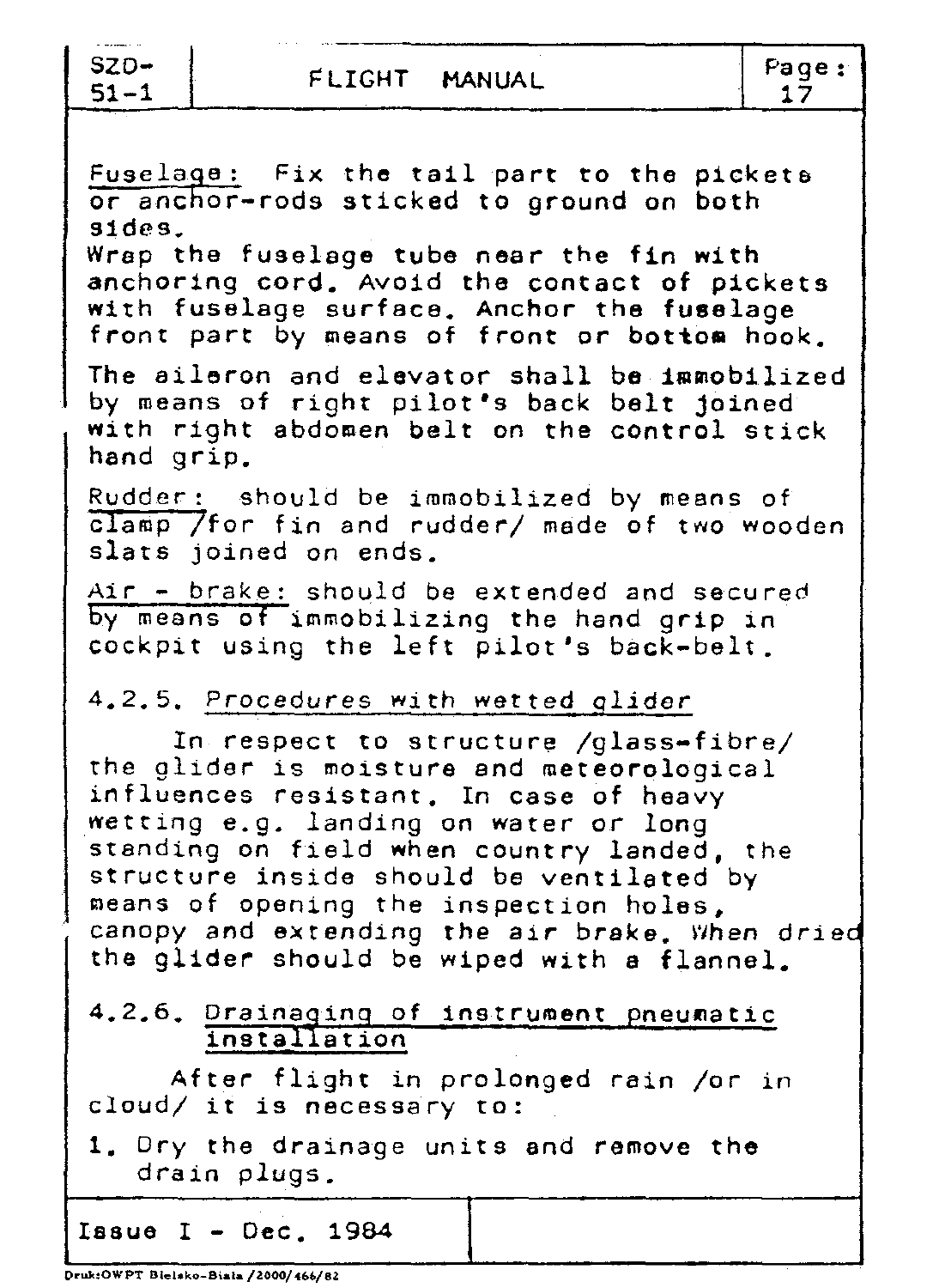| $SZD-$<br>$51 - 1$ | FLIGHT MANUAL                                                                                                                                                                                                                                             | Page:<br>18 |
|--------------------|-----------------------------------------------------------------------------------------------------------------------------------------------------------------------------------------------------------------------------------------------------------|-------------|
|                    | /2/ Disconnect the ducts of total and static<br>pressure out of the instruments.                                                                                                                                                                          |             |
|                    | /3/ Blow through, if necessary, the ducts of<br>total and static pressure heads /by means<br>of pump for inflating the wheel tube/.                                                                                                                       |             |
|                    | NOTE: BEFORE BLOWING THE DUCTS BE SURE THAT<br>THE INSTRUMENTS ARE CORRECTLY<br>DISCONNECTED OUT OF THE BLOWED PART OF<br>INSTALLATION - THE DANGER OF INSTRUMENT<br>DAMAGE.                                                                              |             |
|                    | /4/ Screw in the drainage unit $\not\equiv$ plug, connect<br>the installation and check the tightness.                                                                                                                                                    |             |
|                    | 4.2.7. Slip and turn indicator supply-<br>inserting of batteries                                                                                                                                                                                          |             |
|                    | Electric slip and turn indicator is supplied<br>with direct current of 4,5 V taken from<br>three round batteries of R20 type. The<br>batteries are contained in round housing<br>which is inserted into the bracket on right<br>side of instrument panel. |             |
|                    | NOTE: THE NEGATIVE POLE OF THE BATTERY SET<br>SHALL BE DIRECTED AHEAD !                                                                                                                                                                                   |             |
|                    | NOTE: THE USED BATTERIES SHALL NOT BE LEFT<br>IN THE NEST !                                                                                                                                                                                               |             |
|                    | 4.3. Pilot in cockpit                                                                                                                                                                                                                                     |             |
|                    | The cockpit allows for pilots up to<br>1,95 m of height with back parachute.<br>To adjust to pilot's position the glider is<br>equipped with two part folded cushion                                                                                      |             |
|                    | Issue $I - Dec$ , 1984                                                                                                                                                                                                                                    |             |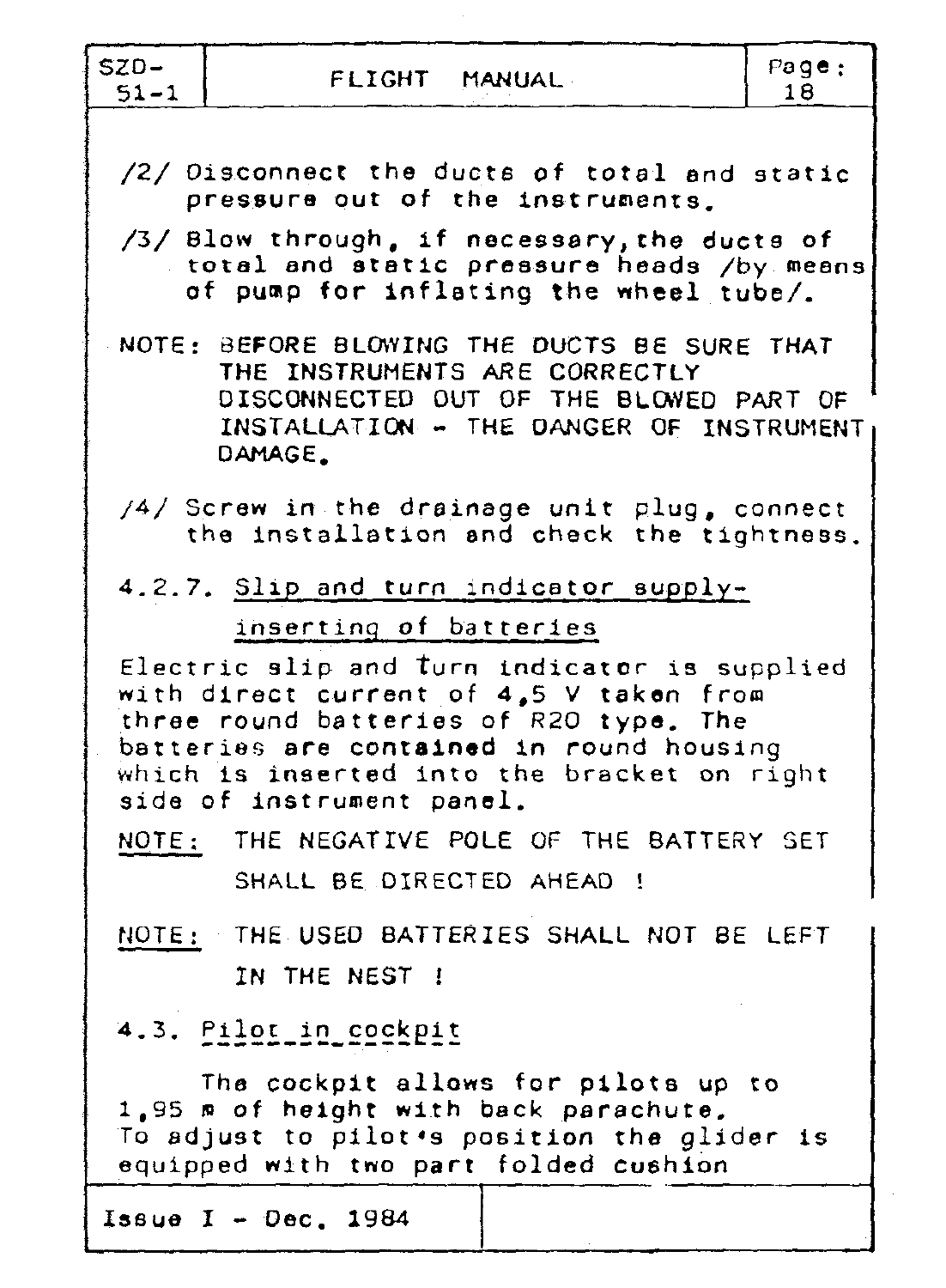---- ---- --------------------~-----.  $SZD-$ <br> $51-1$ 

FLIGHT MANUAL Page:

19

of various thickness. The different position of the pillow on seat or back-reet acc. to Fig.8 ensures the multi-step adjustment of sitting position. For extremely high pilot the folded cushion is stored behind pilot's back-rest. The pilot's position should be adjusted so, to allow for easy acces to hook releasing handle and all control levers. When flying without a parachute the additional cushion of thickness no less than 9 cm in pressed condition should be used. Upholstering the seat pan with rubber avoids the back-slip of pilot when winch-launched. The pedals are adjusted in flight /5 locations /. Pulling on the brown hand-grip /at right side of instrument panel column/ the pedals can be moved back or when pressed with both legs can be moved forwards. When the leg force is released the latch locks the pedals in selected location. The control systems of control surfaces and air brake are operated conventionaly. The wheel brake lever is located on air brake control lever. The spring trimming device is actuatedy by means of hand-grip on the left board. Operation of this device acc. to Fig. 10 is the following: - Press the hand-grip /release the locking/ and put into the desired location, than LOCK /pull upwards/. The canopy opens when the left lock is released /red hand grip *put* forwards/. In full opened position the canopy is retained by means of limiting cable.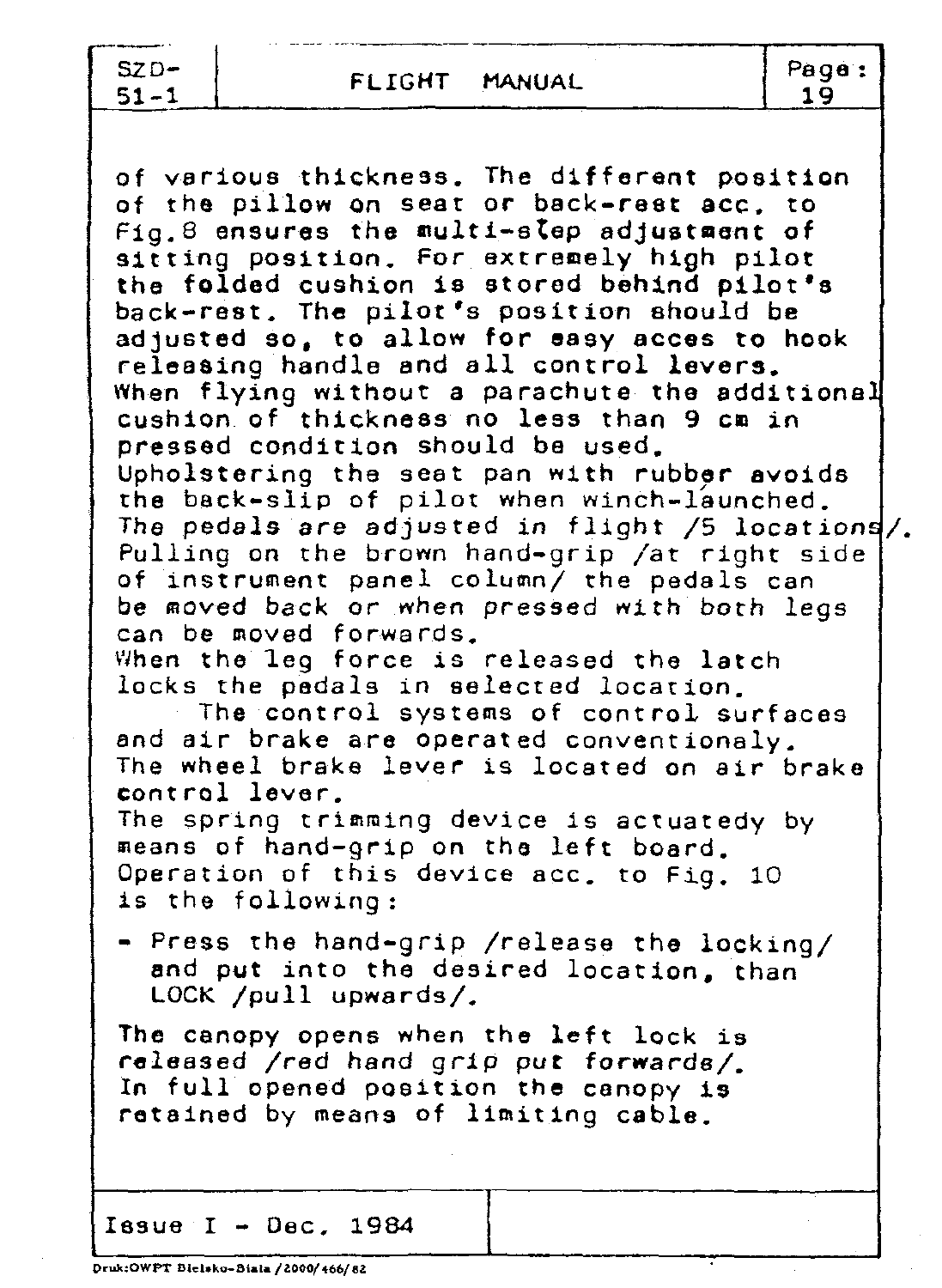| $SZO-$<br>$51 - 1$                                                                                                                                               | FLIGHT MANUAL                                                           |                                                                                                                                                                                                                                                                                                                      | Page:<br>20 |  |  |  |  |
|------------------------------------------------------------------------------------------------------------------------------------------------------------------|-------------------------------------------------------------------------|----------------------------------------------------------------------------------------------------------------------------------------------------------------------------------------------------------------------------------------------------------------------------------------------------------------------|-------------|--|--|--|--|
| 4.4. Procedures before take-off<br>/1/ Check the completation of board<br>equipment /glider log-book, Flight Manual<br>tools, anchoring facilities, covers, rope |                                                                         |                                                                                                                                                                                                                                                                                                                      |             |  |  |  |  |
|                                                                                                                                                                  | for ground towing/.                                                     | /2/ Check the parachute rubber tension<br>members and put the parachute on back.                                                                                                                                                                                                                                     |             |  |  |  |  |
|                                                                                                                                                                  | safety belts.                                                           | /3/ Adjust the cushion and take place in the<br>cockip, adjust the pedals and fasten the                                                                                                                                                                                                                             |             |  |  |  |  |
|                                                                                                                                                                  |                                                                         | $/4/$ Check the full movements of control<br>surfaces and air brake, Adjust the<br>trimming spring handle on position from<br>"6" /for light pilot/ to "8" /for heavy<br>pilot/ counting from front. For winch<br>launching from "6" to "8" respectively.                                                            |             |  |  |  |  |
|                                                                                                                                                                  | indicator.                                                              | /5/ Check the operation of slip and turn                                                                                                                                                                                                                                                                             |             |  |  |  |  |
|                                                                                                                                                                  | locking.                                                                | /6/ Close the canopy and check the good                                                                                                                                                                                                                                                                              |             |  |  |  |  |
|                                                                                                                                                                  | 4.5. Controlling                                                        |                                                                                                                                                                                                                                                                                                                      |             |  |  |  |  |
|                                                                                                                                                                  | glider to roll on the main wheel.<br>climbing is no less than 54 knots. | In school-flight the long towing cable<br>should be used /minimum 40 m/. Before take-<br>off adjust the trimming spring handle into<br>position from "6" /light pilot/ to "8"<br>/heavy pilot/ counting from front. During<br>ground run till to airborning control the<br>The recommended aero-towing airspeed when |             |  |  |  |  |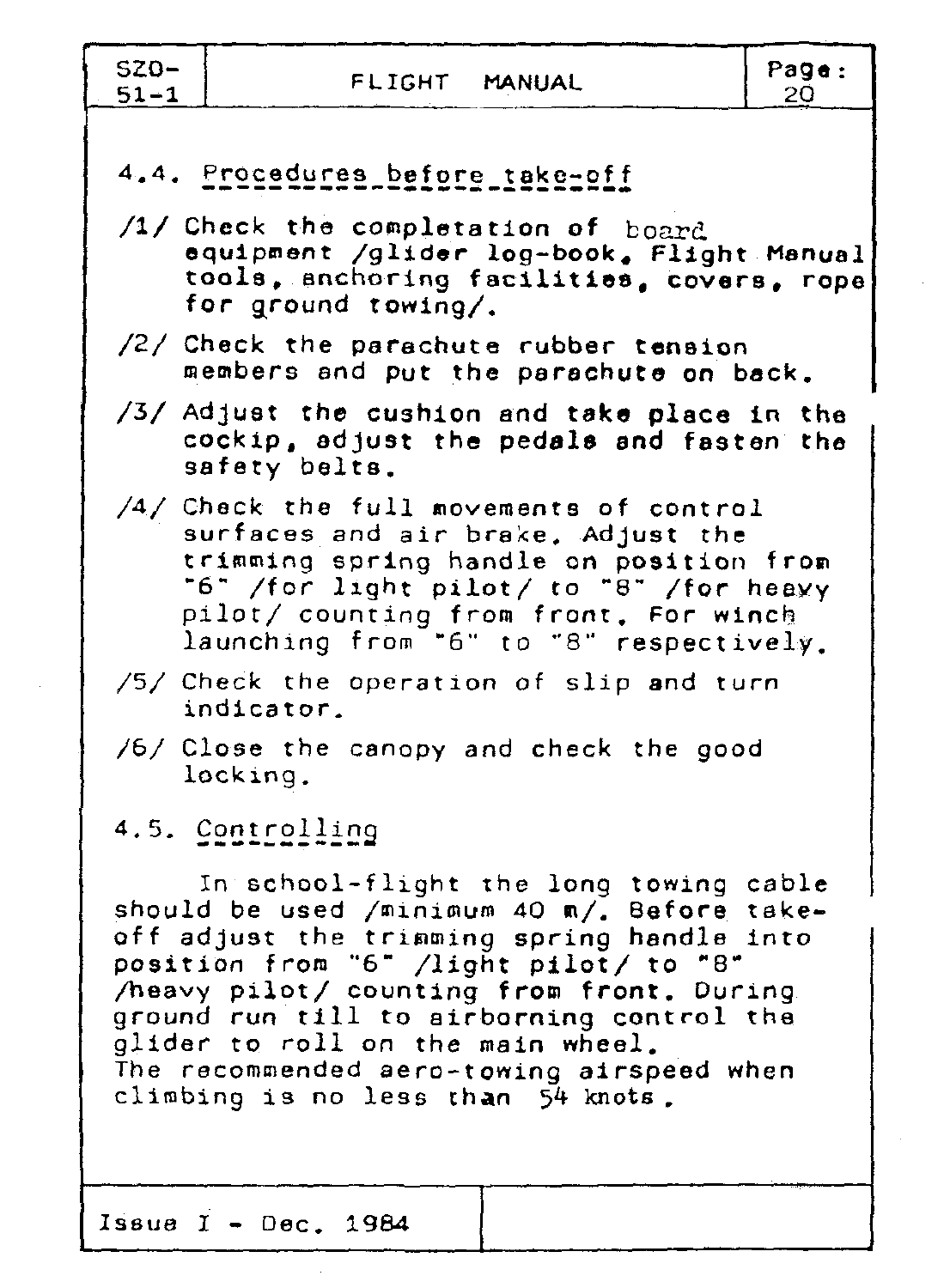| SZD-      |  |
|-----------|--|
| 51<br>- 1 |  |

## $4.5.2.$  Winch-launching - USE BOTTOM HOOK ONLY **1**

Prior to connection check the cable position. The cable should lay a slight bow line at left - NOT RIGHT ! - side of take-off axis. The trimming device put into position "6" /light pilot/ *to* "8" /heavy pilot/.

The take-off is correct and easy. In steep climbing the stick forces are low. The best launching airspeed ranges  $51.3 +$ 56, 7 knots

To get the maximum altitude et the end of climb path the stick should be pulled slightly. The forces are low even for incorrect trimming.

Before releasing it is recommended to easy the launching cable tension pushing the stick forwards.

In case of intended self-releasing /for TOST EUROPA G72 hook only/ the stick position should be retained till the selfreleasing occurs.

When released the glider should be immediately introduced into normal glide and the cable releasing handle pulled once more for safety reason.

The longer the launching cable the higher altitude gained. For cable of 700 m length and for winch of 200 PS power the realeasing altitude at windless condition is 250 to 280 m.

4.5.3. Stalling

*In* straight flight the glider stalls only with light pilot  $121.3 + 154.3$  lb fuselage nose in above horizon position *ana*  considerable pulling movement of the stick.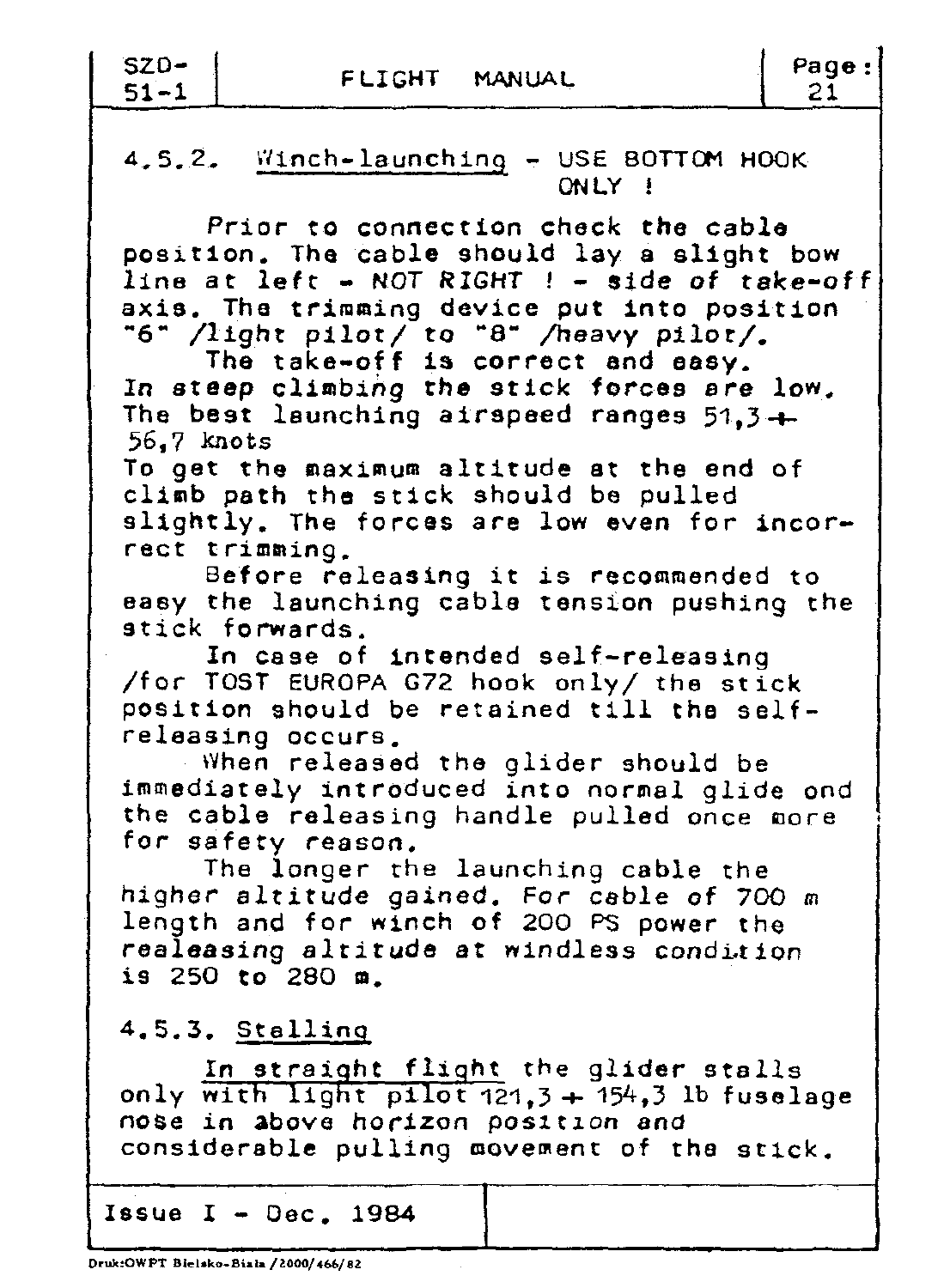$SZD-$ 

Page: 22

The stalling is warned by means of fuselaoe vibrations. At the airspeed of 29,7 knots the glider drops down. If necessary the wing dropping can be avoided using the aileron. Recovery. follows when the stick is moved forwards. The height loes is lower than  $30$   $n<sub>-</sub>$ In the flight with average  $154,3 + 198,5$  lb and heavy  $198.5 + 242.6$  lb pilots the fuselage vibrations appear et about 37,8 knots The flight with stick full back is possible at about 36,7 knots trspeed without dropping down. The stalling in circling is possible also with light pilot. Fuselage vibrations appear similar as in straight flight. When dropping the glider increases its bank. Recovery follows when tho stick is moved forwards. The height loss is lower than 30 m. In flight with average and heavy pilot the glider can circle with the stick full back, without nose dropping. NOTE: THE ABOVE AIRSPEEDS CONCERN THE ORY GLIDER WITH AIR BRAKE RETRACTED. THE RAIN, ICE,OR AIR BRAKE EXTENDED INCREASE THE STALLING SPEED ! 4. 5.4; Spinning For ell allowable loading conditions the glider can be safely entered into the spinning and recovered. At the front c.g. location /pilot of  $198.5 + 242.6$  lb the full control surfaces detlections are necessary to retain the glider in spinning /elevator aileron and rudder deflected full towards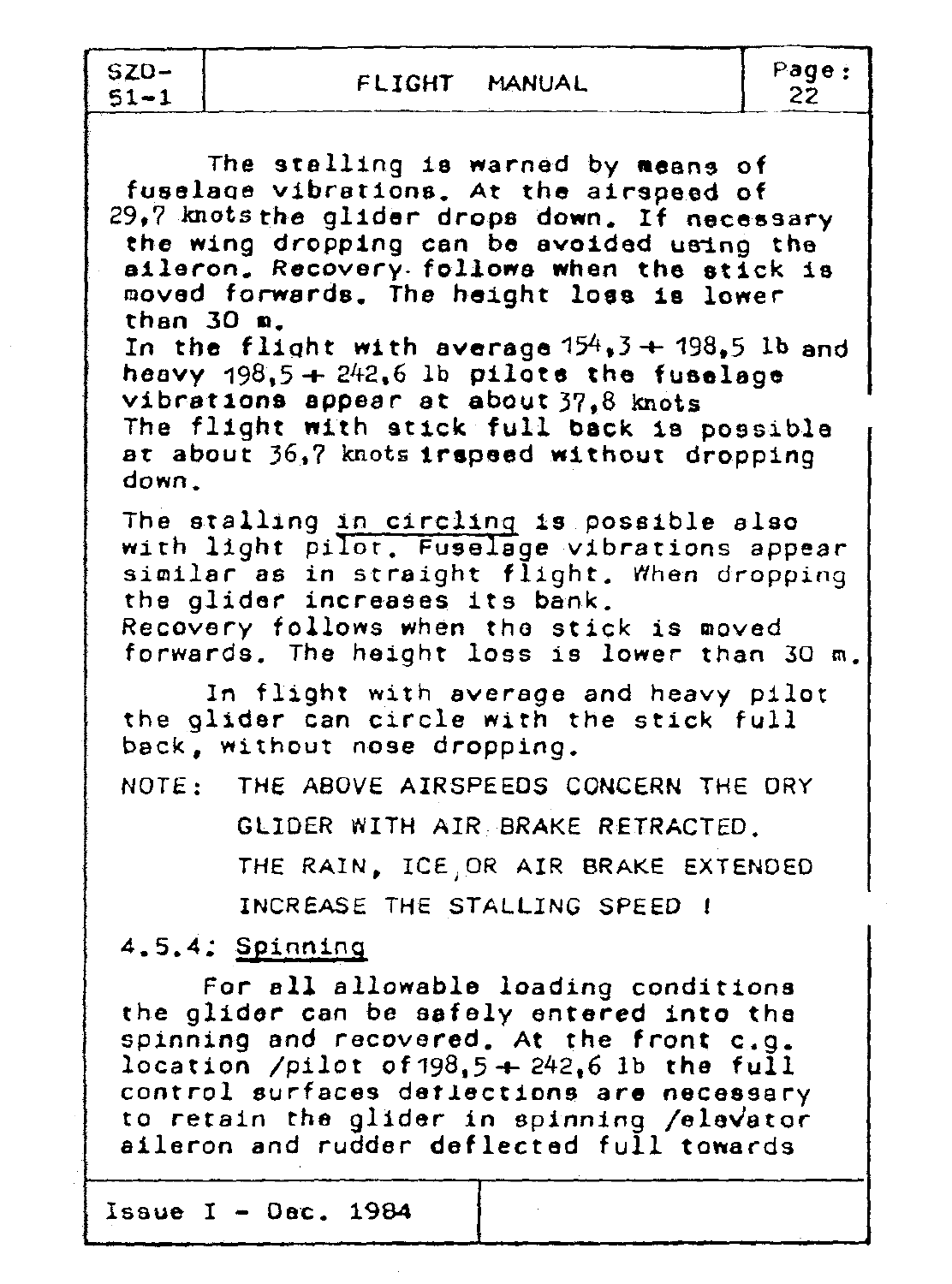| $SZD-$<br>$51 - 1$                                                                                                                                 |                | Page:<br>FLIGHT MANUAL<br>23                        |                                                                                |                              |   |  |  |  |  |
|----------------------------------------------------------------------------------------------------------------------------------------------------|----------------|-----------------------------------------------------|--------------------------------------------------------------------------------|------------------------------|---|--|--|--|--|
| the rotation/. In other case the glider<br>recovers automatically.<br>The other spinning properties are listed<br>in table.<br>SPINNING PROPERTIES |                |                                                     |                                                                                |                              |   |  |  |  |  |
| l Pilot                                                                                                                                            | 1 <sub>b</sub> | $121,3 + 154,3154,3 + 198,51198,5 + 242,6$          |                                                                                |                              |   |  |  |  |  |
| T                                                                                                                                                  |                | $\overline{z}$                                      | $\mathbf{3}^-$                                                                 |                              | 7 |  |  |  |  |
| $\mathtt{c.g.}$ location                                                                                                                           |                | rear                                                | average                                                                        | front                        |   |  |  |  |  |
| Way of<br>entering                                                                                                                                 |                | and full<br>deflection<br>of elevator<br>and rudder | Enter stall enter stall in bank.<br>Full deflection of<br>all control surfaces |                              |   |  |  |  |  |
| Recommended<br>  aileron<br>deflection                                                                                                             |                | or neutral                                          | towards the rotation                                                           | towards<br>the<br>rotation   |   |  |  |  |  |
| Longitudinal<br>bscillations                                                                                                                       |                | up to 3 turns                                       |                                                                                | without<br>oscilla-<br>tions |   |  |  |  |  |
| Possible:<br>1 turn<br>turns<br>2<br>5 and more<br>turns                                                                                           |                | yes<br>yes<br>yes                                   |                                                                                | yes<br>yes<br>no             |   |  |  |  |  |
| Recovery<br>delay                                                                                                                                  |                | $1/2$ to $3/4$<br>of turn                           | 0                                                                              |                              |   |  |  |  |  |
|                                                                                                                                                    |                |                                                     |                                                                                |                              |   |  |  |  |  |
| Issue I - $Dec. 1984$                                                                                                                              |                |                                                     |                                                                                |                              |   |  |  |  |  |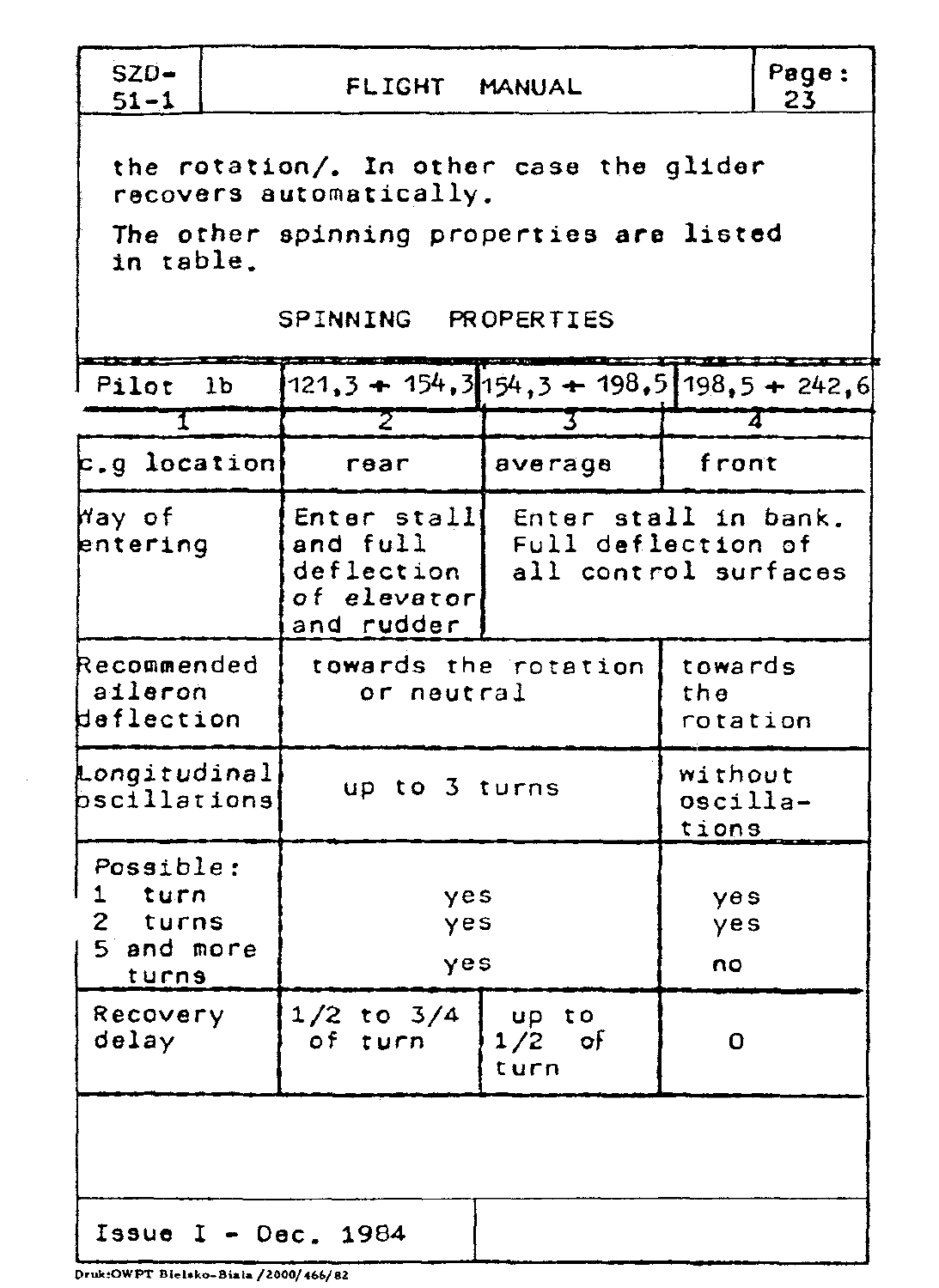SZD- FLIGHT MANUAL Page:<br>51-1 FLIGHT MANUAL 24

SPINNING PEOPERTIES /CONT./ Height loss in one turn is 70 to 100 m. Time for performing of one turn is 3 to 4 sec. Recovery inethod - normal manoeuvre **acc.** to JAR 22  $ACJ$  22.221  $Ra$ uirements: 1. Deflect the rudder against the rotation. 2. Short break. 3. Release the stick forwards till the rotation stops. 4. Neutralize the rudder and recover the glider out of diving. Airspeed at recovering is  $75.6 + 86.4$  knots 4.5.5. Circling and side-slie Depending on bank and all-up mass of glider the circling airspeed is  $43,2 + 45,9$  knots Time of bank reversal 450 /450 is about 3,4 sec. The side-slip is entered at airspeed of 48,6knots and more by means of banking the glider with simulatneous opposite deflection of rudder. The bank up to 30<sup>0</sup> allows to retain the direction of flight. for greater bank angle the glider enters the turn. Depending on bank angle the airspeed indications drop down till to zero. 4.5.6. Air brake High efficiency of air brake ensures the wide range of approach angles. Extending and rectracting of airbrake causes the unperceptable changes in pitch. The air brake can be operated in the whole allowable airspeed range /above 97.2 knots open gently/. Issue I - Dec. 1984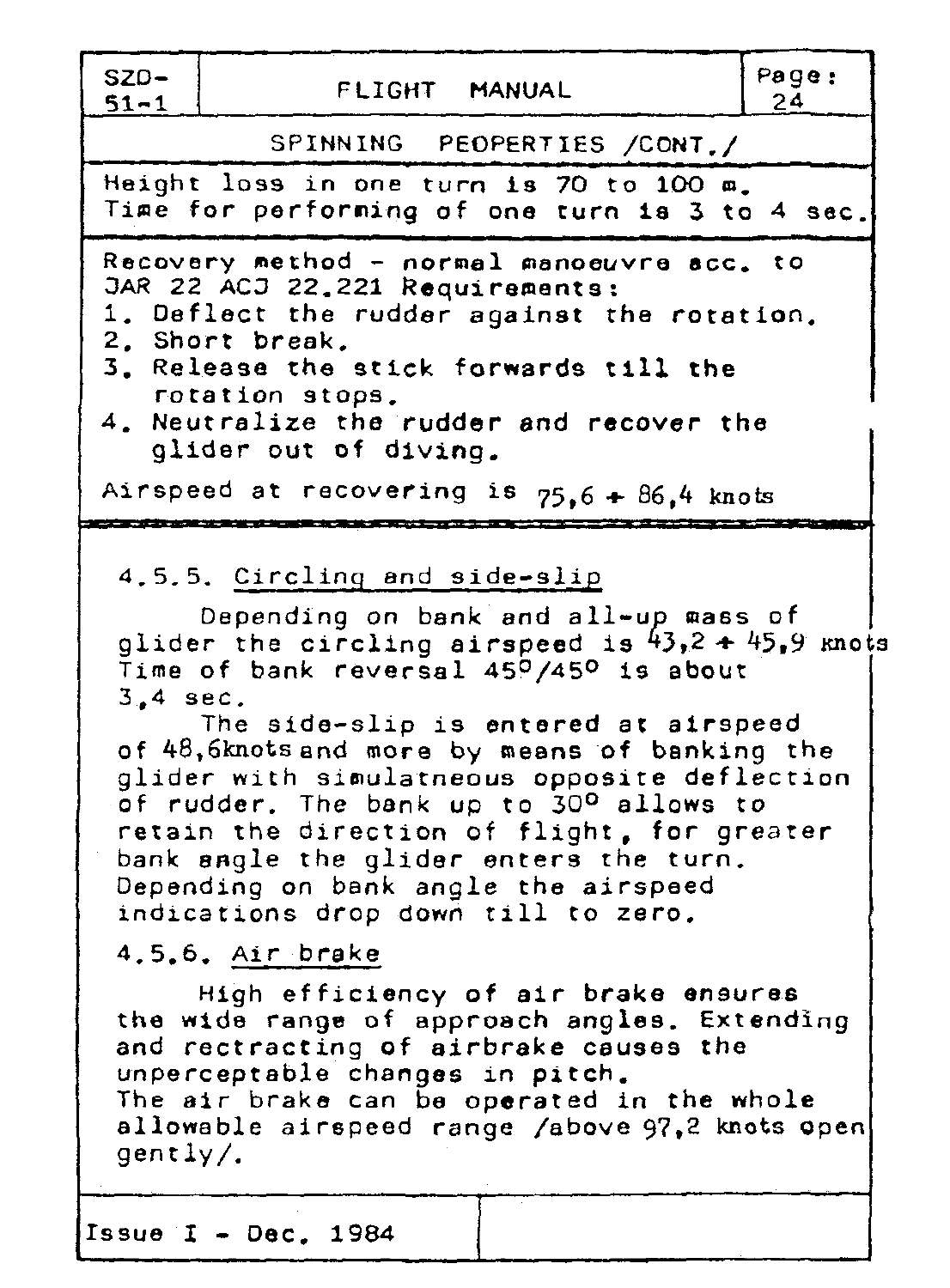SZD-<br>51-1

FLIGHT MANUAL Page:

In diving with air brake extended at118,8 knots airspeed the flight path angle is greater than  $45^\circ$ .

### 4.5.7. Aerobatics

Before starting the manoeuvres the glider should be trimmed on  $64.8 + 75.6$  knots airspeed and locking of trimming device end air brake checked.

The contents of luggage compartment and pockets in cockpit should be immobilized. The glider performs correctly and smoothly the following manoeuvres: loopings and stall-turns /entry airspeed or  $89,1 + 94,5$  knots /, spirals 59,4 + 64,8 knots quick half-roll-half-loop 48,6 + 51,3 knots. Performing of these manoeuvres is the standard **one.** 

#### 4.5.8. Landing

Approach airspeed is  $48.6 + 54$  knots /yellow mark on airspeed indicator dial/. Approach *angle* should be adjusted with *air*  brake. On the low altitudes the abrupt air brake extending should be avoided. Touch the ground on two points /main and tail wheels/. On ground run the wheel can be braked.

# 4.5.9. First flight

Before the first flight pilot should be familiar with operation limitations and other informations contained in this Flight Manual.

It is recommended to make the first flight in thermics. The flight programm should comprise: circling, stalling in straight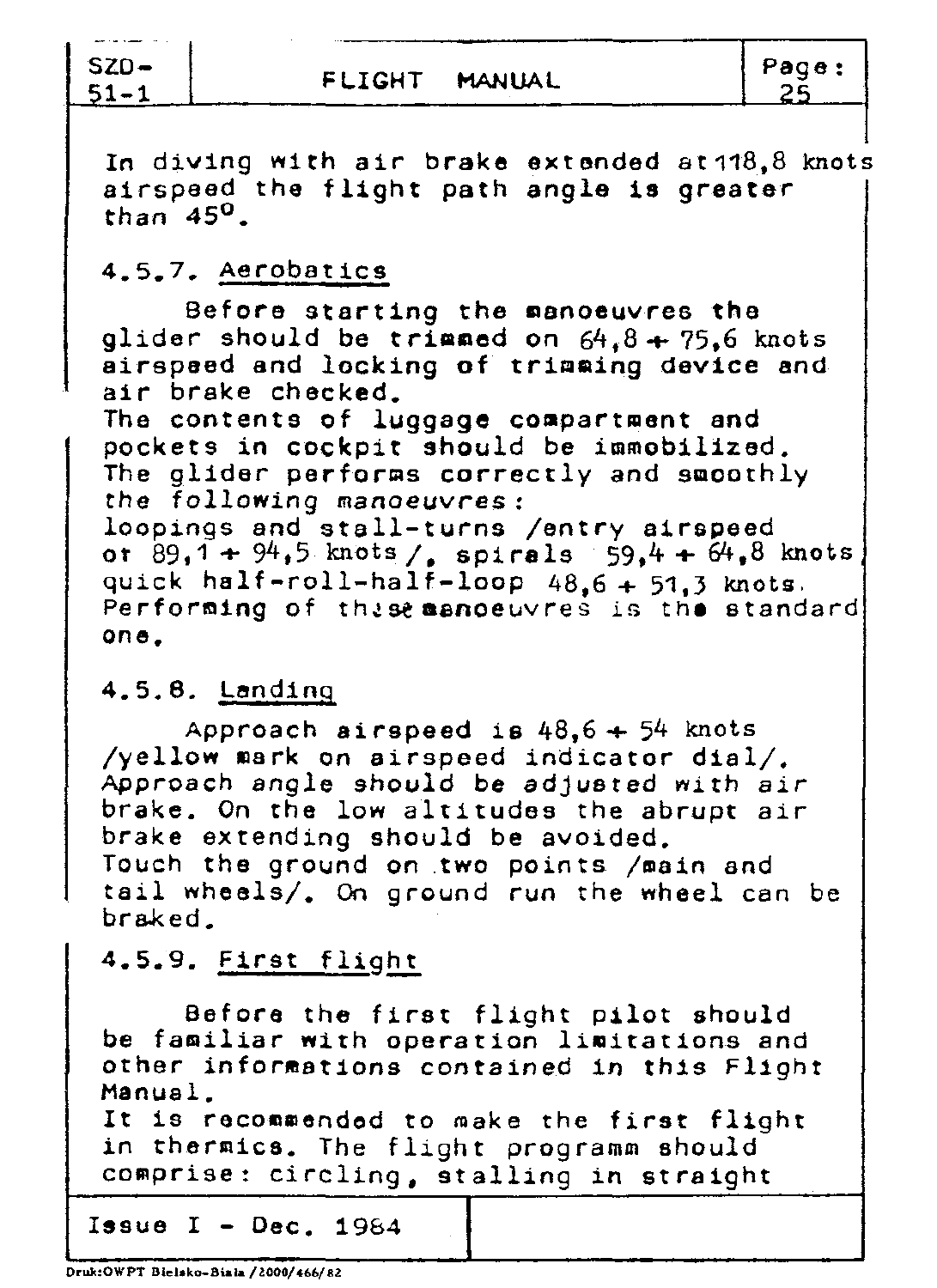| $SZD-$<br>$51 - 1$ | FLIGHT MANUAL                                                                                                                                                                                                                                                                                                     | Page:<br>26. |
|--------------------|-------------------------------------------------------------------------------------------------------------------------------------------------------------------------------------------------------------------------------------------------------------------------------------------------------------------|--------------|
|                    | flight and turn, flight with increased<br>airspeed $/54 + 108$ knots depending on<br>altitude and weather conditions/ and operating<br>of air brake /several times/.                                                                                                                                              |              |
|                    | 4.6. Operations after flights                                                                                                                                                                                                                                                                                     |              |
|                    | 1. Switch-off the slip and turn indicator<br>and all other electrical equipment                                                                                                                                                                                                                                   |              |
|                    | 2. Orain the ducts of instrument installation<br>if necessary, acc. to item 4,2,6                                                                                                                                                                                                                                 |              |
|                    | 3. Clean the cockpit and whole glider                                                                                                                                                                                                                                                                             |              |
|                    | 4. Make the inspection /as pre-flight one<br>acc.to item $4.1./$                                                                                                                                                                                                                                                  |              |
|                    | 5. Put on the dry canvas covers ON DRY AND<br>CLEAN GLIDER ONLY !                                                                                                                                                                                                                                                 |              |
|                    | 4.7. Assembling and disassembling                                                                                                                                                                                                                                                                                 |              |
|                    | 4.7.1. Tools                                                                                                                                                                                                                                                                                                      |              |
|                    | Assembling lever                                                                                                                                                                                                                                                                                                  |              |
|                    | 4.7.2. Assembling of wings /Fig.5/                                                                                                                                                                                                                                                                                |              |
|                    | 1. Put the airbrake handle in cockpit into<br>front position, put the stick into the<br>plane of glider symmetry.                                                                                                                                                                                                 |              |
|                    | 2. Retract the airbrake plates, put ailerons<br>into neutral position.                                                                                                                                                                                                                                            |              |
|                    | 3. Put tagether the right and left wing with<br>fuselage. When inserting the wing arms $/1/$<br>the protruding pivots of spars and<br>fuselage framework /3/ should enter the<br>proper nests $/4/$ on the root ribs of wing.<br>The connections of aileron and air brake<br>control system should be rigged too. |              |
|                    | Issue $I - Dec. 1984$                                                                                                                                                                                                                                                                                             |              |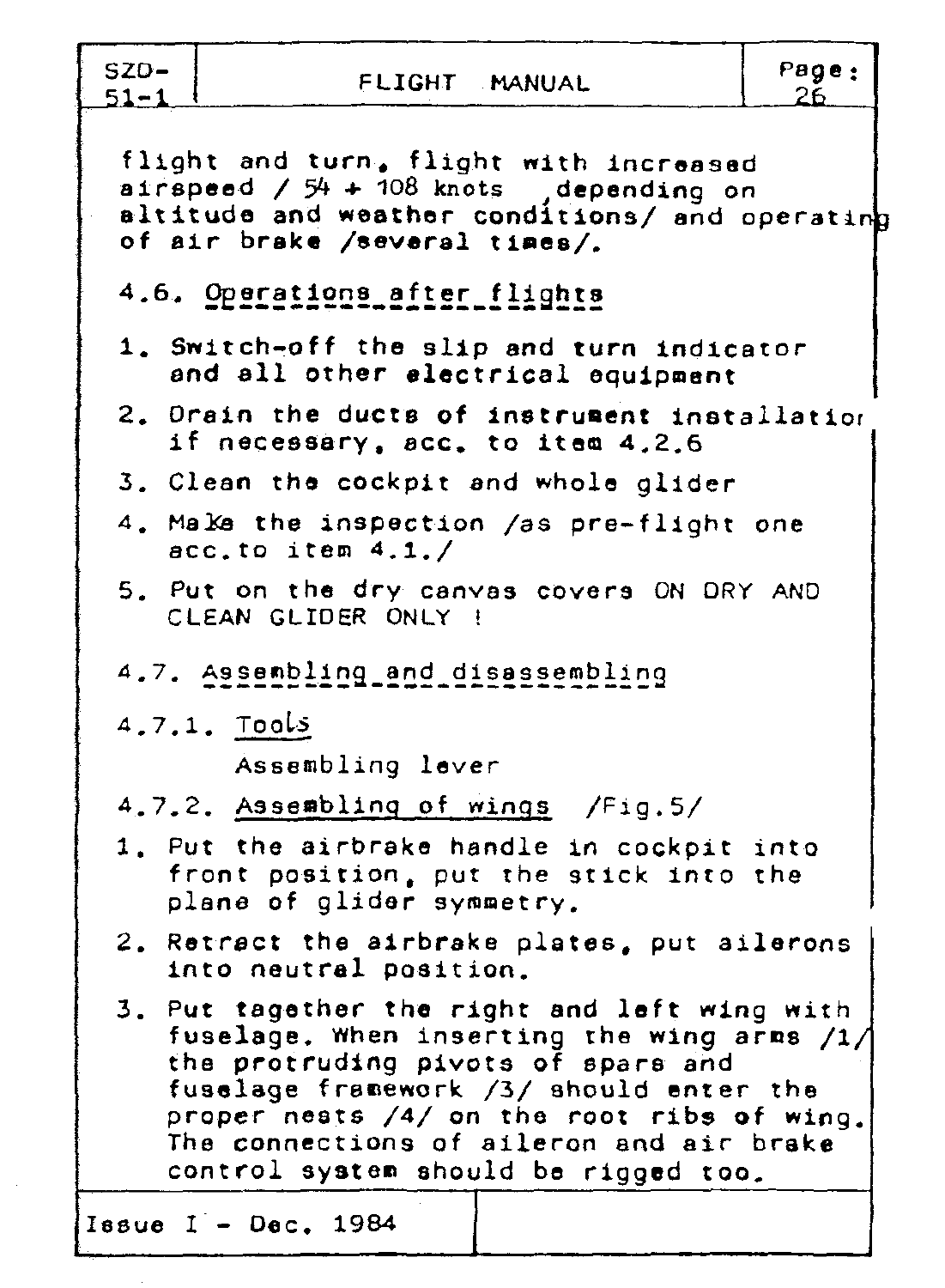| $SZD-$<br>$51 - 1$ | FLIGHT MANUAL                                                                                                                                                    | Page:<br>27 |
|--------------------|------------------------------------------------------------------------------------------------------------------------------------------------------------------|-------------|
|                    | 4. Hitch the assembling lever /5/ anto the<br>feet /6/ of spars and pull the wings<br>towards fuselage finally.<br>5. Connect the wings with bolt /7/ and secure |             |
|                    | inserting the pin arm into the hole /8/<br>and close the safety pin $/9/$ .                                                                                      |             |
|                    | 4.7.3. Disassambling of wings /Fig.5/<br>Disasembling requires the reversal                                                                                      |             |
|                    | sequence in respect to item 4.7.2. Take off<br>the bolt /7/ and remove the wings.                                                                                |             |
|                    | 4.7.4. Assembling of horizontal taiplane<br>7Fig.6/                                                                                                              |             |
|                    | 1. Handle of spring trimming in cockpit<br>should be moved into its front location.                                                                              |             |
|                    | 2. Put the tailplane /1/ on the fin.                                                                                                                             |             |
|                    | 3. Connect the end of push-rod /3/ with the<br>lever /4/ of elevator.                                                                                            |             |
|                    | 4. Connect the fittings inserting the bolt<br>/5/ into the hole in fin leading edge<br>and secure it with safety pin /6/.                                        |             |
|                    | 4.7.5. Disassembling of horizontal tailplane<br>/Fig.6/                                                                                                          |             |
|                    | Disassembling requires the reversal<br>sequence in respect to item 4.7.4.<br>Remove the bolt $/5/$ disconnect the joint $/3/$<br>and take-off the tailplane.     |             |
|                    | 4.8. Road transportation                                                                                                                                         |             |
|                    | To prepare the disassembled glider for<br>road transportation it is necessary to:                                                                                |             |
|                    | Issue I - $Dec. 1984$                                                                                                                                            |             |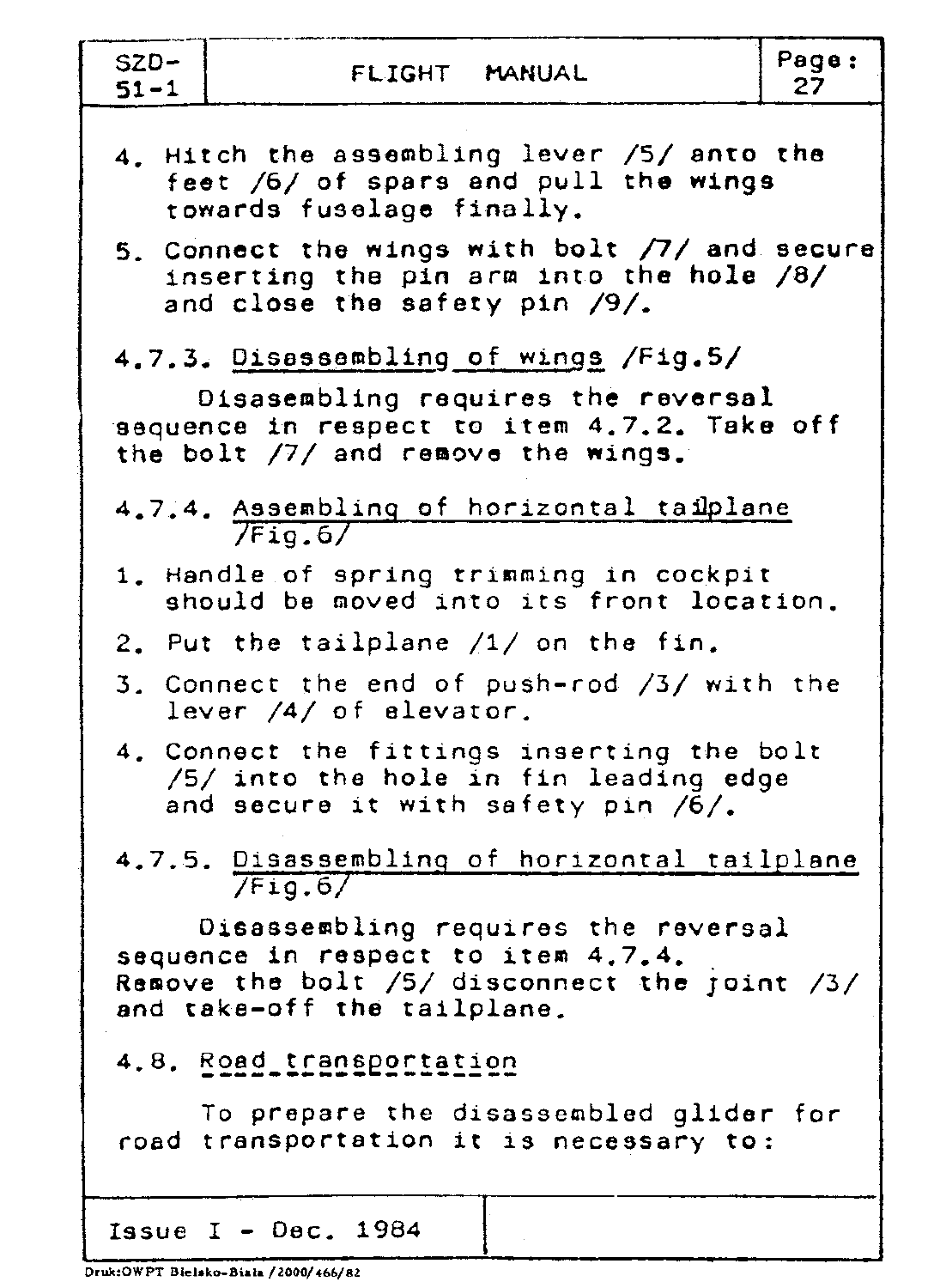| $SZD-$<br>$51 - 1$ | FLIGHT MANUAL                                                                                                                                                                                                                              | Page:<br>28 |
|--------------------|--------------------------------------------------------------------------------------------------------------------------------------------------------------------------------------------------------------------------------------------|-------------|
|                    | 1. Check the completation of glider part and<br>equipment.                                                                                                                                                                                 |             |
|                    | 2. Immobilize the contents of the cockpit<br>and luggage compartments.                                                                                                                                                                     |             |
|                    | 3. Immobilize the stick by means of pilot's<br>belts.                                                                                                                                                                                      |             |
|                    | 4. Immobilize the vertical push-rod of<br>elevator control system.                                                                                                                                                                         |             |
|                    | 5. Lock the ailerons and rudder /put on the<br>fixators/                                                                                                                                                                                   |             |
|                    | 6. Close and lock the canopy, shut the<br>window.                                                                                                                                                                                          |             |
|                    | 7. Put the dry canvas covers on the canopy,<br>fuselage, wings, tail unit and secure<br>against a dust the opened bearings of<br>control systems, the assembling elements<br>of wings and elevator /wrap with<br>paraffined paper or rags/ |             |
|                    | when installed on a trailer the glider<br>can be fixed on:                                                                                                                                                                                 |             |
|                    | - external surfaces by means of wide clamps<br>upholstered with soft material or by<br>means of ribbons,                                                                                                                                   |             |
|                    | = wings on spar root-ends,<br>- fuselage on main and tail wheels.                                                                                                                                                                          |             |
|                    | Issue I - $Dec. 1984$                                                                                                                                                                                                                      |             |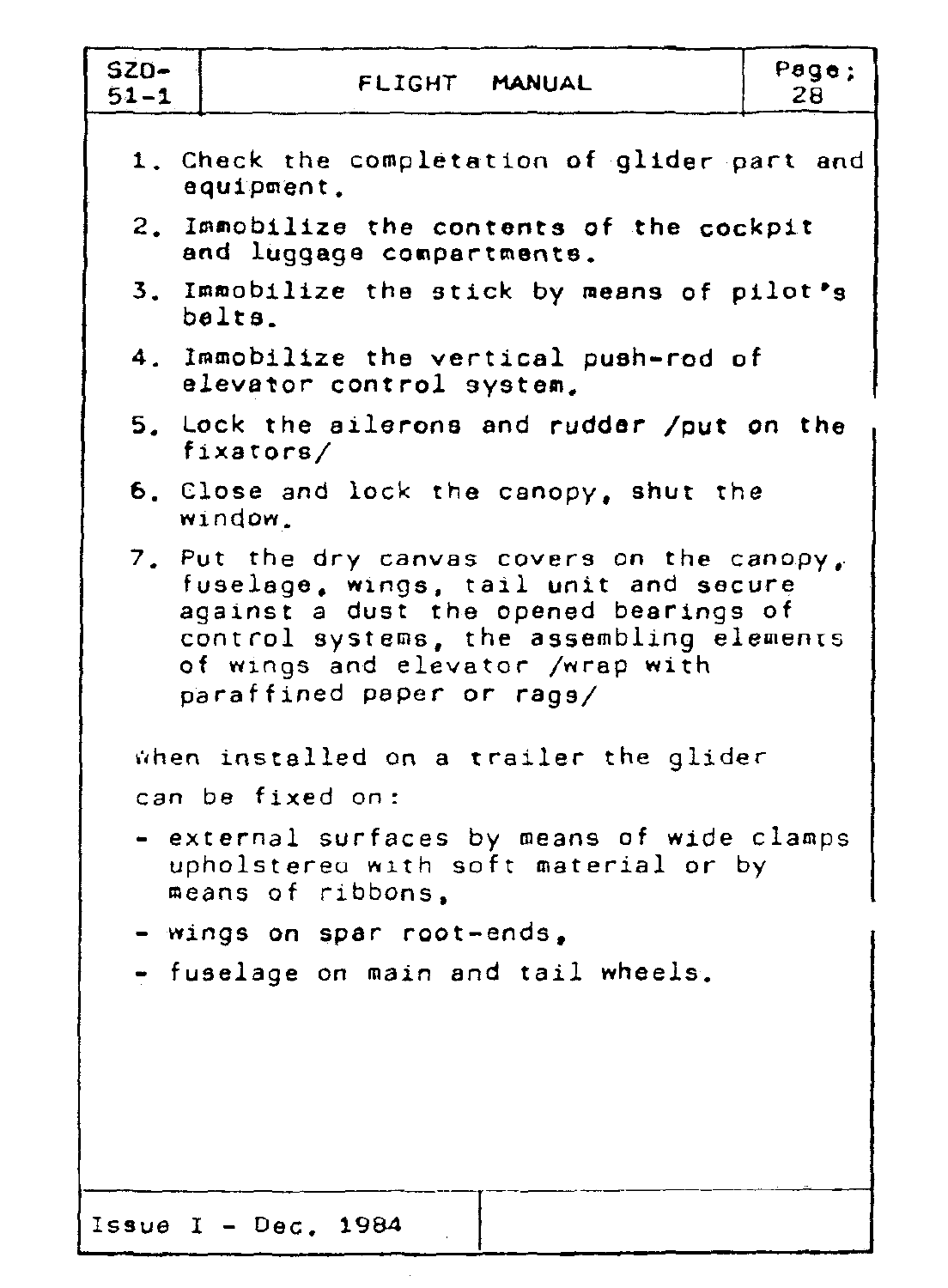| $\blacktriangleright$<br>$\boldsymbol{\omega}$<br>ω<br>٤ | 4.9. Directions for McCready ring<br>Scale on calculation ring of variometer for SZD-51-1 glider.<br>/Glider all-up mass 734,3 lb wing loading 5.5 lb/ft2 / |      |                     |              |                  |      |                                                                |  | ងជ<br>부모        |                |             |                                 |
|----------------------------------------------------------|-------------------------------------------------------------------------------------------------------------------------------------------------------------|------|---------------------|--------------|------------------|------|----------------------------------------------------------------|--|-----------------|----------------|-------------|---------------------------------|
| ⊢                                                        | Ring<br>knots                                                                                                                                               | 37.8 |                     | 43.2 48.6 54 |                  | 59,4 | 64, 8                                                          |  | $70,2$   $75,6$ | -81            | $86,4$ 91,8 |                                 |
| Dec<br>ميو<br>6                                          | $Var10-$<br>meter<br>ft/min                                                                                                                                 |      |                     |              |                  |      | $0.0$ 194,4 262,4 330,5 408,3 515,2 680,4 913,7 1166 1360 1574 |  |                 |                |             | ጉ<br>٣<br>$\blacktriangleright$ |
| \$                                                       | Parametres of cross-country flight in conditions without<br>air descending zones. /Glider all-up mass 734,3 lb wing<br>loading $5.5$ lb/ft <sup>2</sup> /.  |      |                     |              |                  |      |                                                                |  |                 |                |             | GHT                             |
|                                                          | Average<br>climbft/min                                                                                                                                      |      | 97,2194,4291,6388,8 |              |                  | 486  | $1583.21680.41777.6$ 874.8                                     |  |                 |                | 972,0       | MANUAL                          |
|                                                          | Inter-<br>thermal<br>airspeed<br>knots                                                                                                                      | 47   |                     |              | $56,7$ 67,5 70,2 | 74   | 77                                                             |  | $79,4$ 84,8     | 89.1           | 91,8        |                                 |
|                                                          | Cross-<br>country<br>speed<br>knots                                                                                                                         |      |                     |              |                  |      | $18,6$   27,5   33,8   39,2   42,9   46,2   49,1   51,8        |  |                 | $54.3^{\circ}$ | 56,7        | 5<br>9 U<br>مە                  |
|                                                          |                                                                                                                                                             |      |                     |              |                  |      |                                                                |  |                 |                |             | Φ                               |

Druk:OWPT Bielsko-Biala / 2000/ 466/ 82

 $\sim 10^7$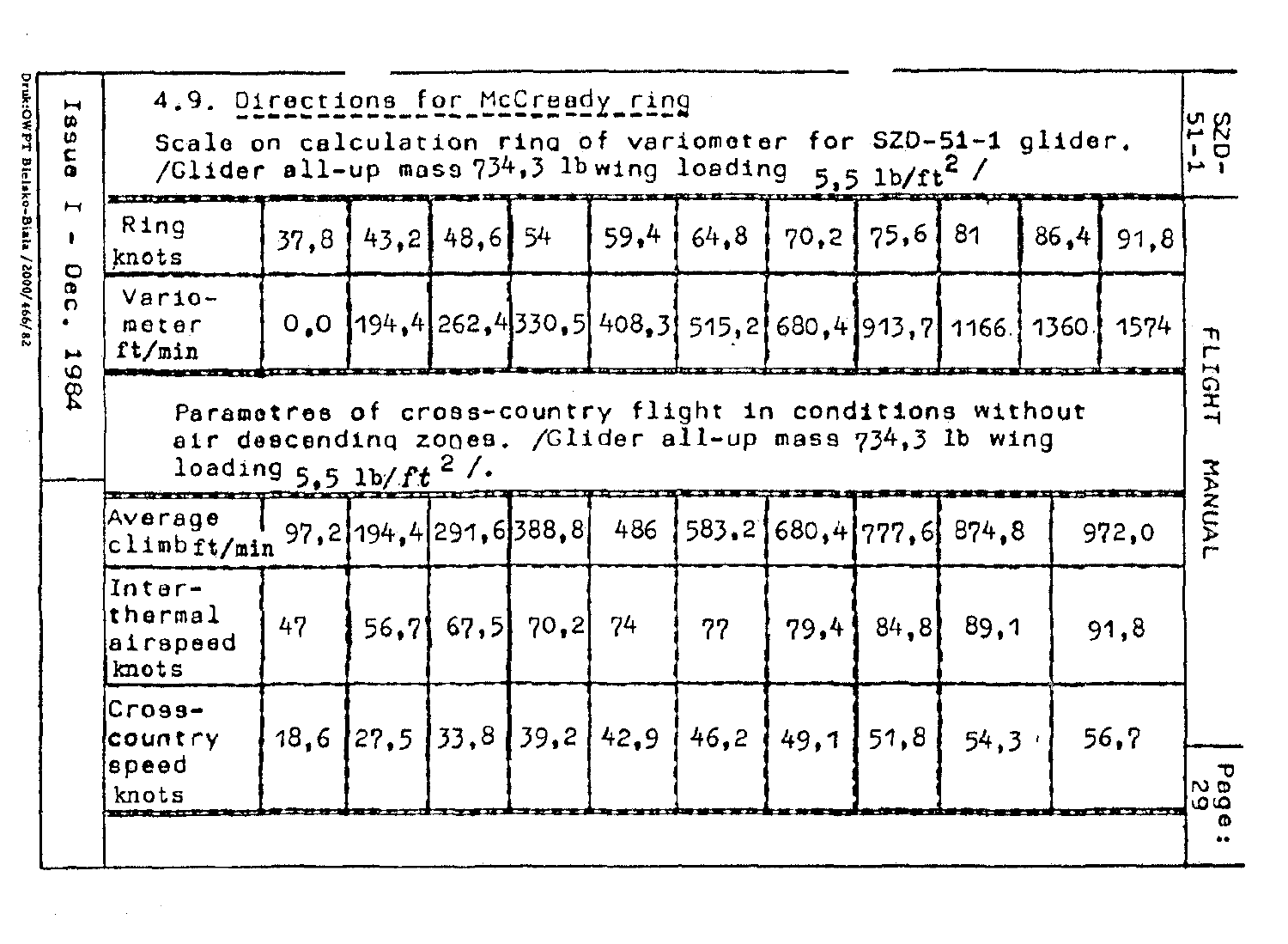$SZD 51 - 1$ 

# 5. DANGER AND EMERGENCY CONDITIONS

# 5.1. Landing in high plantation

When landing in high corn or grass the glider is exposed on damage when hitches even slightly the wing and makes the groundlooping. In unavoided cases the landing should be possibly precise. The plantation surface should be assumed as ground surface. On ground the main wheel should be braked.

5.2. Break-off or unintended releasing of

towing cable

When the cable breaks or is unintended released on low altitude it is necessary to

- 1. Release the hook /when the cable remained with glider/.
- 2. Fasten the back belts.
- 3. Select the place for landing. In case of unavoided collision with an obstacle in field landing DO NOT ALLOW FOR FRONT CRASH !

5.3. Emergency exit and use of parachute

The parachute exit is the only possibility of pilot's rescue if the glider cannot come to ground in an controlled maner, e.g. in case of:

- fire or damage making the flight impossible
- serious missdisposition of pilot /e.g. injured eyes/.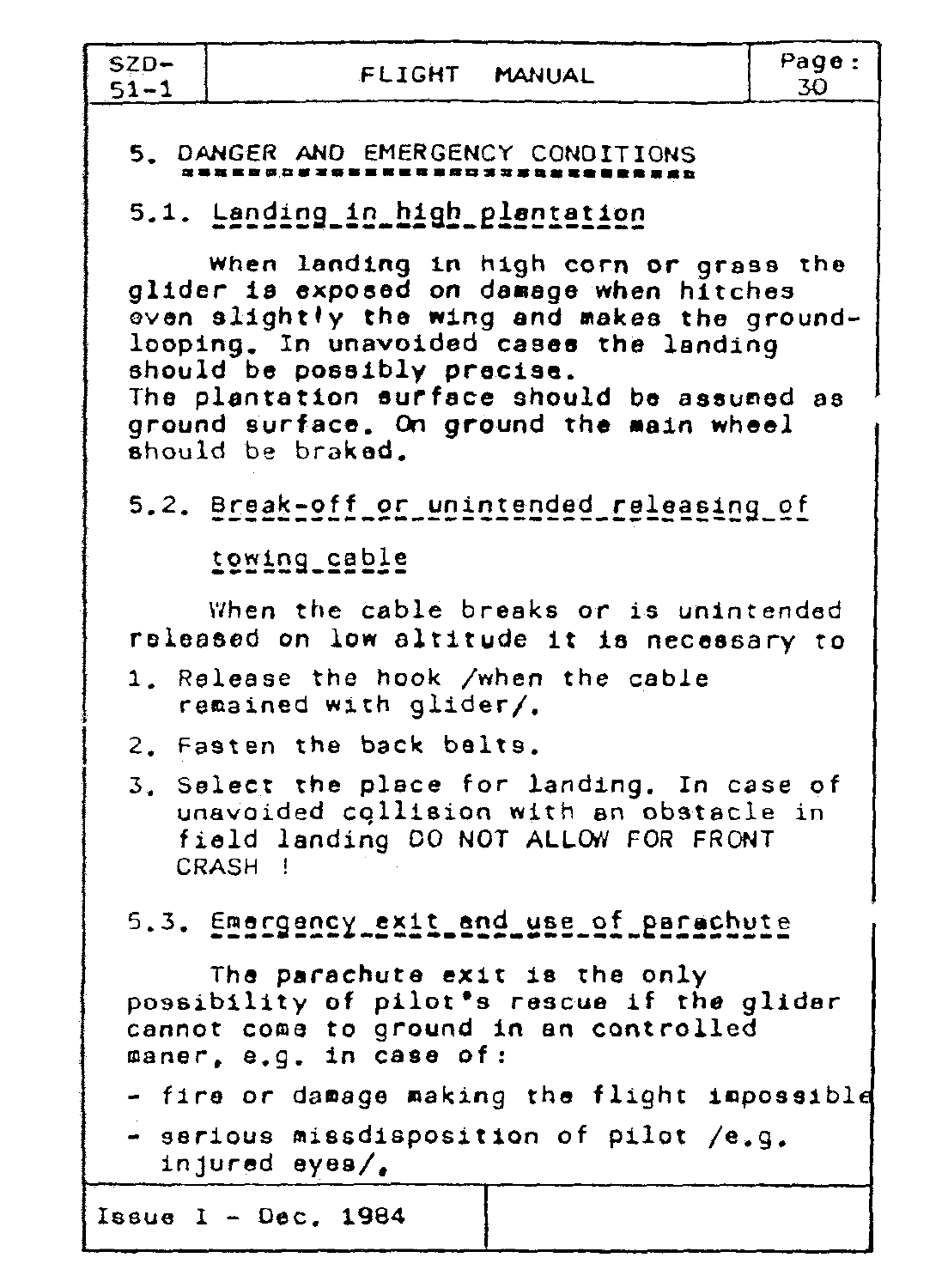| $SZD -$<br>$51 - 1$ | FLIGHT MANUAL                                                                                                                                                                               | Page:<br>31 |
|---------------------|---------------------------------------------------------------------------------------------------------------------------------------------------------------------------------------------|-------------|
|                     | - lack of visibility due to the cloud covering<br>ranging up to ground.<br>5.3.1. Procedures for emergency exit                                                                             |             |
|                     | /1/ Let the stick free.<br>/2/ Push forward up to stop the handles of<br>canopy jettisoning and push the canopy<br>upwards.                                                                 |             |
|                     | /3/ Release the safety belts.<br>$/4/$ Leave the cockpit towards axis of<br>eventual rotation of glider.                                                                                    |             |
|                     | /5/ If the altitude allows delay the opening<br>of parachute. On altitude below 200 m<br>open the parachute immediately.                                                                    |             |
|                     | 5.3.2. Procedures in special cases                                                                                                                                                          |             |
|                     | $/1/$ When the canopy cannot be jettisoned try<br>to destroy the perspex begining near the<br>window, eventually help with legs.                                                            |             |
|                     | /2/ In case the exit must be done on high<br>altitude take into account:                                                                                                                    |             |
|                     | a/ possibility of climbing on opened<br>parachute /e.g.in cloud/ and the<br>danger of lack of oxygen or iceing of<br>parachute,                                                             |             |
|                     | b/ possibility of employ the oxygen<br>equipment installed on glider.                                                                                                                       |             |
|                     | c/ air temperature.<br>Taking the above into account it may be<br>recommended to stay inside the cockpit<br>/if glider condition allows for/ to altitude<br>of 4500 - 4000 m or even lower. |             |
|                     | Issue I - Dec. 1984                                                                                                                                                                         |             |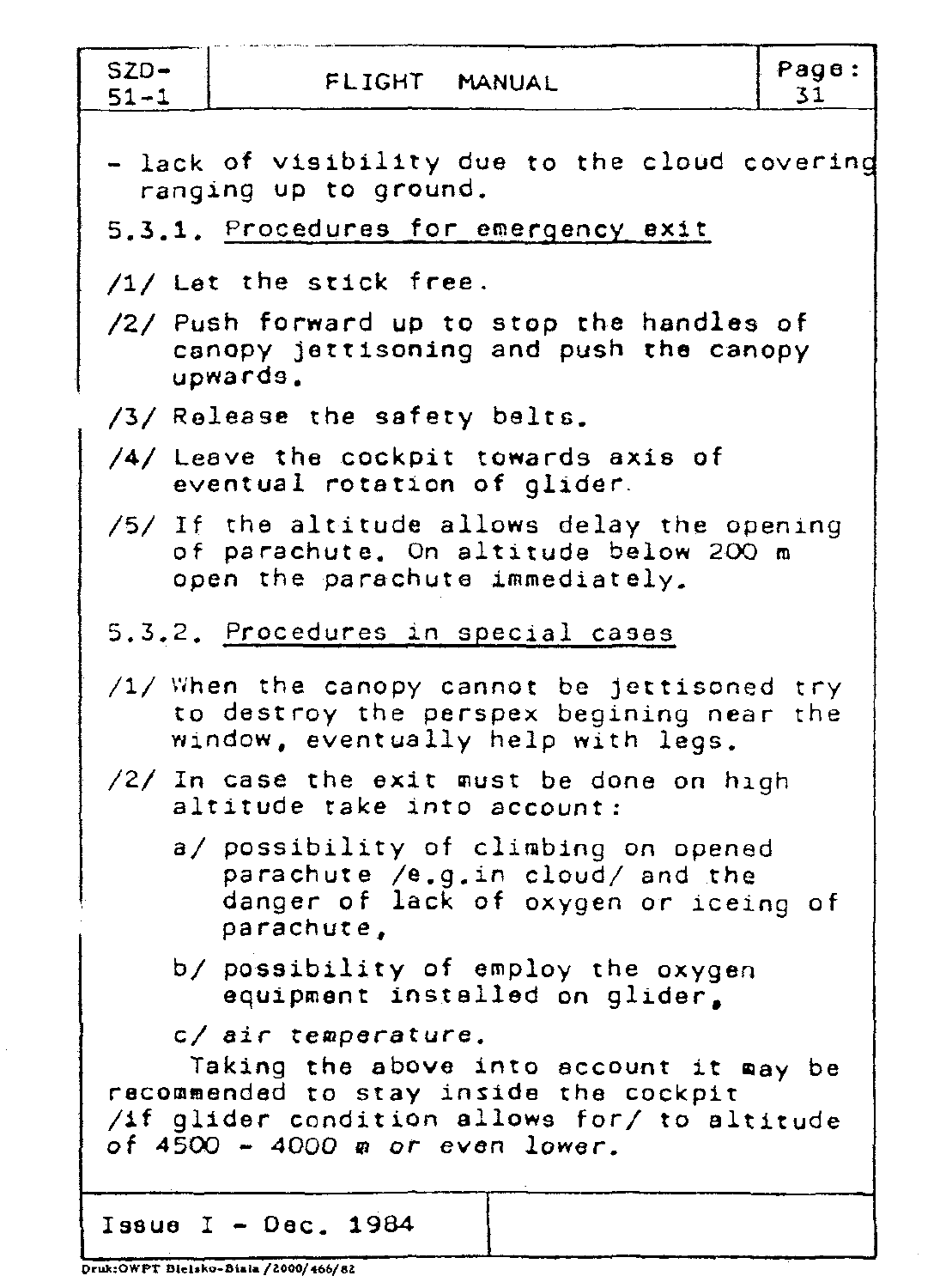| $SZD-$<br>$51 - 1$ | FLUGHT MANUAL                   | Page:<br>32 |
|--------------------|---------------------------------|-------------|
|                    | FIGURES                         |             |
|                    |                                 |             |
|                    | Fig. 1 SZD-51-1 "JUNIOR" glider |             |
|                    | Issue $I - Dec. 1984$           |             |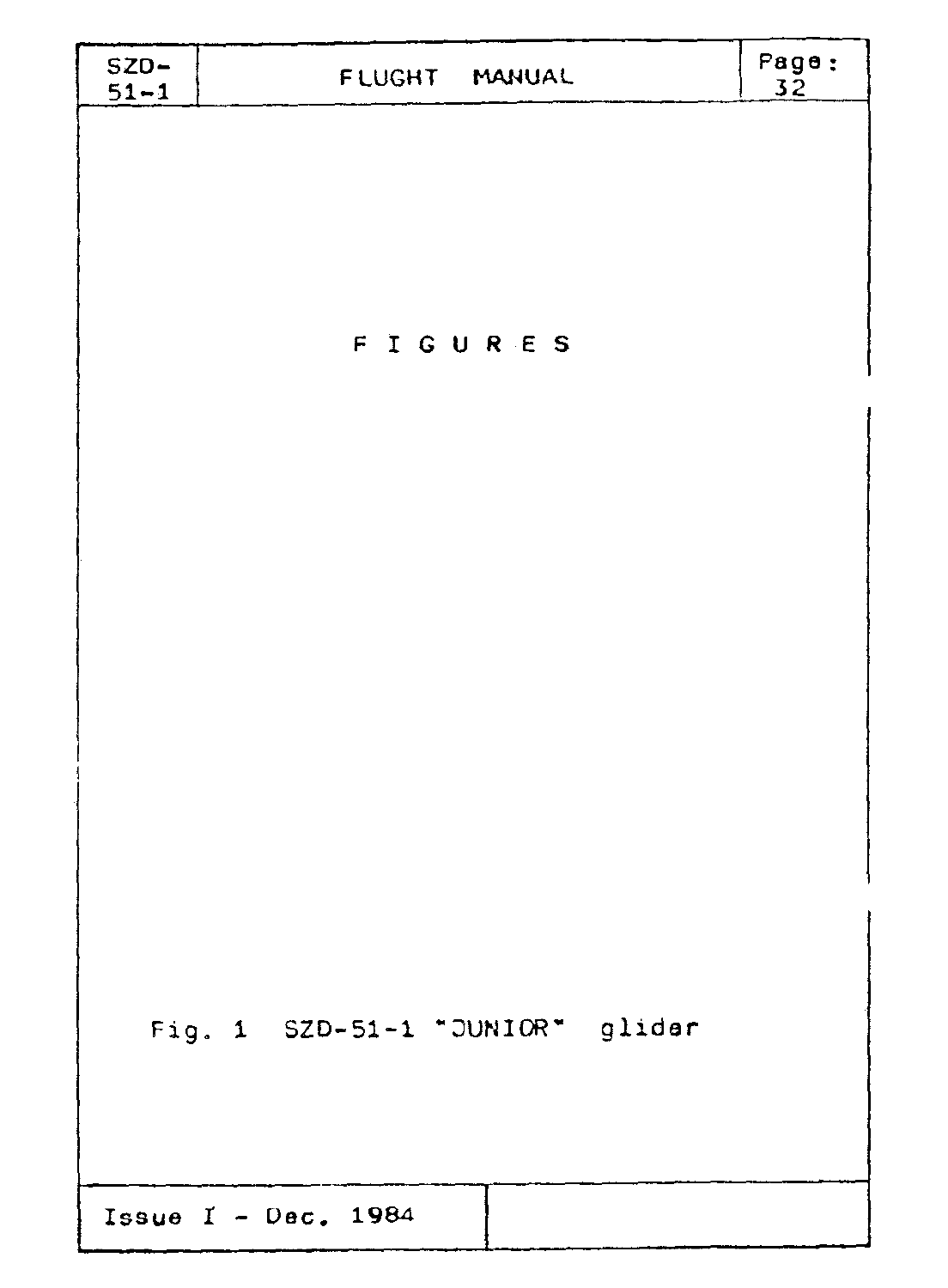

Druk:OWPT Bielsko-Biała / 2000/466/82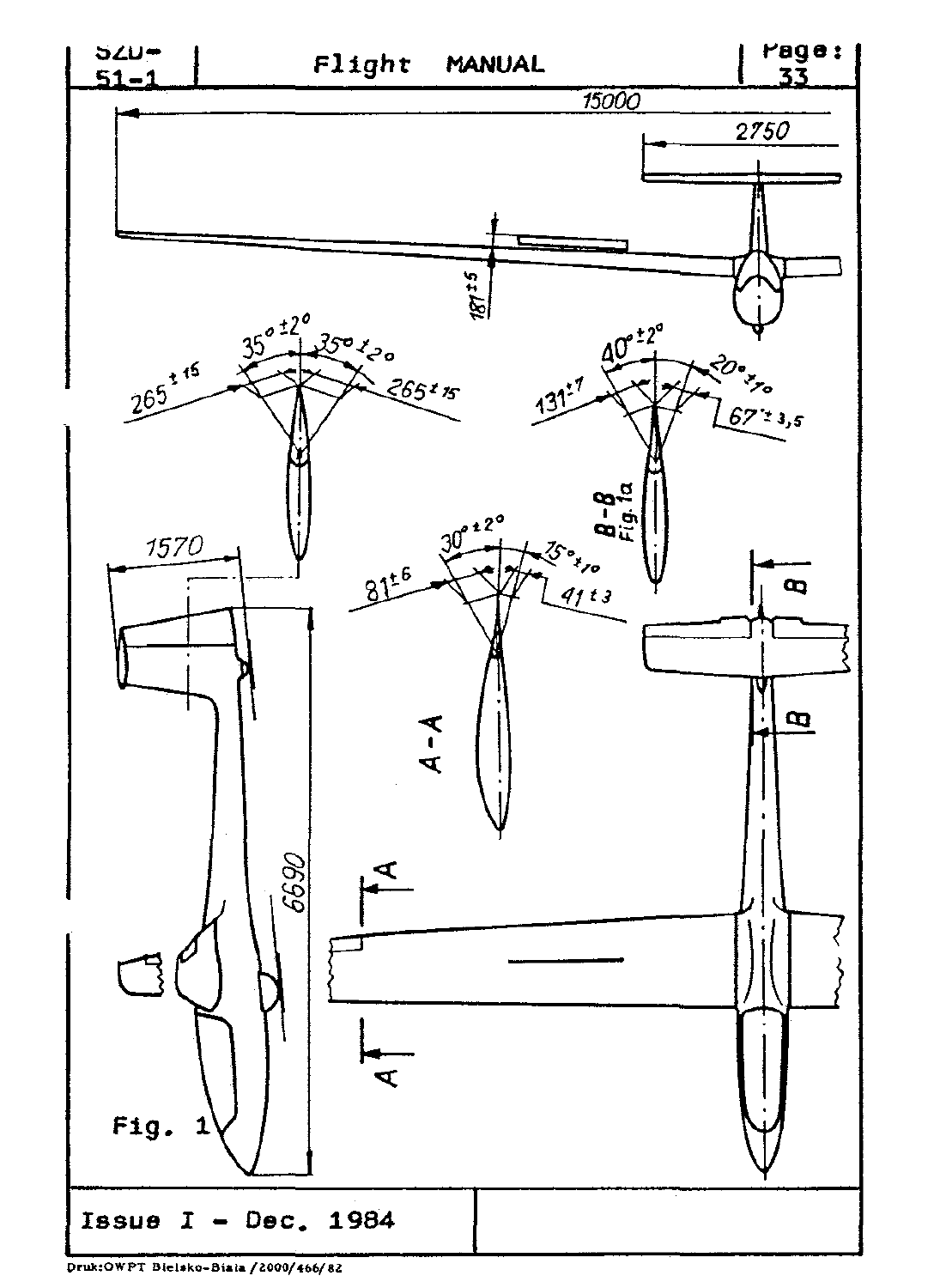| $SZD-$<br>$51 - 1$ | FLIGHT MANUAL                                                  | Page:<br>34 |
|--------------------|----------------------------------------------------------------|-------------|
|                    | Fig. 2. INSTRUMENT INSTALLATION                                |             |
| $1 -$              | airspeed indicator PR-250 S seria B                            |             |
|                    | $2 -$ altimetr W-10S /or W-12S/                                |             |
| $3 -$              | variometer WRs-50 with KWEC-2<br>compensator and McCready ring |             |
|                    | $4 - \text{conspass BS-1}$ /or KI-13A/                         |             |
|                    | 5 - Slip and turn indicator EZS-3                              |             |
|                    | $6 -$ static pressure heads                                    |             |
|                    | $7 -$ total pressure head                                      |             |
|                    | 8 - drainage units                                             |             |
|                    | $9 -$ duct connector                                           |             |
|                    | $10 -$ bottle                                                  |             |
|                    | 11 - instrument panel assembling screw                         |             |
|                    | 12 - instrument panel column                                   |             |
|                    | 13 - electrical variometer $x/$                                |             |
|                    | 14 - nest of K=-1 pressure head                                |             |
| $15 -$             | $K=-1$ pressure head $X/$                                      |             |
| $16 -$             | bottle $x/$                                                    |             |
|                    |                                                                |             |
|                    |                                                                |             |
|                    |                                                                |             |
|                    |                                                                |             |
|                    |                                                                |             |
|                    | x/ Additional equipment                                        |             |
|                    |                                                                |             |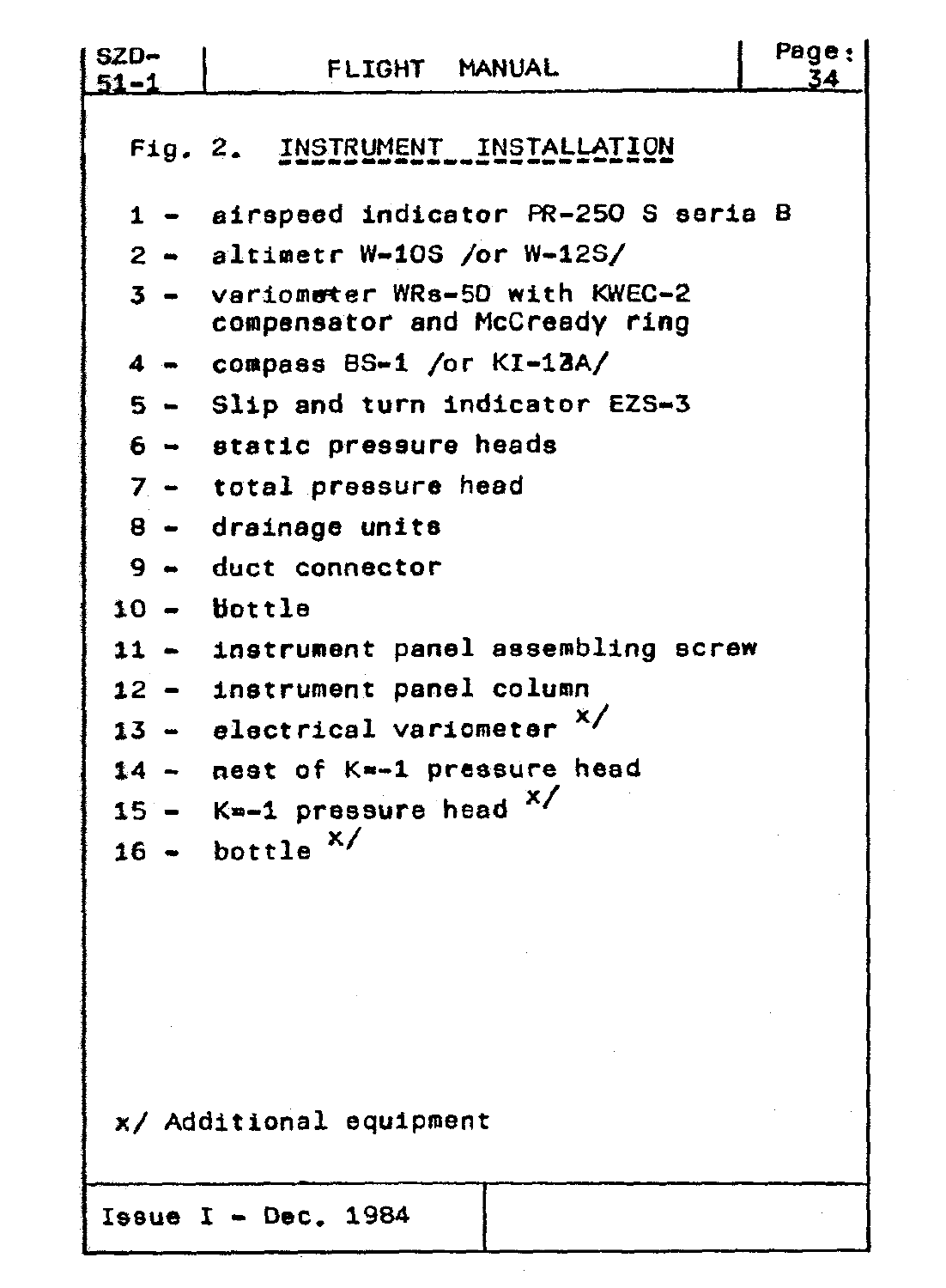

Druk:OWPT Bielsko-Biala / 2000/466/82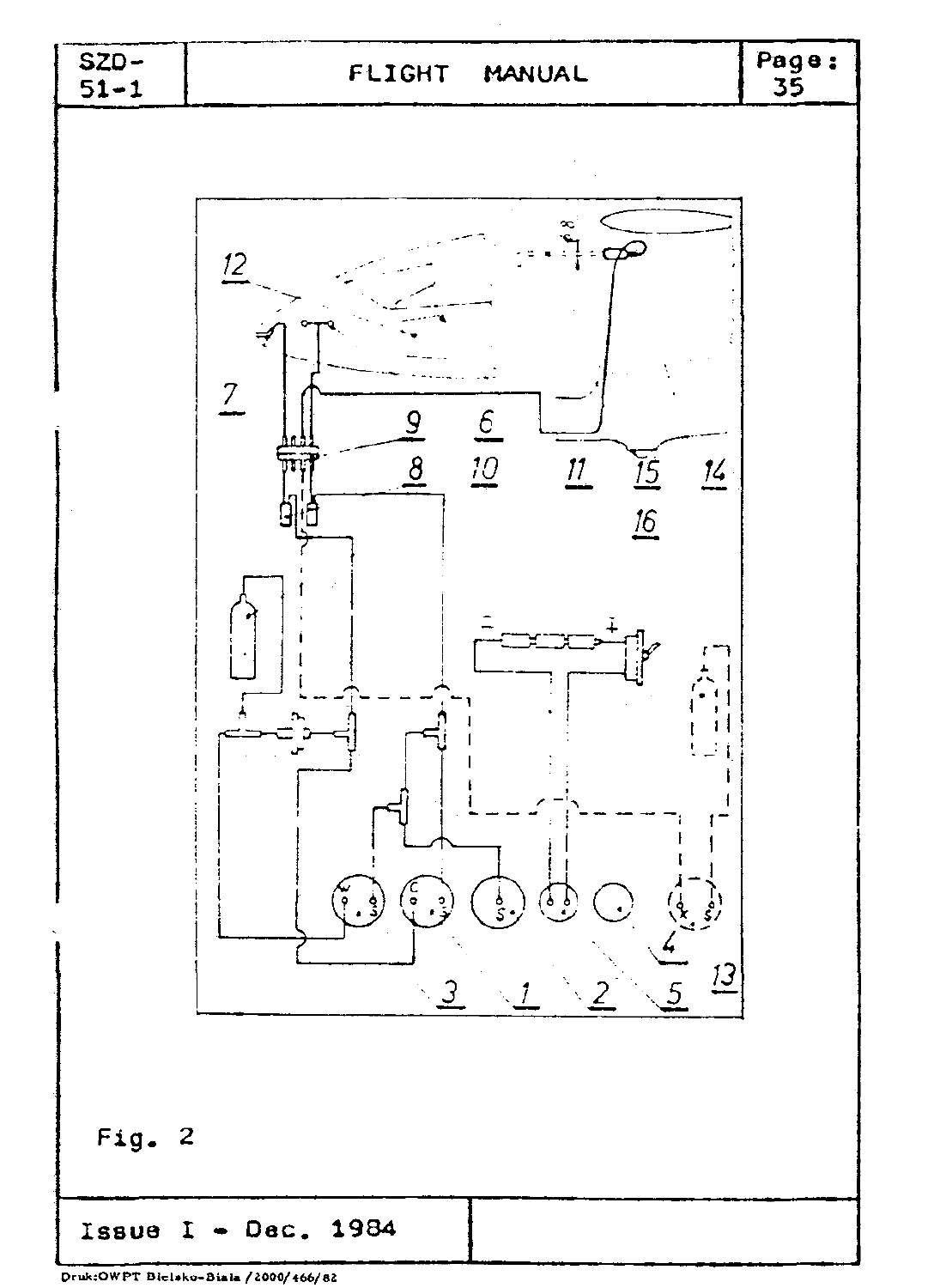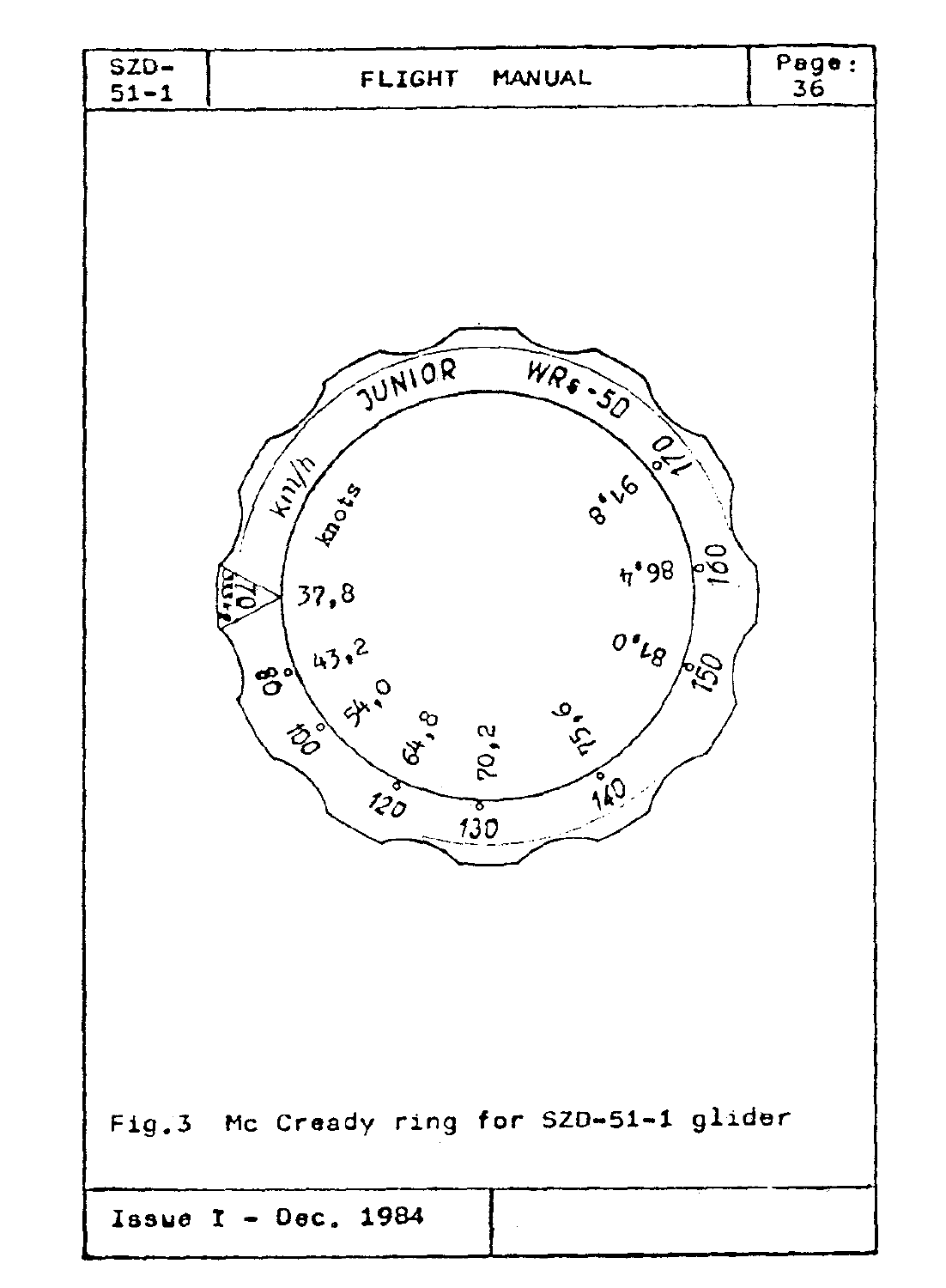

Druk:OWPT Bielsko-Biała / 2000/466/82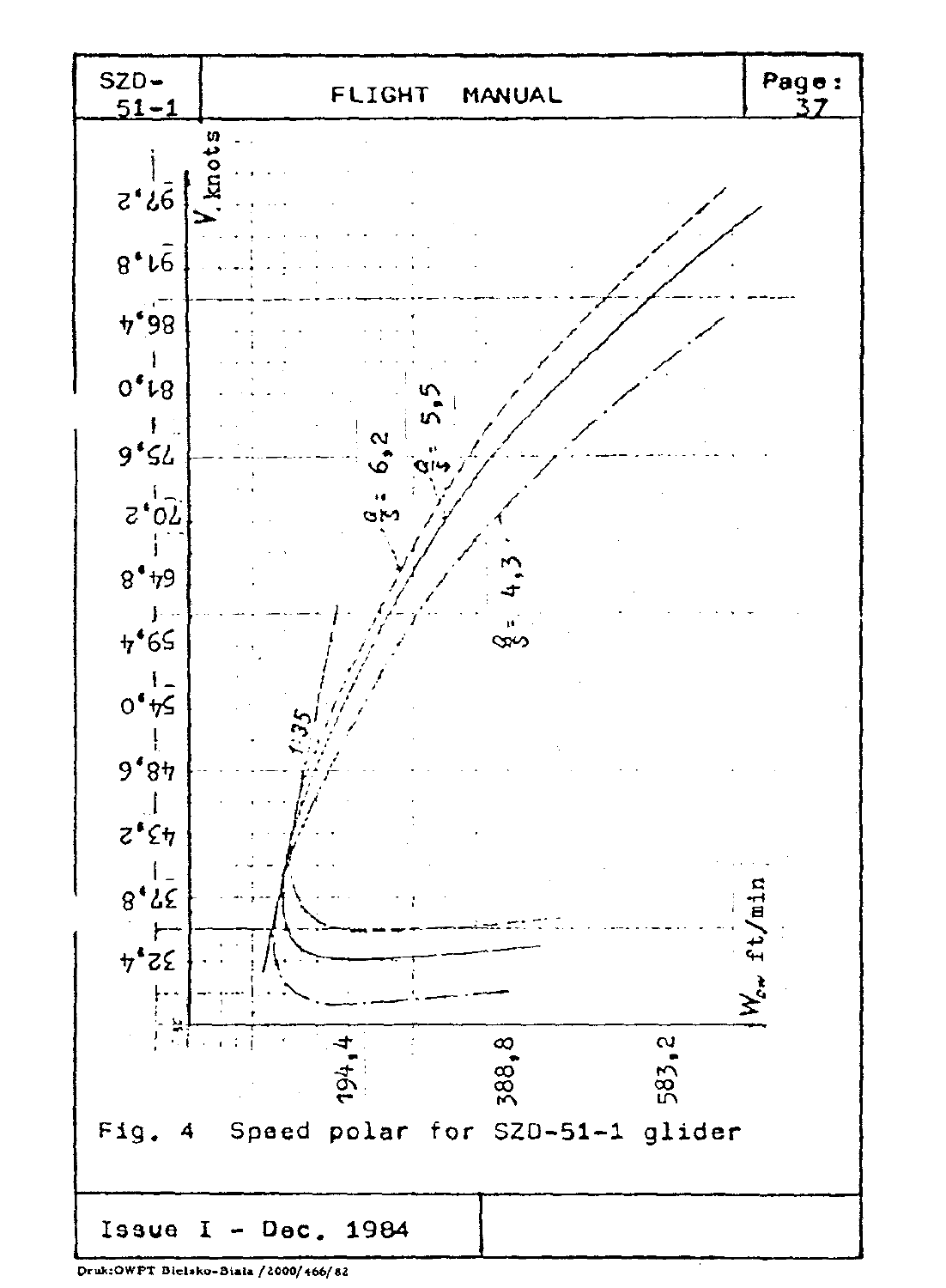| $SZD-$<br>$51 - 1$ | FLIGHT MANUAL                           | Page:<br>38 |
|--------------------|-----------------------------------------|-------------|
|                    |                                         |             |
|                    | Fig. 5. Wing assembling                 |             |
|                    | 1 - Wing spar ends                      |             |
|                    | 2 - fuselage pivots                     |             |
|                    | 3 - spar pivots                         |             |
|                    | 4 - nests for pivots                    |             |
|                    | $5 -$ assembling lever                  |             |
|                    | $6 -$ spar feet                         |             |
|                    | $7 - bolt$                              |             |
|                    | $8 -$ securing hole<br>$9 -$ safety pin |             |
|                    |                                         |             |
|                    |                                         |             |
|                    |                                         |             |
|                    |                                         |             |
|                    |                                         |             |
|                    |                                         |             |
|                    |                                         |             |
|                    |                                         |             |
|                    |                                         |             |
|                    |                                         |             |
|                    |                                         |             |
|                    |                                         |             |
|                    |                                         |             |
|                    |                                         |             |
|                    | Issue $I - Dec. 1984$                   |             |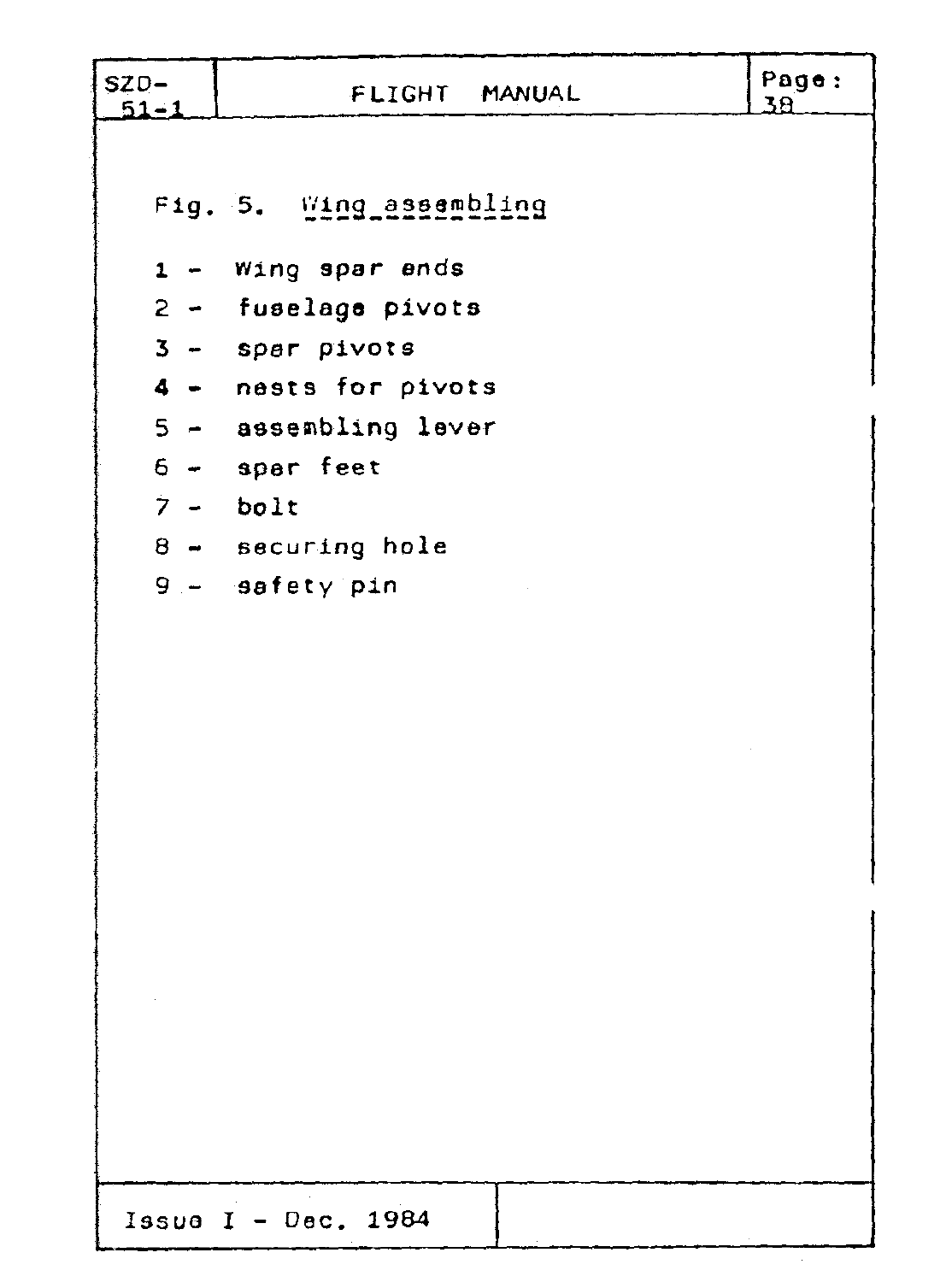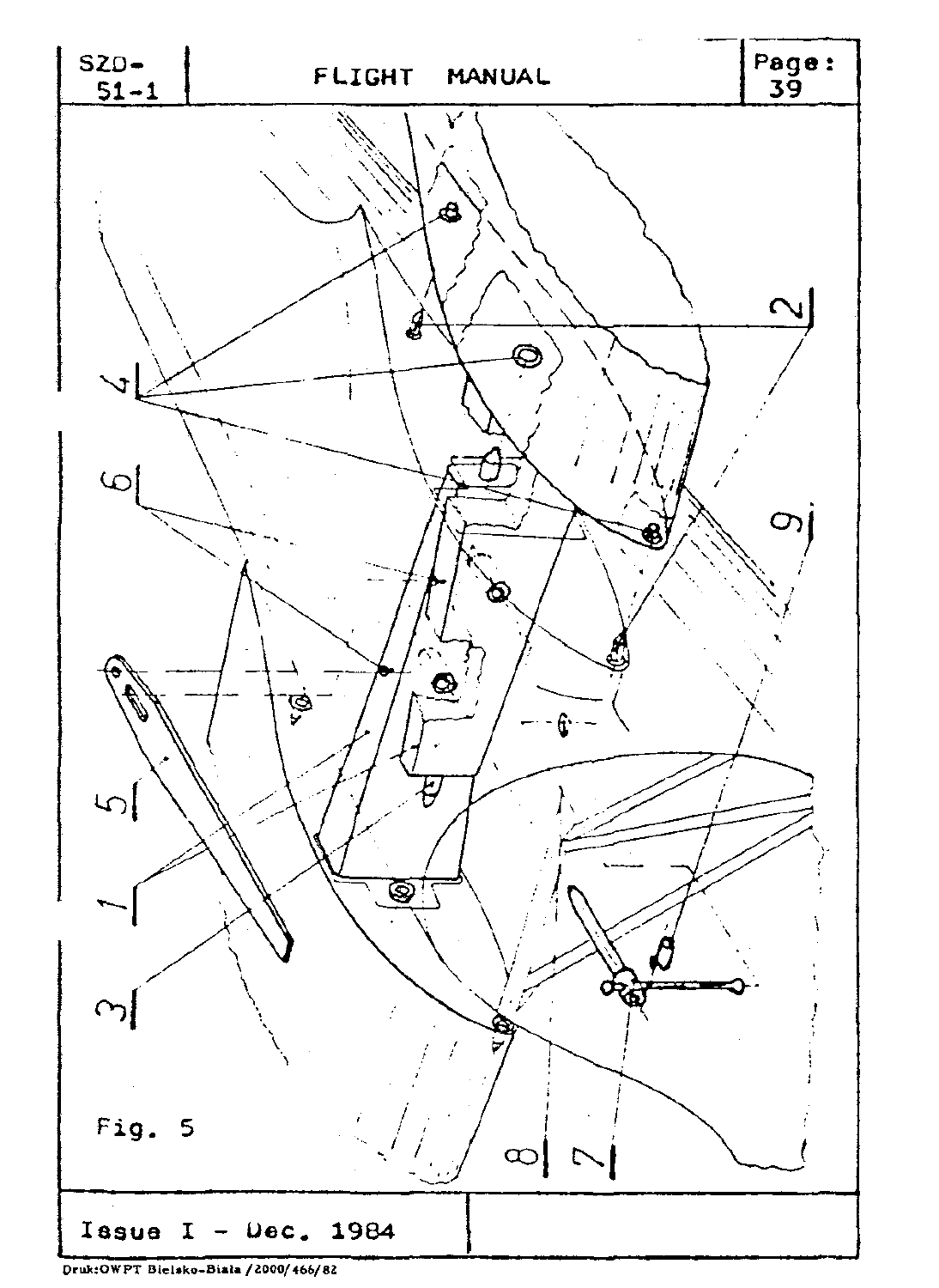| $SZD-$<br>$51 - 1$             | FLIGHT MANUAL                           | Page:<br>40 |
|--------------------------------|-----------------------------------------|-------------|
|                                | Fig. 6. Horizontal tailplane assembling |             |
|                                | 1 - horizontal tailplane                |             |
| $2 - fin$                      |                                         |             |
| 3 - quick-locking push-rod end |                                         |             |
| $4$ - elevator lever           |                                         |             |
| $5 - bolt$                     |                                         |             |
|                                | $6 -$ safety pin                        |             |
|                                | 7 - tailplane fitting screw             |             |

Placard on fin under elevator

# WARNING !

Ensure elevator pushrod connector is completely engaged when rigging.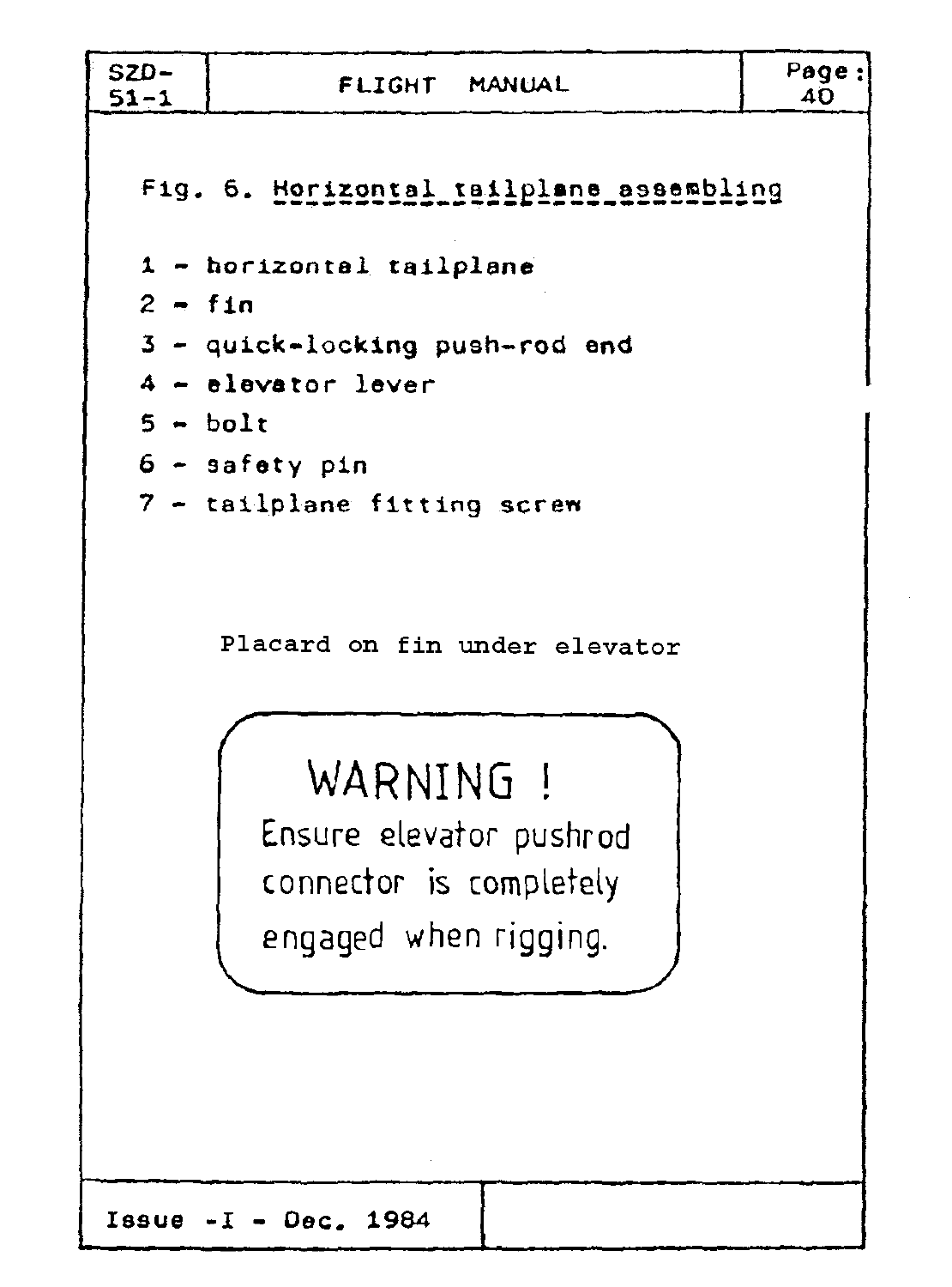

**Druk:OWPT Diebko-Biala /l.000/466/82:**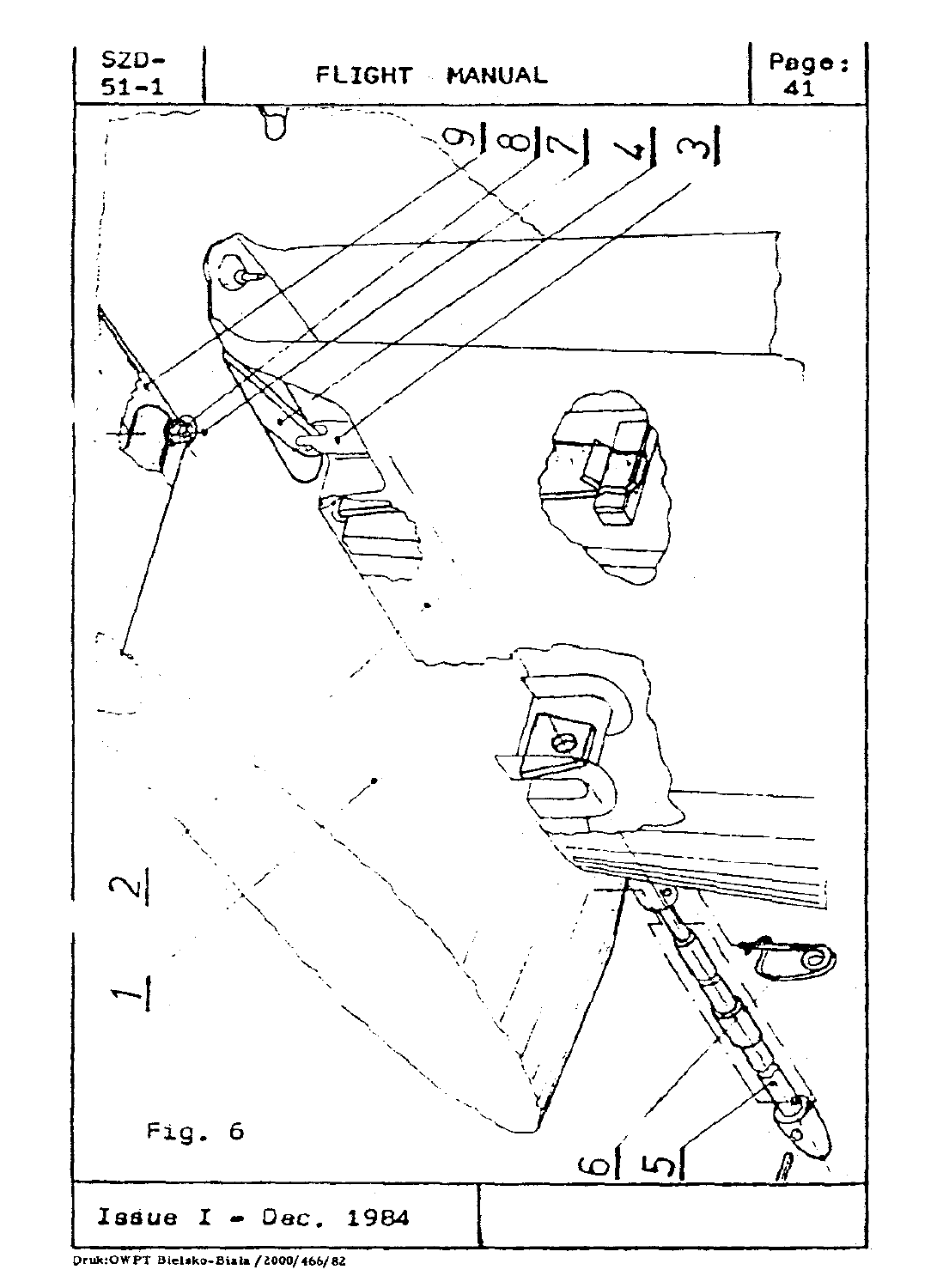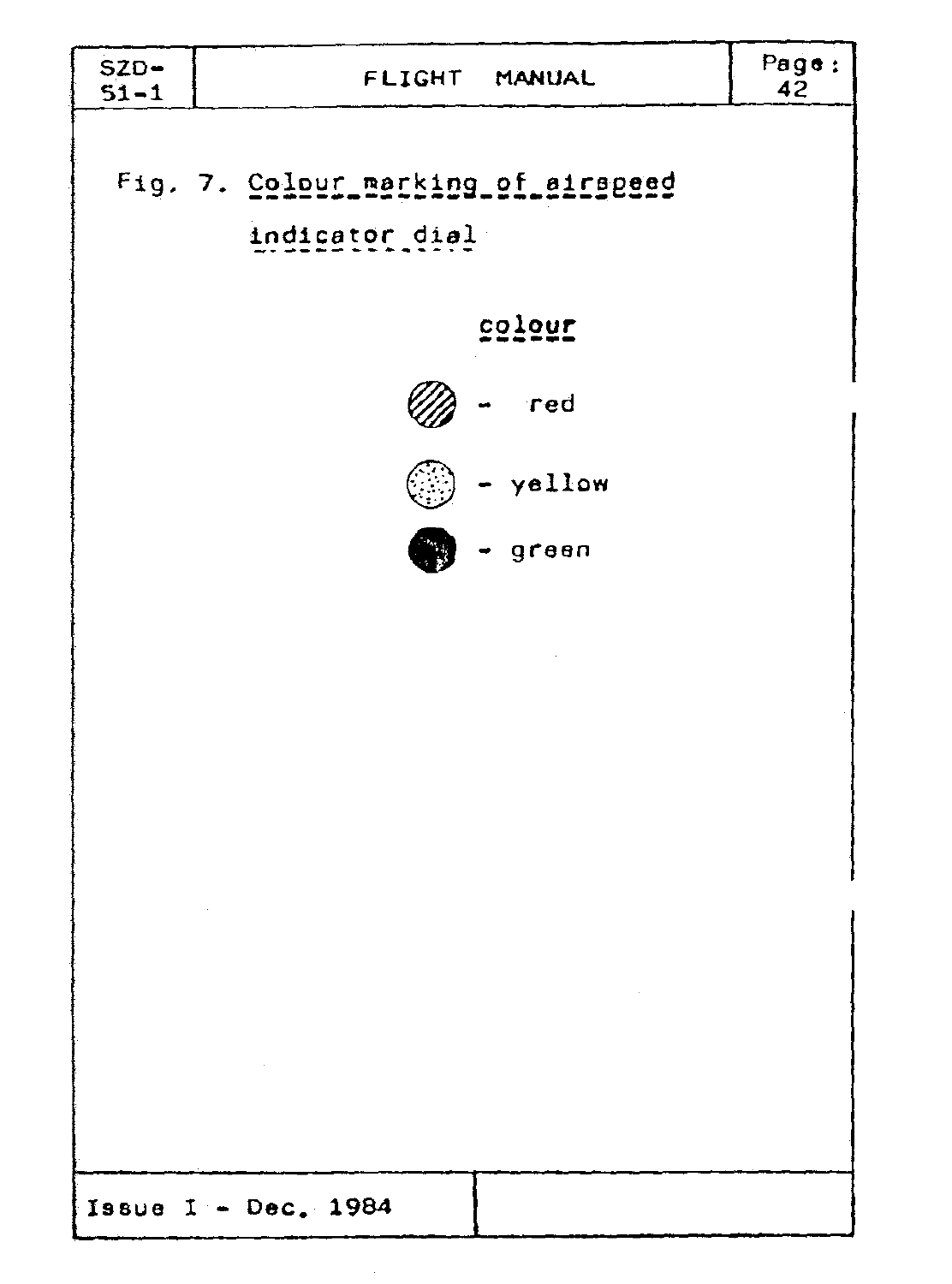

Druk:OWPT Bielsko-Biała / 2000/466/82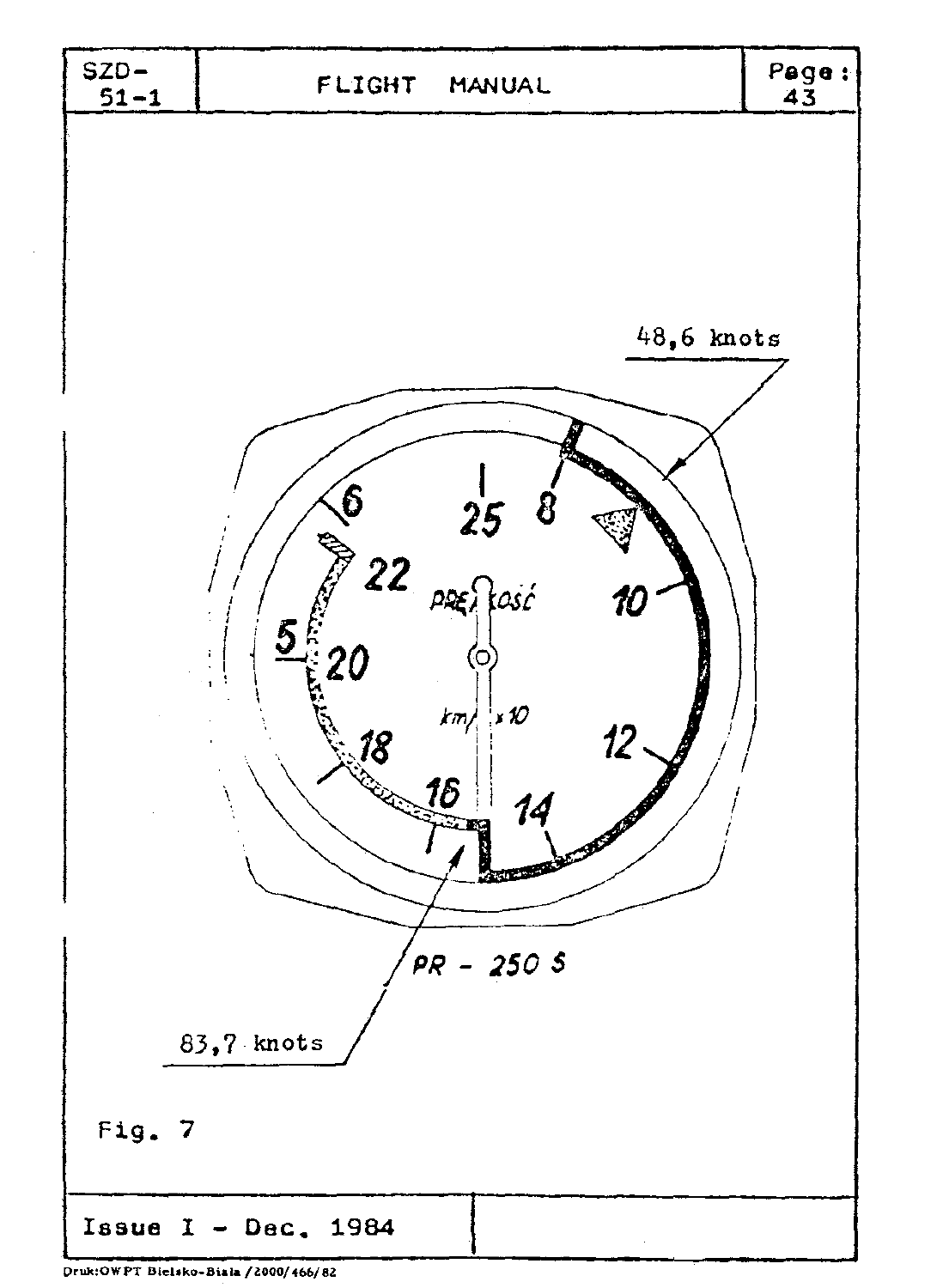| SZD-<br>$51 - 1$ | FLIGHT MANUAL                                                                       | Page<br>44 |  |
|------------------|-------------------------------------------------------------------------------------|------------|--|
|                  | Fig. 8. Adjusting of pilot's position by<br>means of folded cushion                 |            |  |
|                  | 1. Pilot without the cushion /cushion stored<br>behind the back-rest/               |            |  |
|                  | 2. Folded cushion on back-rest.                                                     |            |  |
|                  | 3. Thick part of cushion on the back-rest,<br>thin part on the seat.                |            |  |
|                  | 4. Thin part of cushion on the seat thick<br>part on the back-rest.                 |            |  |
|                  | 5. Thick part of cushion on the back-rest.<br>thin part in the luggage compartment. |            |  |
|                  | 6. Thin part of cushion on the pack-rest,<br>thick part in the luggage compartment, |            |  |
|                  |                                                                                     |            |  |
|                  |                                                                                     |            |  |
|                  |                                                                                     |            |  |
|                  |                                                                                     |            |  |
|                  |                                                                                     |            |  |
|                  |                                                                                     |            |  |
|                  | Issue $I - Dec. 1984$                                                               |            |  |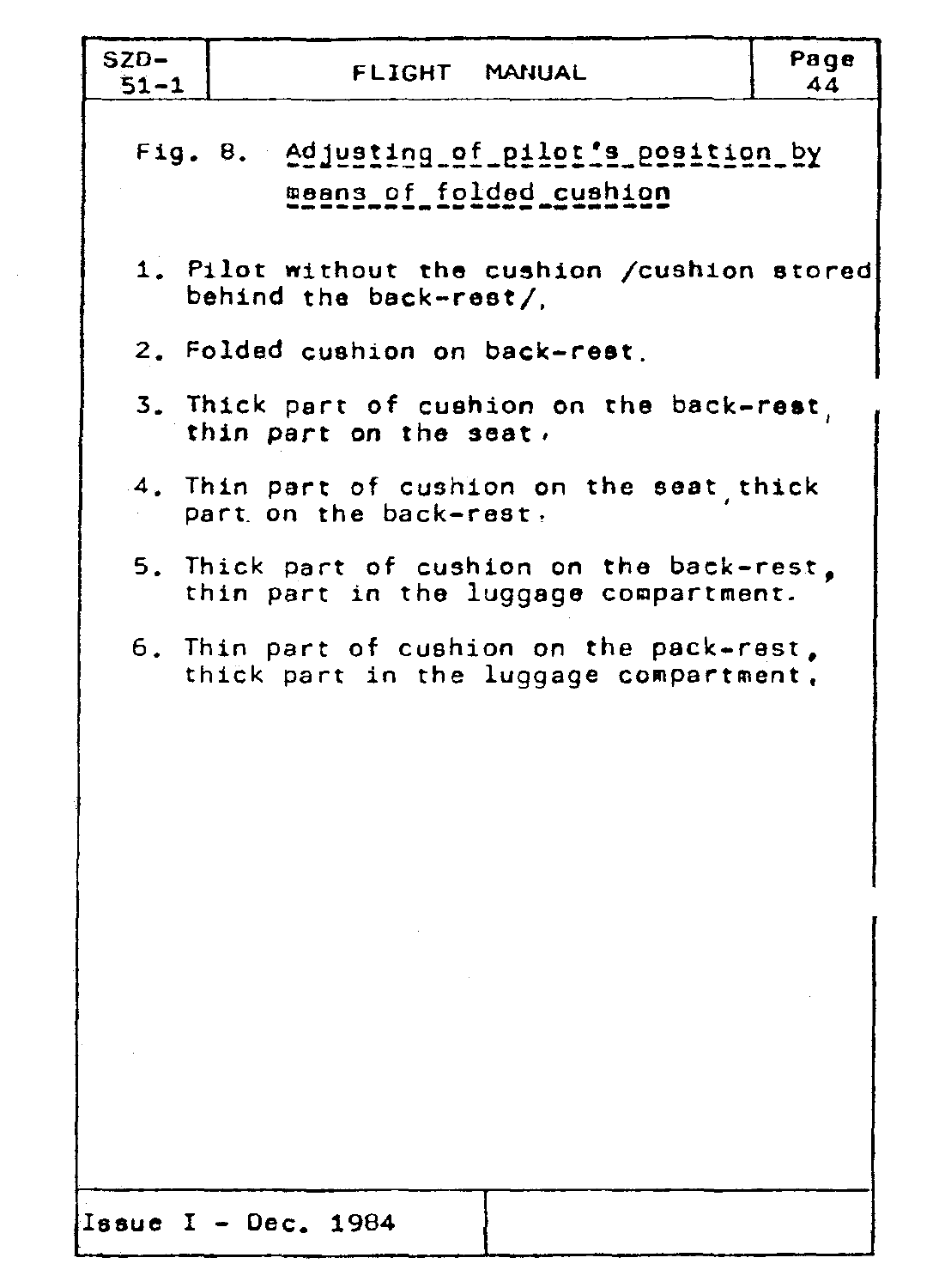

Druk:OWPT Bielsko-Biała / 2000/466/82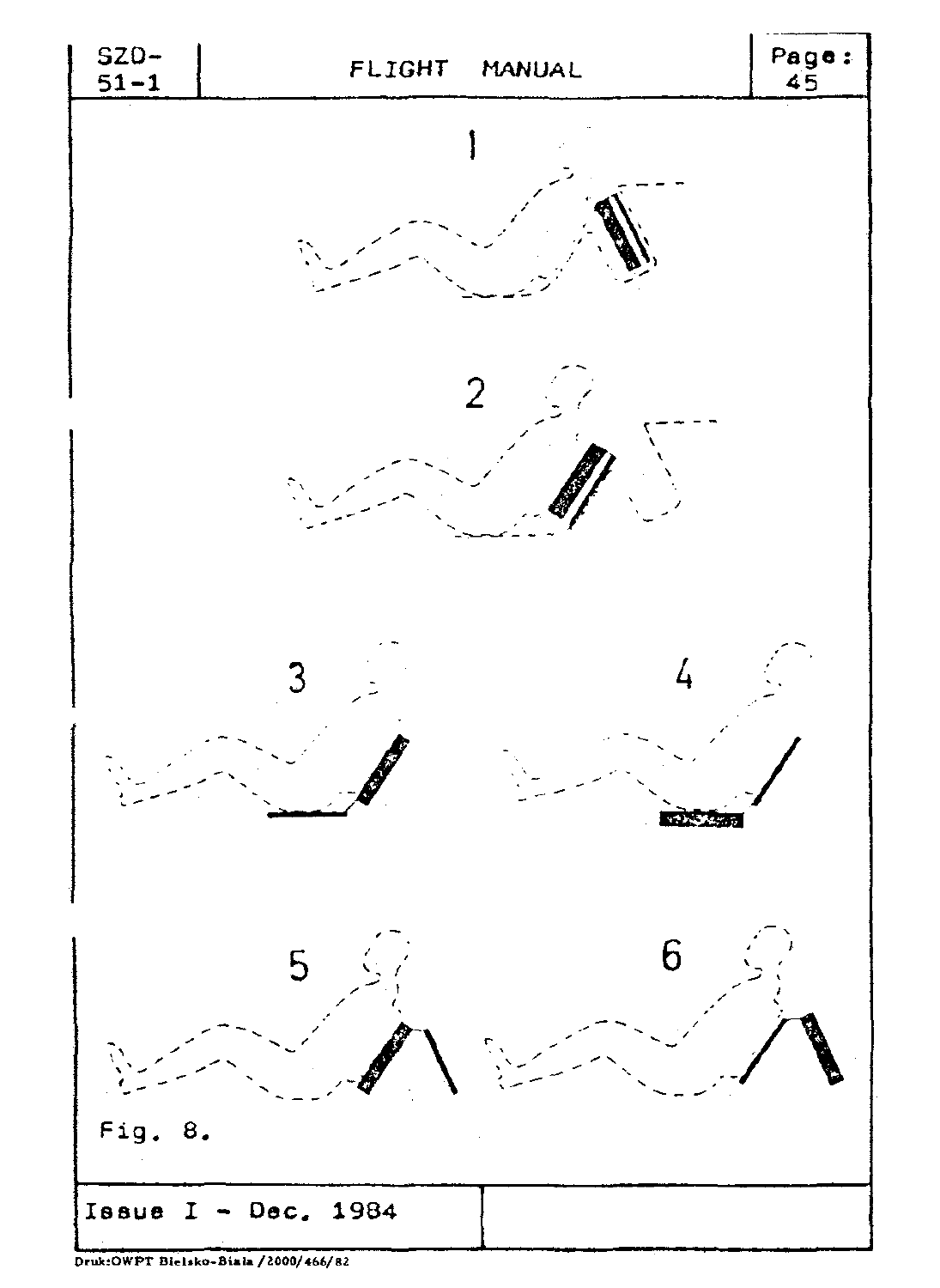| $SZD-$<br>$51 - 1$ | FLIGHT MANUAL                 |                                                                                  | Page:<br>46 |
|--------------------|-------------------------------|----------------------------------------------------------------------------------|-------------|
|                    | leading_adge. X <sub>SC</sub> | Fig. 9. Allowable range of empty glider c.g.<br>locations_in_respect_to_reet_rib |             |
|                    | Manual $-$ chapter $6$ .      | For details see Technical Service                                                |             |
|                    |                               |                                                                                  |             |
|                    |                               |                                                                                  |             |
|                    |                               |                                                                                  |             |
|                    | Issue $I - Dec. 1984$         |                                                                                  |             |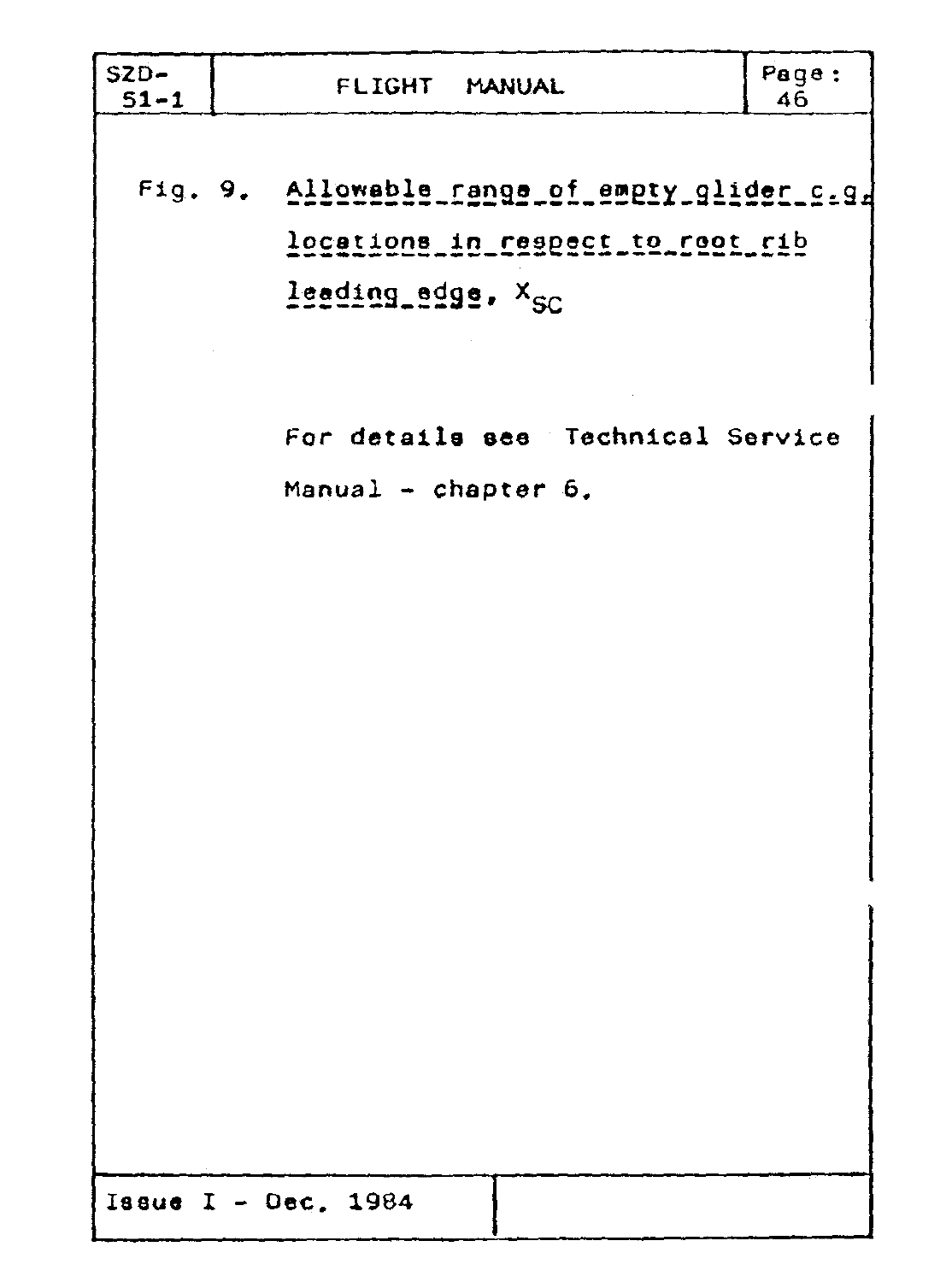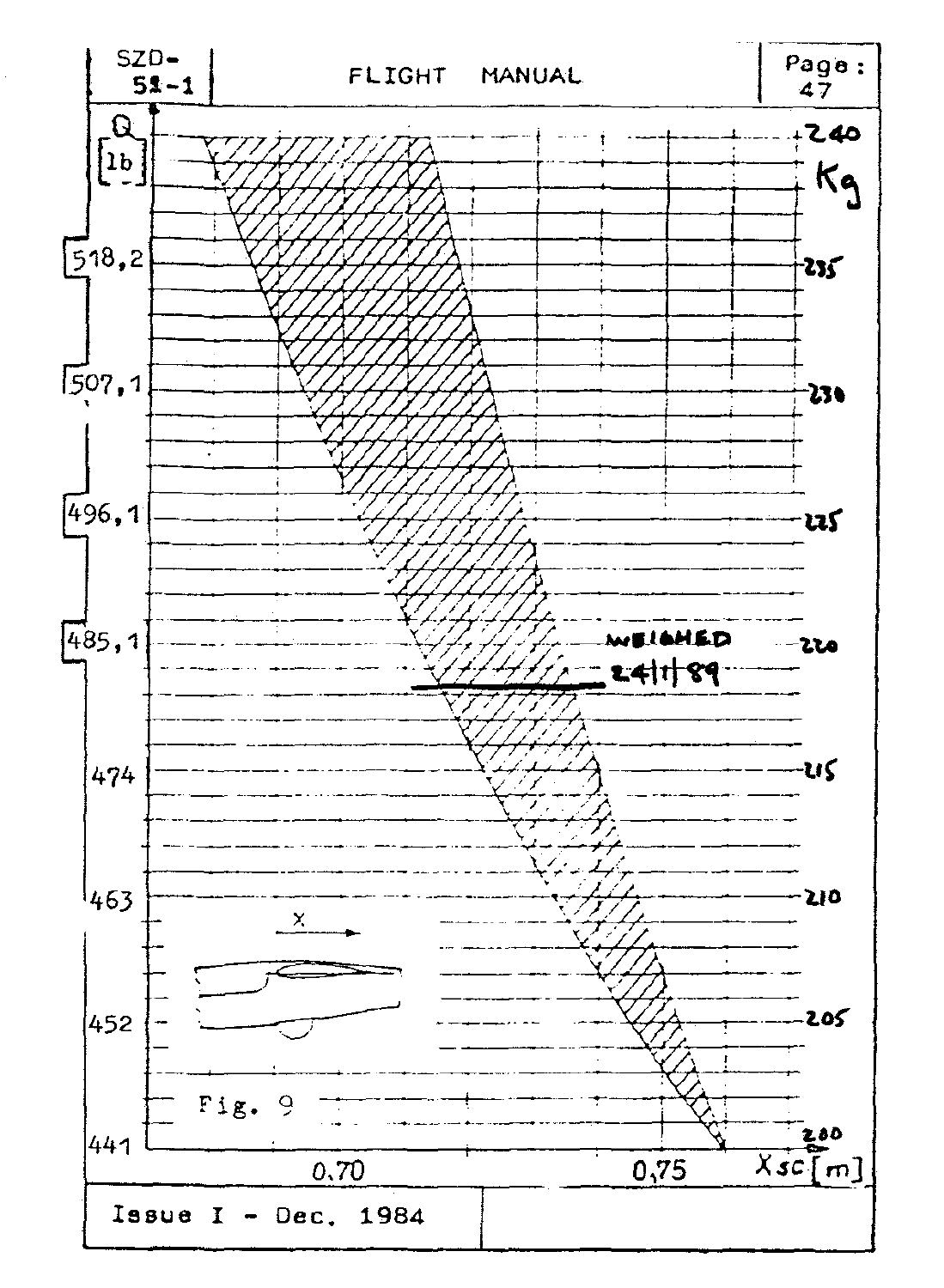| $SZD-$<br>$51 - 1$ | FLIGHT MANUAL                                                              | Page:<br>48 |
|--------------------|----------------------------------------------------------------------------|-------------|
|                    | Fig. 10. Operation of trimming device                                      |             |
|                    | $1 -$ press                                                                |             |
|                    | 2 - change the location                                                    |             |
|                    | 3 - release, check the locking                                             |             |
|                    | A - will be tail heavy<br>B - will be nose heavy<br>$C$ - Flight direction |             |
|                    |                                                                            |             |
|                    |                                                                            |             |
|                    |                                                                            |             |
|                    |                                                                            |             |
|                    |                                                                            |             |
|                    | $\sim 10^{11}$ km                                                          |             |
|                    | Issue $I - Dec. 1984$                                                      |             |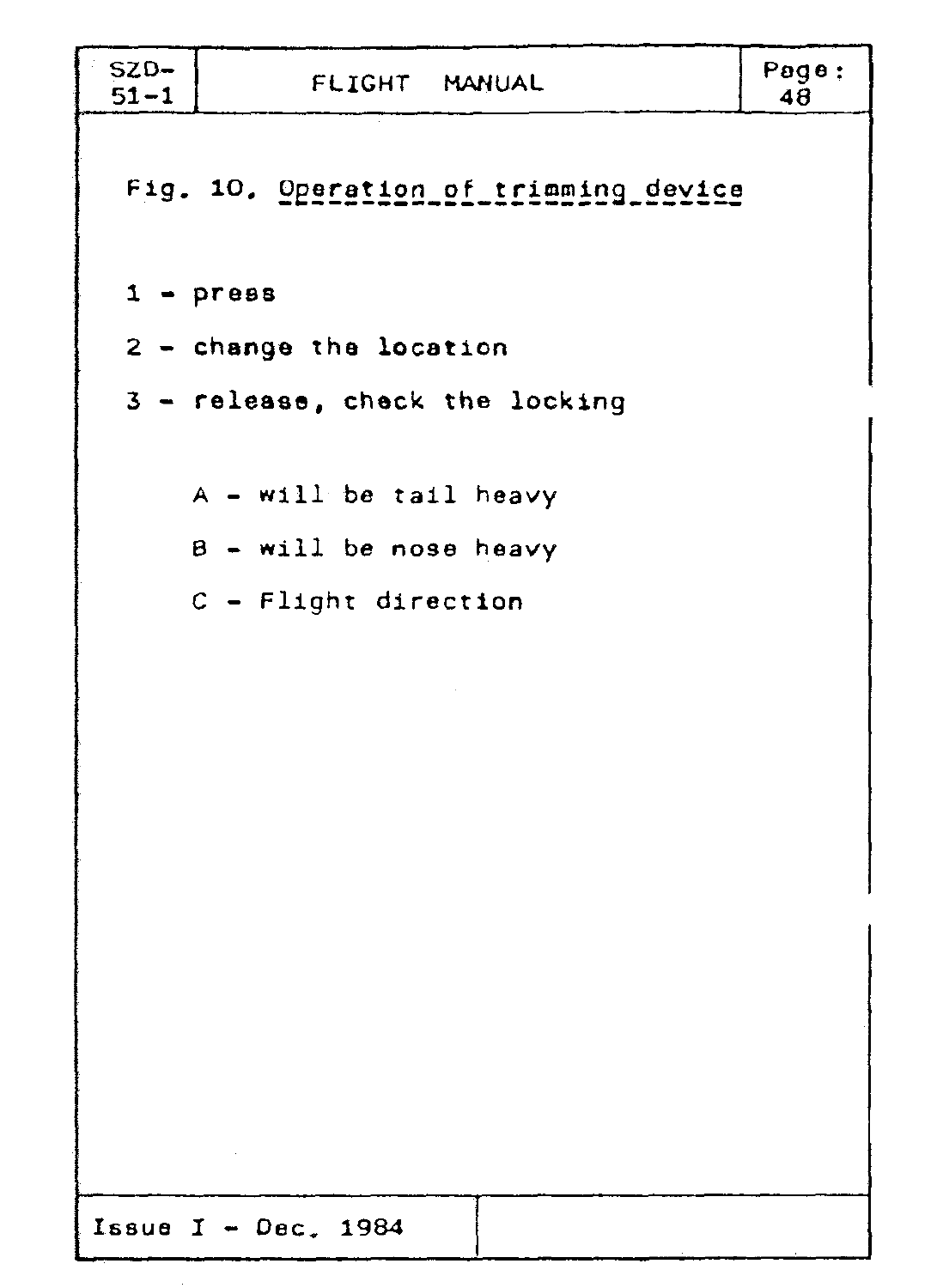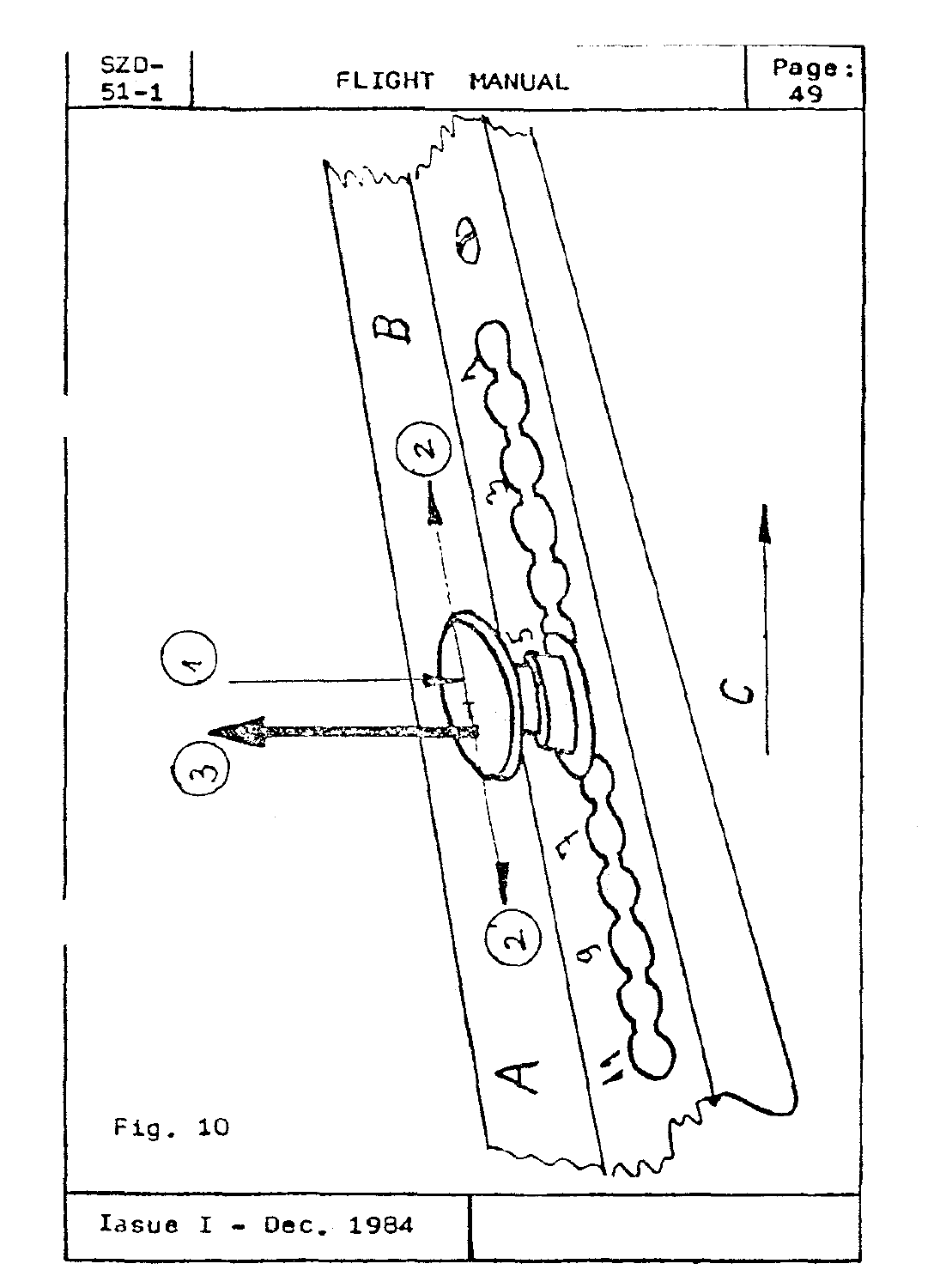| $SZD-$<br>$51 - 1$ | FLIGHT MANUAL                                    | Page:<br>50 |  |  |  |
|--------------------|--------------------------------------------------|-------------|--|--|--|
| 7.7                | PLACARDS                                         |             |  |  |  |
| Placard<br>No.     | Meaning                                          | Page:       |  |  |  |
| 1.                 | Air brake extended                               |             |  |  |  |
| 2.                 | Emergency canopy jettisoning                     |             |  |  |  |
| 3.                 | Trimming device                                  |             |  |  |  |
| 4.                 | Releasing of towing cable                        |             |  |  |  |
| 5.                 | Pedal adjustment                                 |             |  |  |  |
| 6.                 | Air conditioning of cockpit                      |             |  |  |  |
| $\overline{J}$ .   | Wheel brake                                      | 52          |  |  |  |
| 8.                 | No smoking                                       |             |  |  |  |
| 9.                 | Luggage compartment                              |             |  |  |  |
| 10.                | Sanitary installation                            |             |  |  |  |
| 11.                | Compass correction                               |             |  |  |  |
| 12.                | Turn indicator switch on/off                     |             |  |  |  |
| 13.                | Max. 22 1b                                       |             |  |  |  |
| 14.                | Seft luggage max. 11 lb                          |             |  |  |  |
| 15.                | Operation limitations                            | 53          |  |  |  |
| 16.                | Loading plan                                     | 55          |  |  |  |
| 17.                | Factory identification<br>placord                | 55          |  |  |  |
| 18.                | Bottom hook without self-                        | 53          |  |  |  |
| 19.                | releasing<br>Bottom hook with self-<br>releasing | 53          |  |  |  |
| 20.                | Trimming device locations                        | 53          |  |  |  |
|                    | Issue I - Dec. 1984                              |             |  |  |  |

 $\bar{\beta}$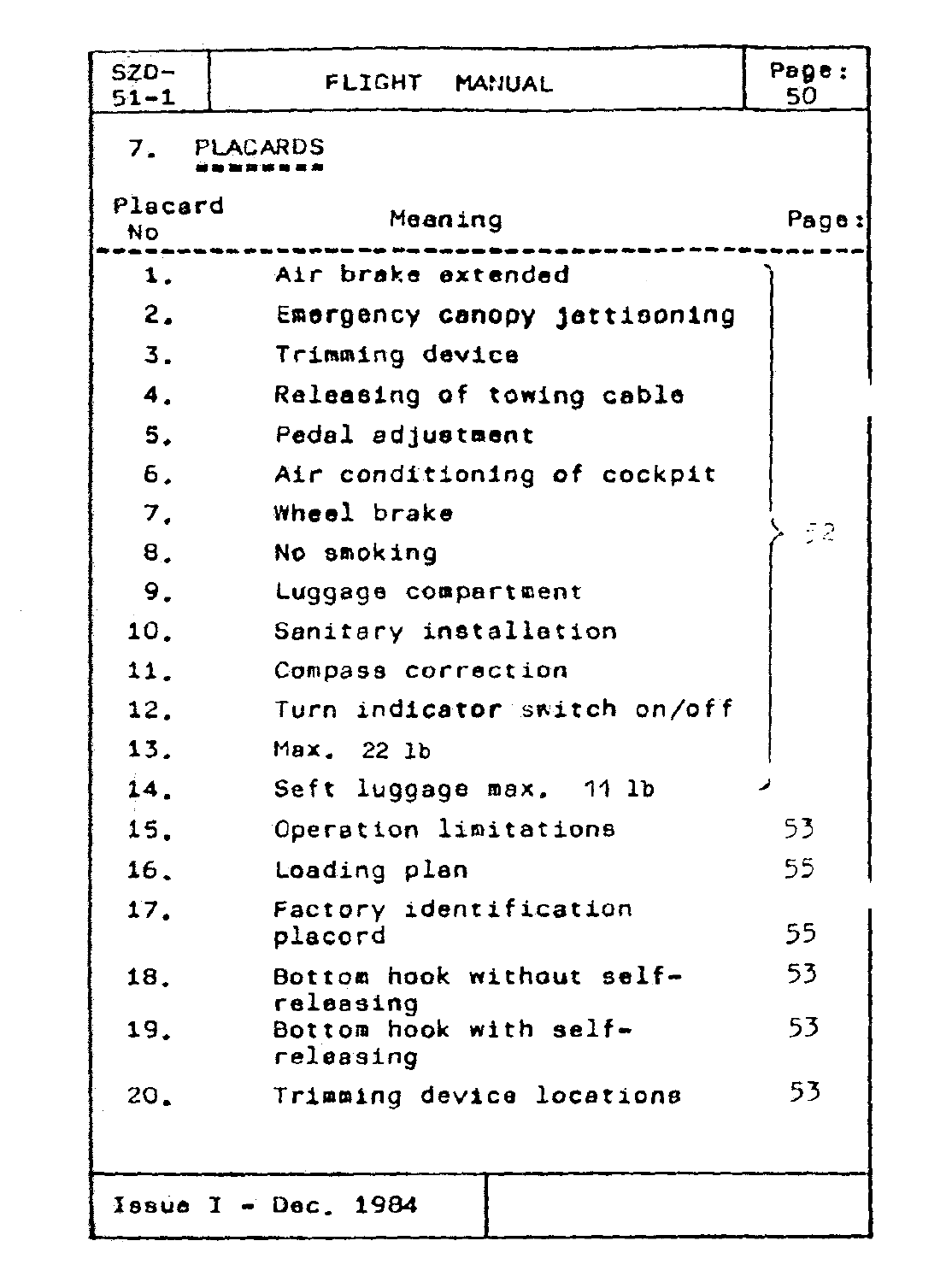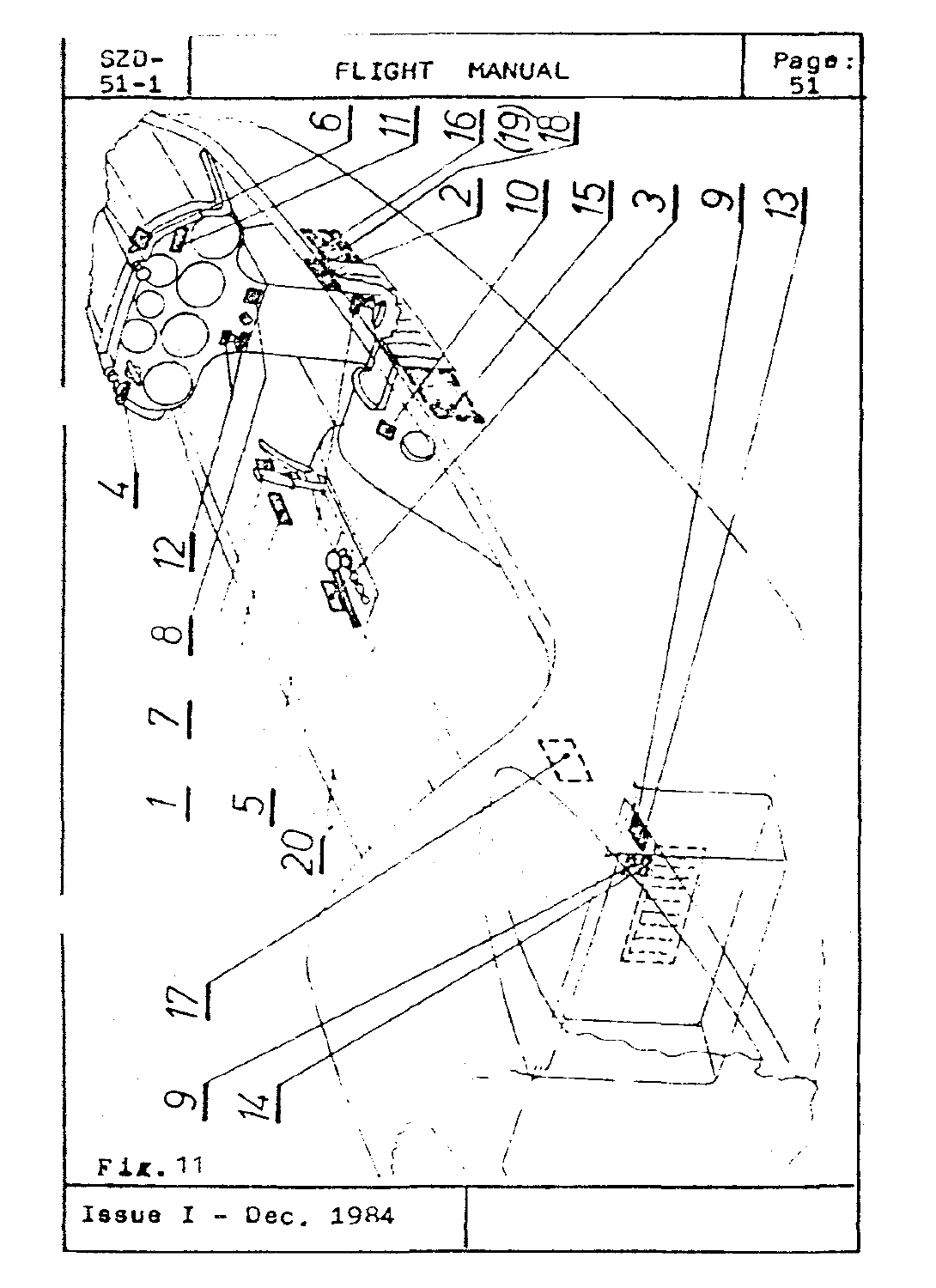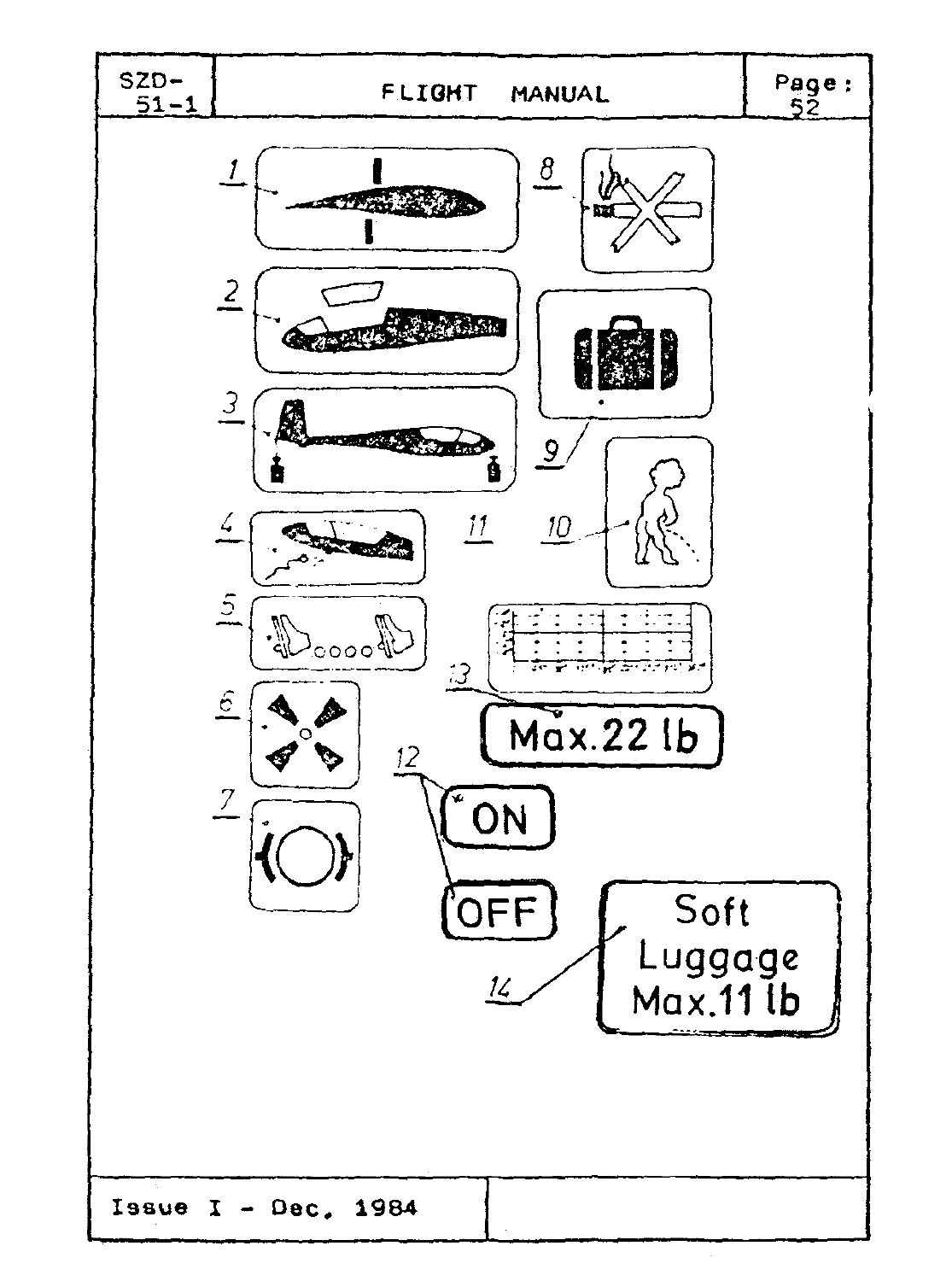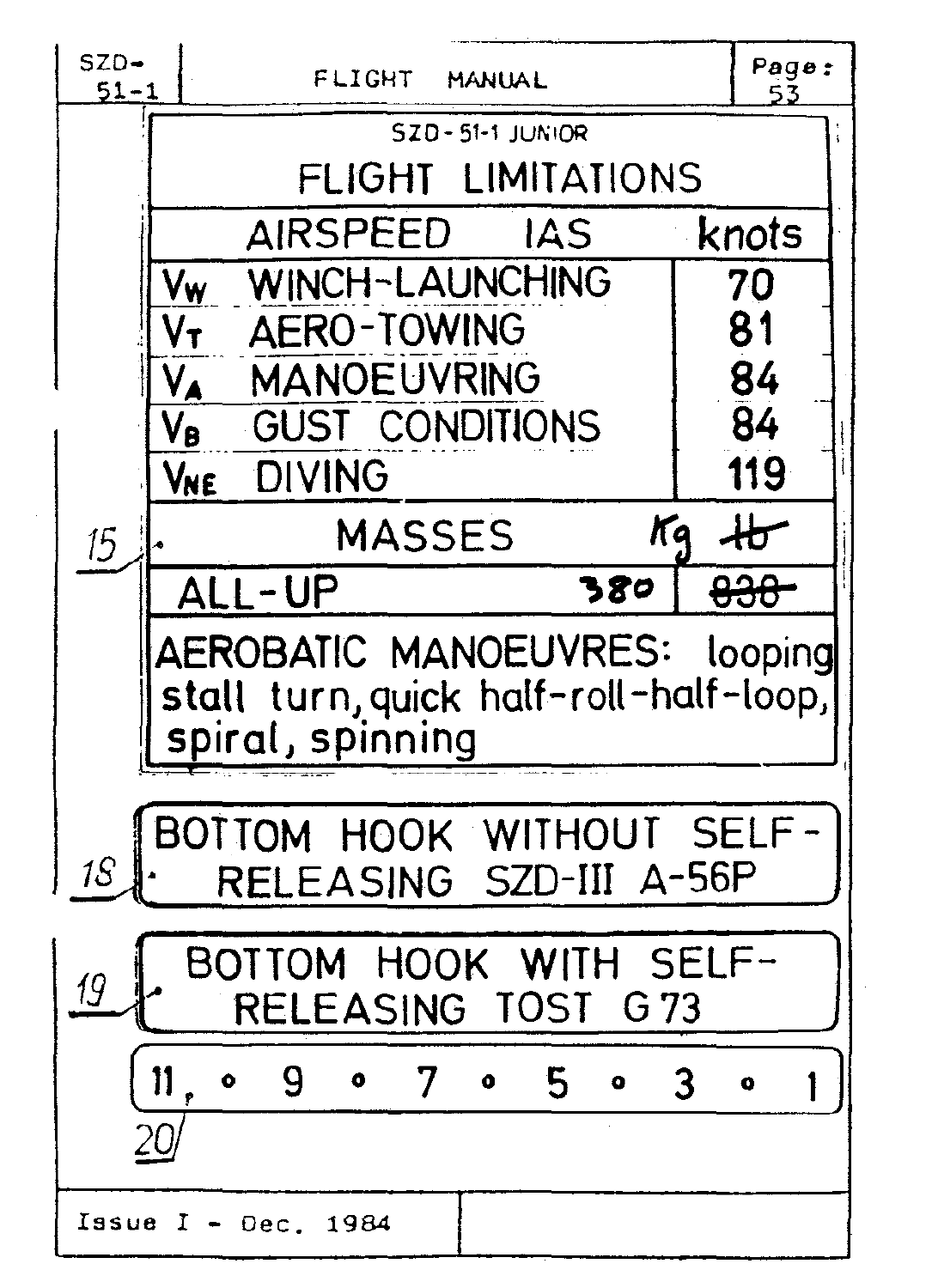| $5ZD-$<br>Page:<br>FLIGHT MANUAL<br>$51 - 1$<br>54.                                                                                                                                                                                                                                  |
|--------------------------------------------------------------------------------------------------------------------------------------------------------------------------------------------------------------------------------------------------------------------------------------|
| Description of loading plan<br>B- balancing or odditional equipment mass in<br>instrument panel<br>PILOT - mass of cockpit load<br>PPPP - cushion under the back position:<br>$H$ and $\overline{H}$<br>- double folded<br>$// - / - 0$ - arbitrary<br>- no cushion<br>0.            |
| C- soft luggage in compartment behind the<br>seat                                                                                                                                                                                                                                    |
| D- battery, barograph etc.<br>$E-$ oxygen bottle of 4 1 capacity.                                                                                                                                                                                                                    |
| $N$ O T E S:                                                                                                                                                                                                                                                                         |
| 1. The balancing mass B in instrument panel<br>for pilot's mass lower than 125,7 lbis not<br>obligatory, providing that the glider is<br>equipped with RS-6101 transcaiver, or<br>TA-03 A oxygen equipment or additional<br>equipment in instrument panel of mass<br>above $2, 2$ lb |
| 2. If the oxygen bottle is installed in the<br>fuselage central part framework/acc. to<br>Annex No 2 to this Manual/ the maximum<br>allowed mass of load B in instrument panel<br>is 11 lb for the full range of pilot's mass<br>up to 242,6 lb                                      |
| Issue $I - Dec. 1984$                                                                                                                                                                                                                                                                |

 $\sim$  $\sim$   $\sim$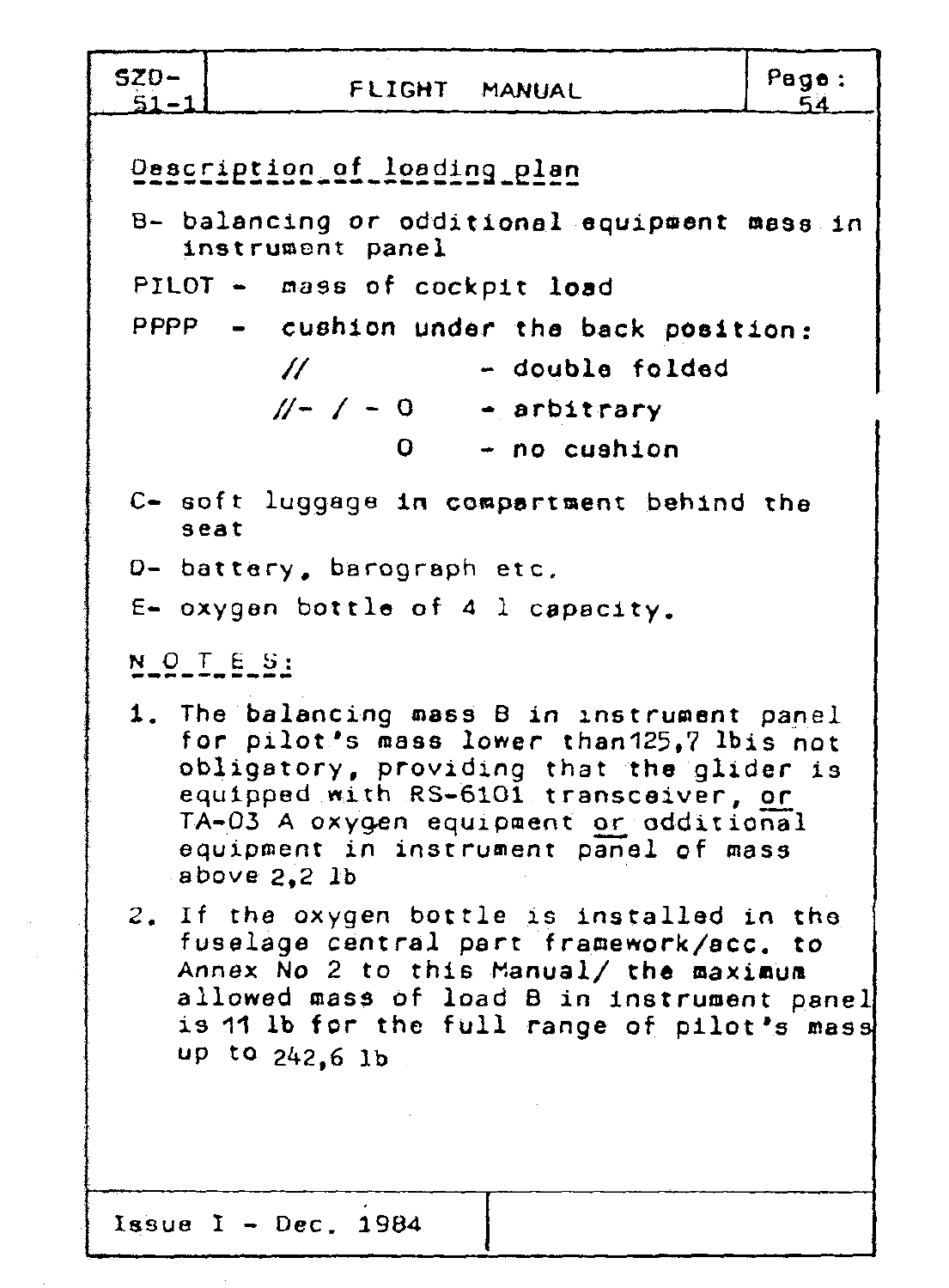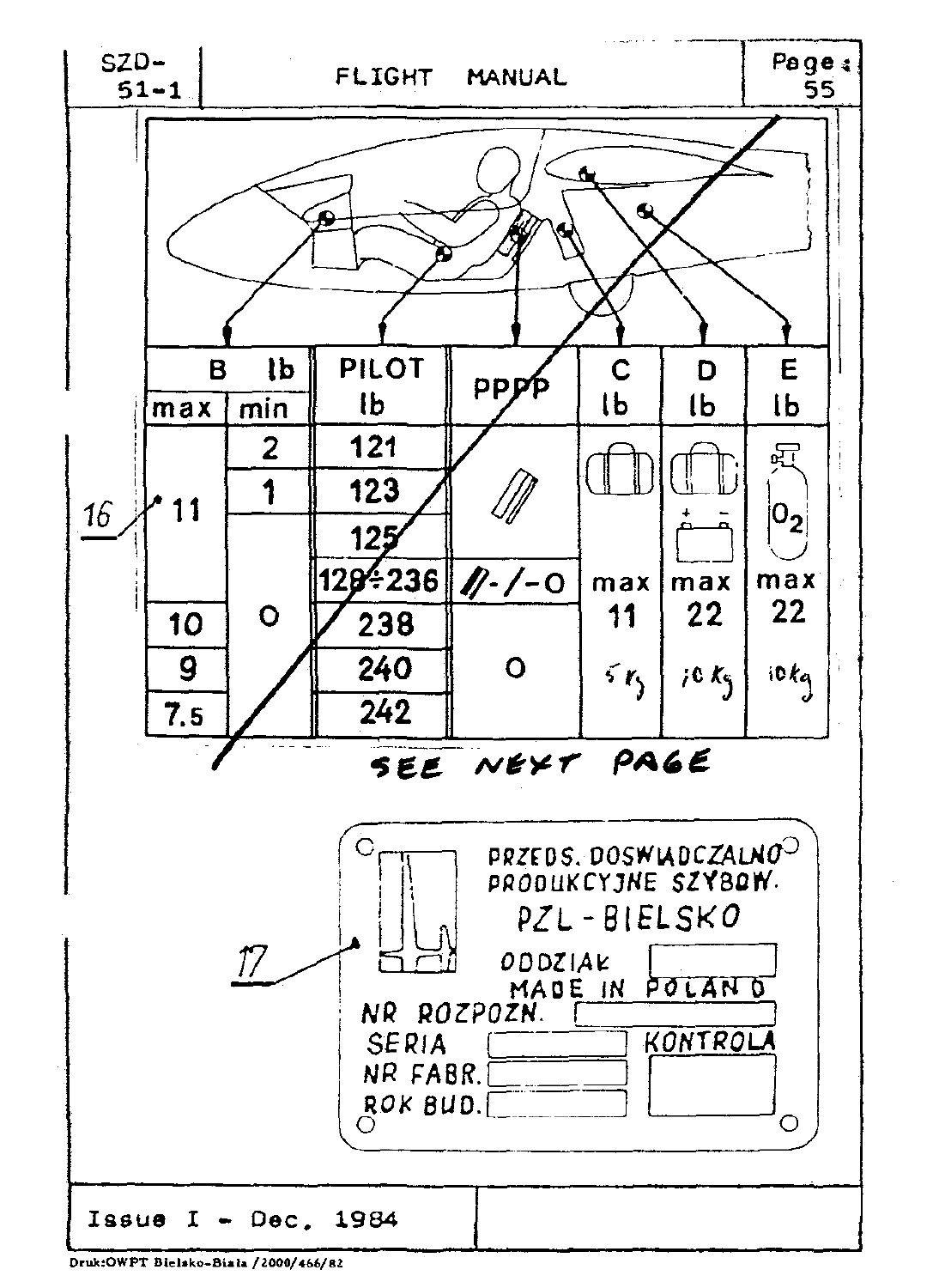| $$ZD-$<br>$51 - 1$ | FLIGHT MANUAL | Page: |
|--------------------|---------------|-------|
|                    |               |       |

The empty glider c.g. shall comply with the allowod range /Fig.9/. If not, the glider shall be balanced by means of installing the fixed balancing mass /acc. to Technical Service Manual item.6.1./ The final weighing results are written oown by the factory. In case of repairs or changes of equipment the e.g. location shall be checked and if necessary, move it into the allowed range under supervision of Authority.

The weighing results shall be written down AUSTRALIAN PLACARD GFA

| DISPOSABLE COCKPIT LOAD VH-XOC        |                                  |
|---------------------------------------|----------------------------------|
| PILOT WEIGHT WITH<br><b>PARACHUTE</b> | BALLAST REQUIRED<br>IN FLOOR BOX |
| $50 - 60$ Kg.                         | 5Kg.                             |
| $60 - 110$ Kg.                        | <b>NONE</b>                      |
| MAXIMUM OTHER ITEMS 15Kg.             |                                  |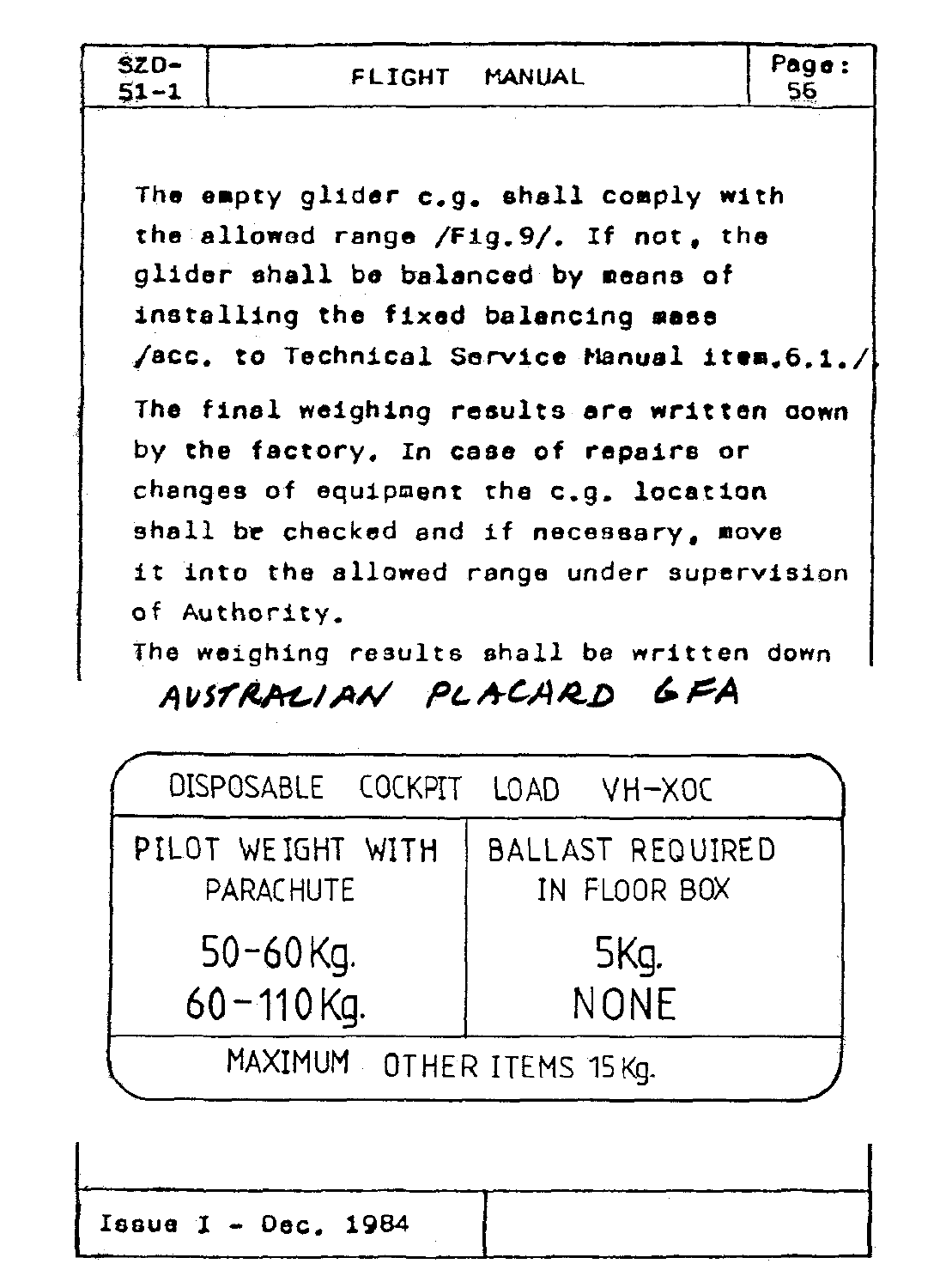